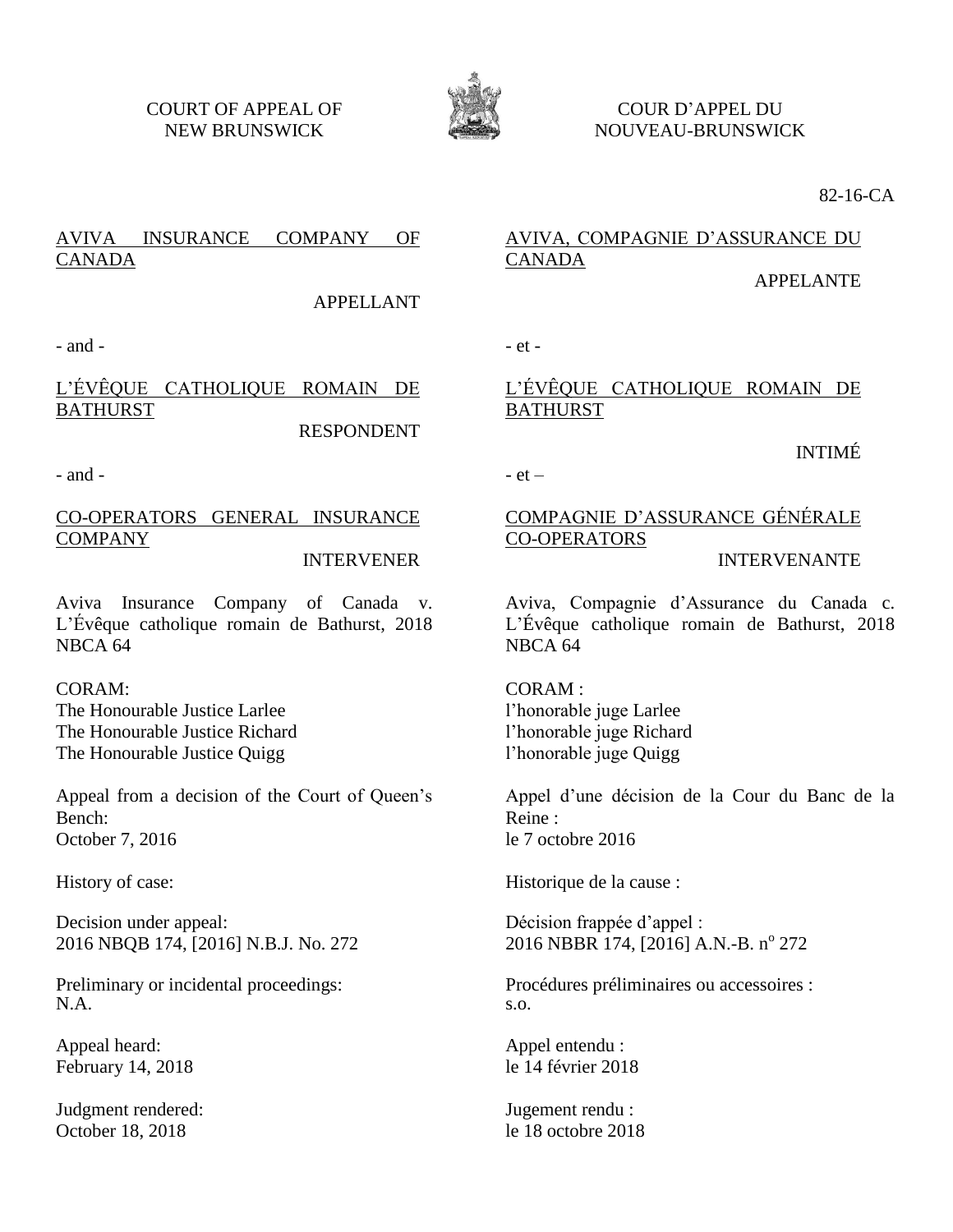Reasons for judgment by: The Honourable Justice Richard

Concurred in by: The Honourable Justice Larlee The Honourable Justice Quigg

Counsel at hearing:

For the appellant: Charles A. LeBlond, Q.C.

For the respondent: Mark R. Frederick and Chris T. Blom

For the intervener: Danys R.X. Delaquis

## THE COURT

The appeal having been abandoned, the crossappeal is allowed without costs.

Motifs de jugement : l'honorable juge Richard

Souscrivent aux motifs : l'honorable juge Larlee l'honorable juge Quigg

Avocats à l'audience :

Pour l'appelante : Charles A. LeBlond, c.r.

Pour l'intimé : Mark R. Frederick et Chris T. Blom

Pour l'intervenante : Danys R.X. Delaquis

## LA COUR

L'appel ayant été abandonné, l'appel reconventionnel est accueilli sans dépens.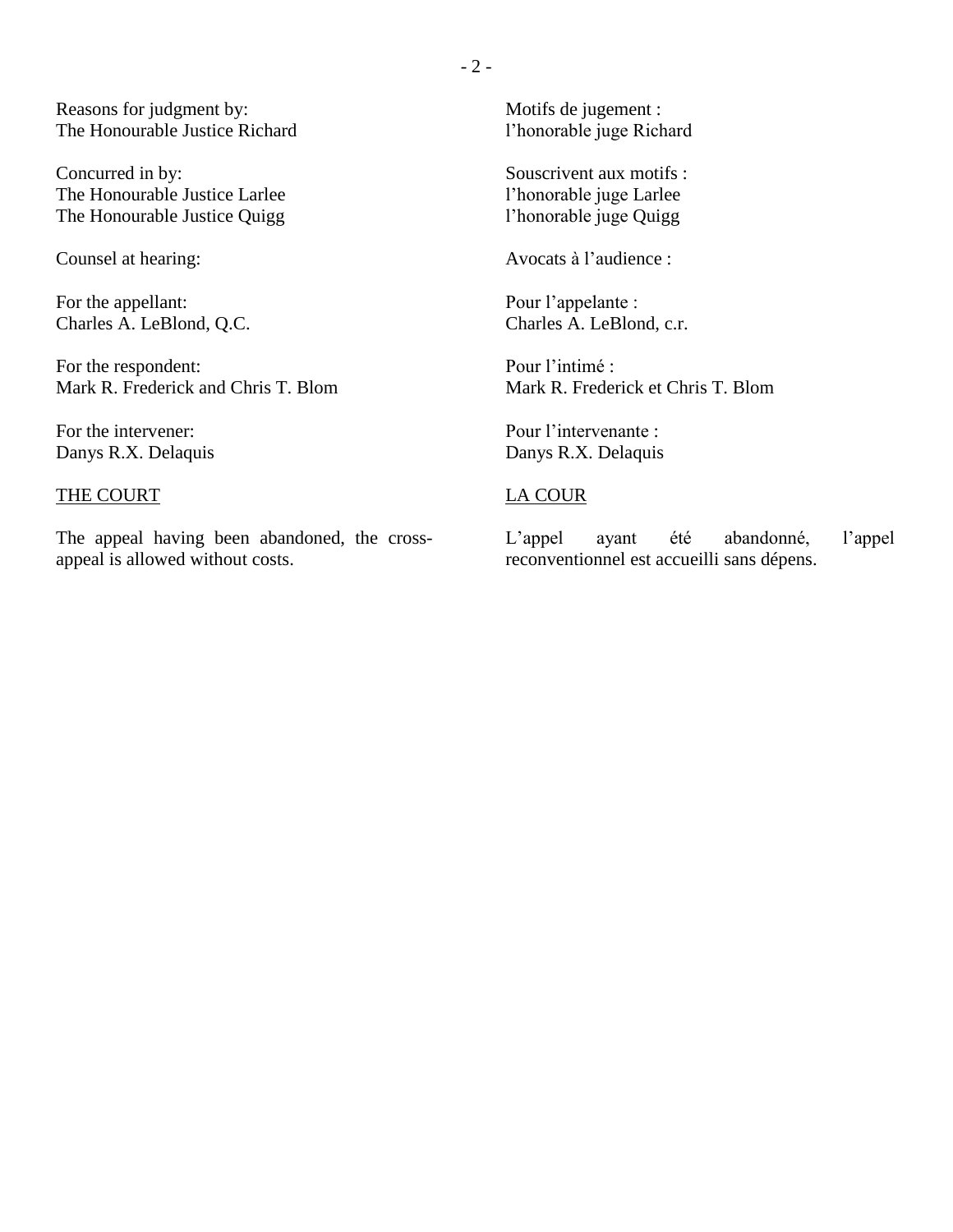### The following is the judgment delivered by

## RICHARD, J.A.

### I. Introduction

[1] While the underlying facts of this litigation are most disturbing, at its core this is a breach of contract case involving a diocese that, over the years, purchased general public liability insurance from an insurer, which, many years later, when claims were made, wrongfully denied coverage. The question on appeal is whether the diocese is entitled to damages for breach of contract in amounts that involve the costs of, and payments made through, a conciliation process the diocese set up as a result of its insurer's denial of coverage.

[2] Between the late 1950s and the early 1980s, a large number of young people were sexually abused at the hands of various priests in the Diocese of Bathurst. For years, most of these victims suffered in silence. It was only decades later that the abuse began to come to light. Once some victims had come forth, two of the principal offending priests were charged and convicted. When claims were advanced against the Diocese, it turned to its insurer, Aviva Insurance Company of Canada. Aviva participated in the settlement of one claim but then denied coverage. Left to its own devices, and faced with the possibility of having to defend and/or pay a significant number of sexual abuse claims, the Diocese set up a conciliation system to address the claims. The Diocese retained a retired Justice of the Supreme Court of Canada, the Honourable Michel Bastarache, to devise and implement a process designed to both resolve the claims and seek the forgiveness of the victims. Having been informed of the Diocese's plans, Aviva declined to participate in the process. Many claims were resolved through this process, but many others were initiated through conventional court proceedings. Aviva denied coverage for any payment to victims, whether made to those who participated in the conciliation process or to those who had opted out of this process in favour of the conventional procedure.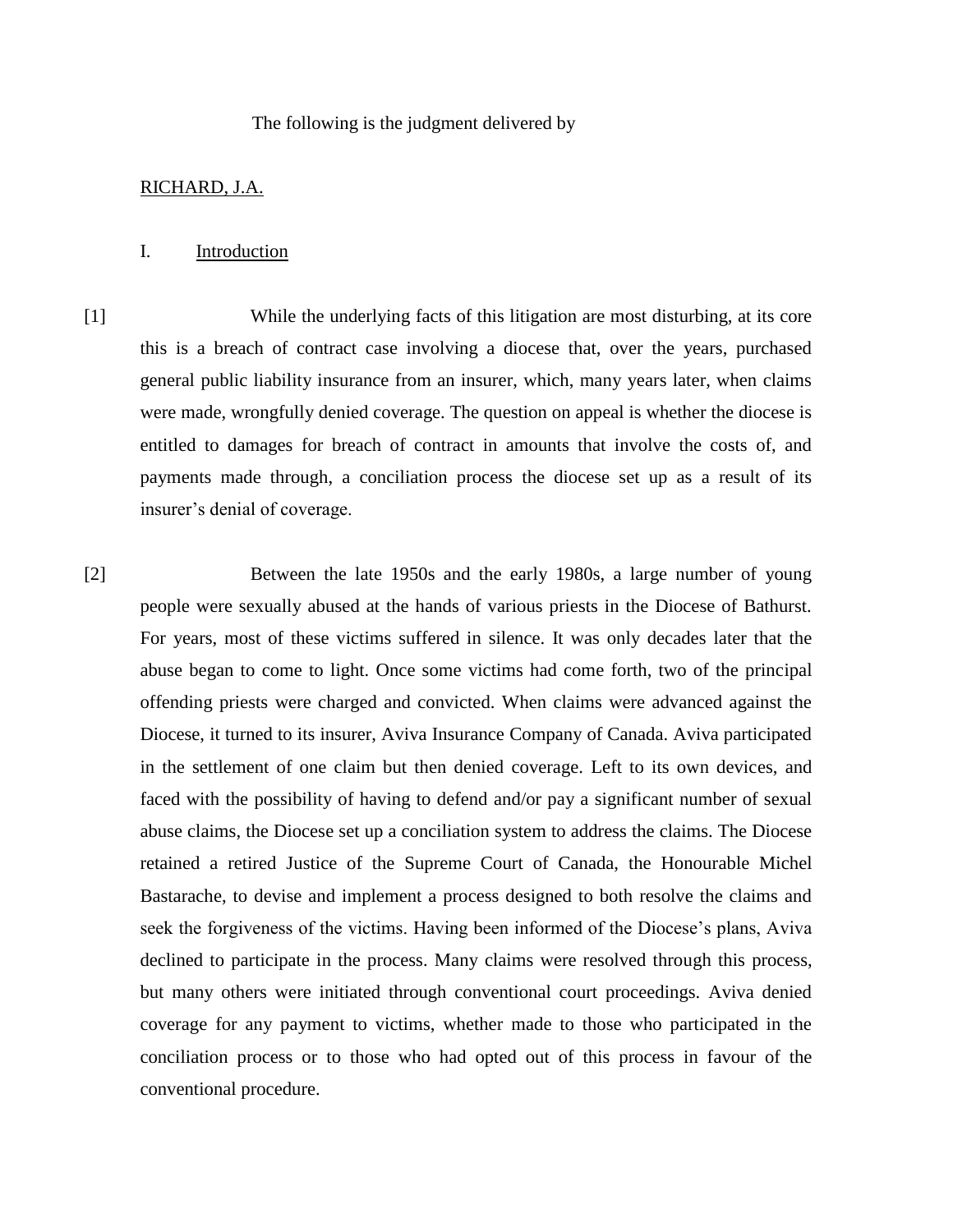[3] Having paid out in excess of \$7 million, the Diocese commenced an action against Aviva claiming damages for breach of contract. The trial of the issues raised in the lawsuit was bifurcated and the parties first proceeded with the claim relating only to the amounts paid through the conciliation process. Aviva denied liability for those amounts. Aviva maintained the claims: (1) fell outside the coverage provided under the insurance policies; (2) were for conduct that was expressly excluded by the policies; (3) did not consist of sums paid on account of liability imposed upon the Diocese by law; and that (4) in any event, any coverage was void for the failure to disclose material risks.

[4] In a decision dated October 7, 2016, and reported at 2016 NBQB 174, [2016] N.B.J. No. 272 (QL), a judge of the Court of Queen's Bench held the claims against the Diocese by victims of sexual abuse fell within the grant of coverage, were not excluded pursuant to the intentional act exclusion provision of the policies, and were not void for failure to disclose a material risk. Nevertheless, the trial judge concluded the conciliation claims were not covered by the Diocese's insurance policies. In the main, he found the payments to the victims made through the conciliation process were voluntary payments and did not constitute sums paid by reason of liability imposed by law. The effect of the judge's conclusion is that claims resolved through the conciliation process were not covered, but those resolved by the traditional process were covered and would be assessed in the next phase of the trial.

[5] Both Aviva and the Diocese appealed the trial judge's decision. Aviva alleged the trial judge had erred in finding all claims for sexual abuse fell within the grant of coverage, erred in holding the intentional acts exclusion did not apply, and erred in concluding the policies were not void for failure to disclose a material risk. By crossappeal, the Diocese effectively claimed the trial judge applied the wrong legal test in determining that the Diocese did not have a right to be indemnified for the conciliation claims. An intervenor, the Co-operators General Insurance Company, supported the position of Aviva in respect of both the appeal and the cross-appeal.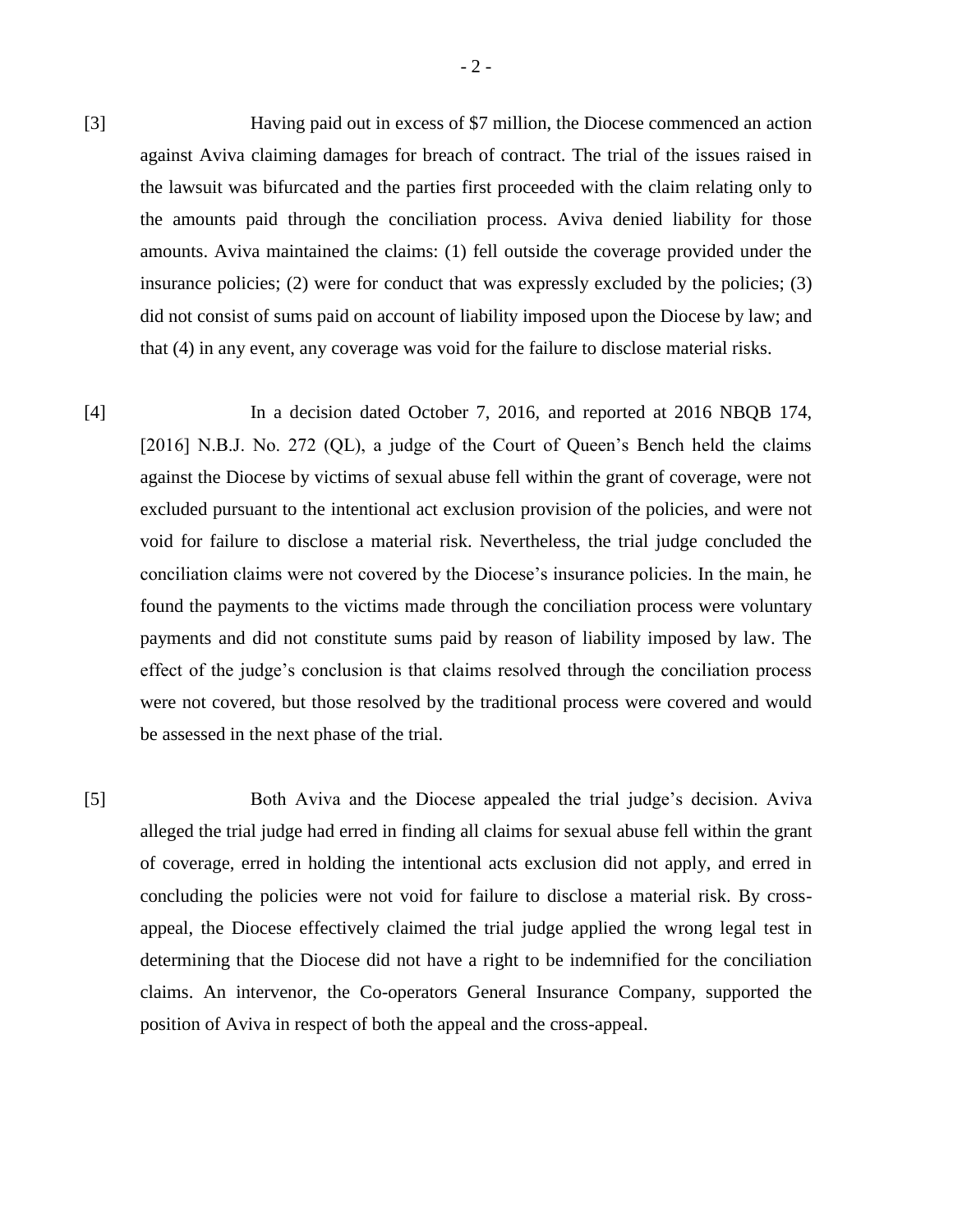[6] Shortly before the hearing, Aviva discontinued its appeal. This left only the cross-appeal to be argued. By abandoning its appeal, Aviva left unchallenged the judge's determination that the claims for sexual abuse were covered under policies that were not void for failure to disclose material risks, and were not excluded by the intentional acts clause. In essence, Aviva now accepts it had wrongfully denied the Diocese when it sought coverage for the sexual abuse claims. This left for determination only the question raised in the cross-appeal, that is, whether the trial judge erred in concluding the claims resolved through the conciliation process were not recoverable as damages as they did not involve payments for liability imposed by law.

[7] In my respectful view, the judge did err in this regard by applying an incorrect test. This was a claim for damages flowing from a breach of contract and not one for indemnity under the policy. The Diocese's right to damages did not rest on it being legally obligated to make the conciliation payments. The correct legal test is one of reasonableness; the trial judge was bound to follow this test and determine whether the conciliation process and the resulting payments were a reasonable response to breach of contract. I conclude the actions of the Diocese did constitute a reasonable response, within the boundaries of the law, to Aviva's wrongful denial of coverage. As a result, I would allow the cross-appeal.

#### II. Factual background

[8] In 2002, Monsignor Valéry Vienneau, then Archbishop of the Roman Catholic Diocese of Bathurst, received a notice of claim from a victim who alleged having been sexually abused by Fr. Charles Picot in the early 1980s. This claim was settled in 2003 with the Diocese and three insurance companies, one of which was Aviva, contributing to the settlement. The total settlement amount was \$64,667.45. The Diocese contributed \$15,917.45 to the settlement while the insurers split the remaining amount evenly in the amount of \$16,250.00 per insurer. A second claimant came forward in 2006; this time the sexual abuse was alleged to have been at the hands of Fr. Lévi Noël. The Diocese settled the claim, in the amount of \$40,000.00, using its own funds.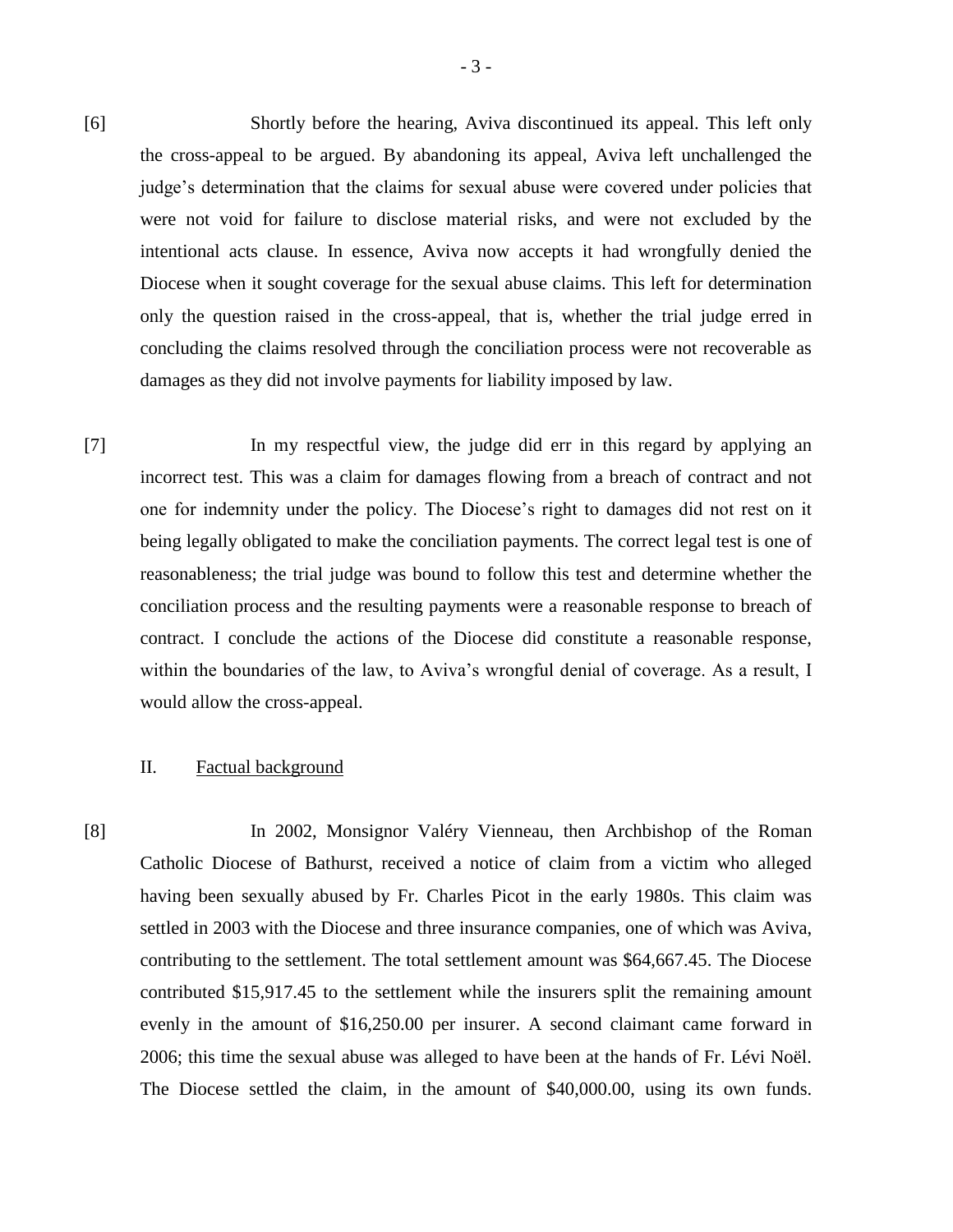Approximately two years later, in or around 2008, a third claimant sought \$2,000,000.00 from the Diocese alleging sexual abuse by Fr. Noël sometime in or around 1970-1971. The Diocese submitted the claim to Aviva, but coverage was denied.

[9] In late 2009, Fr. Noël was criminally convicted of 22 counts of gross indecency and sexual assault. He pleaded guilty to 18 of the counts in late 2009, and the other 4 in 2010. In early 2010, he was sentenced to a total of eight years in prison. The publicity surrounding Fr. Noël's criminal charges and subsequent convictions attracted interest from lawyers and law firms. A Nova Scotia firm advertised in newspapers seeking potential claimants while an Ontario lawyer appeared on a news program with three victims who alleged sexual abuse by Fr. Noël. The combination of willing claimants and the criminal conviction meant that, in 2009-10, the Diocese found itself in a situation where the facts indicated more claimants would likely be forthcoming. In response, Monsignor Vienneau contacted bishops in other parts of the country who had experience with claims of sexual abuse against their priests. These bishops advised him to retain legal counsel and to deal with the issue in a transparent manner. Monsignor Vienneau conferred with counsel and located the Diocese's insurance policies. Aviva's predecessors, Canadian General Insurance Company and Commercial Union Assurance Company, had provided the Diocese with a number of general public liability insurance policies that covered the period during which the sexual abuse occurred. The wording for all policies was essentially the same. It provided coverage in the following words:

> TO PAY on behalf of the Insured all sums which the Insured shall become obligated to pay by reason of the liability imposed upon the Insured by law, or assumed by the Insured under contract, for damages because of bodily injury, sickness or disease, including death at any time resulting therefrom, caused by events occurring within the Policy Period and suffered or alleged to have been suffered by any person or persons.

[10] There was one period, from May 1, 1960, to May 1, 1967, for which the policy wording was unavailable.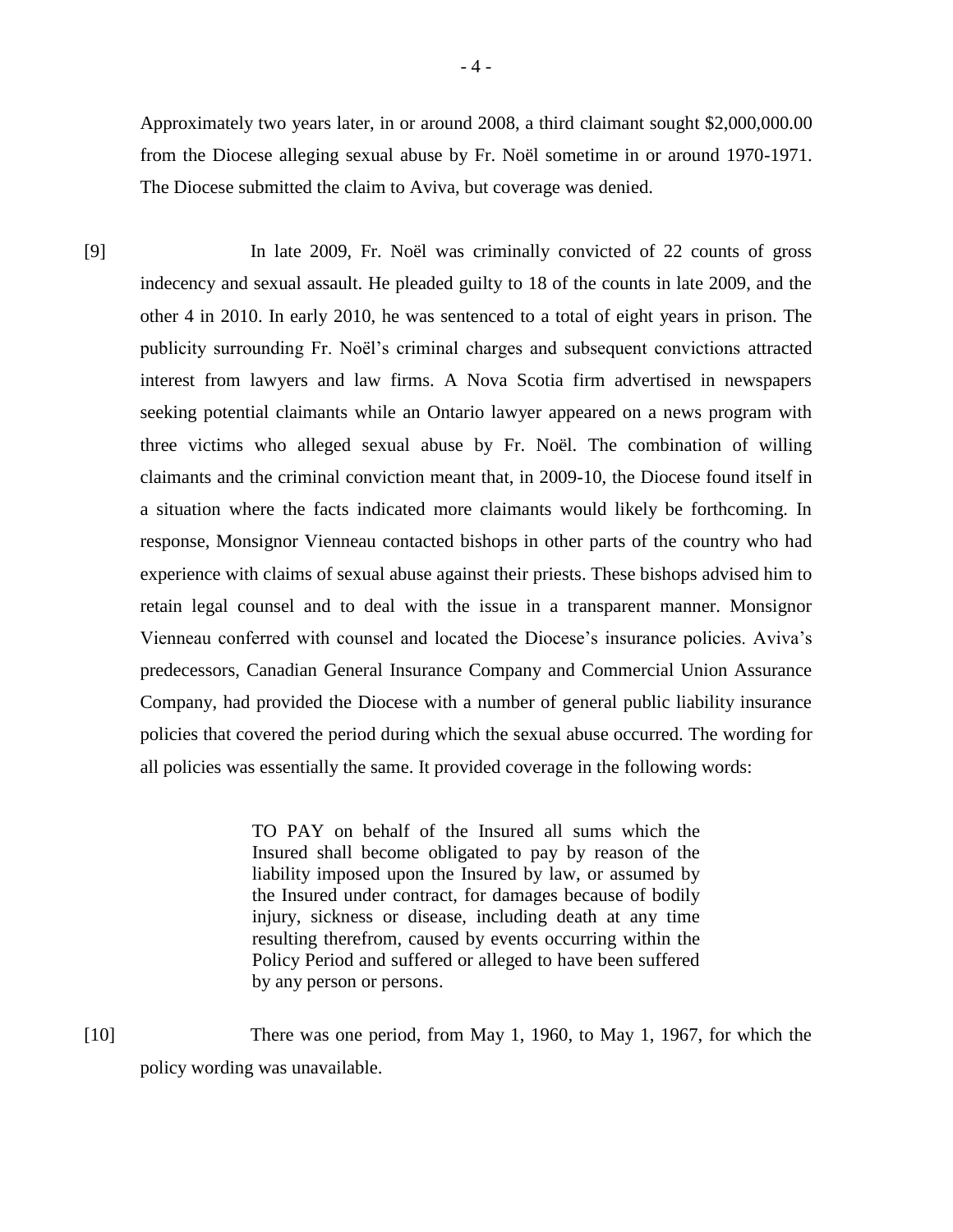[11] After locating the insurance policies, Monsignor Vienneau then contacted Aviva again seeking coverage for the claims of sexual abuse against the Diocese's priests. Once more, Aviva denied coverage. Left without insurance coverage, Monsignor Vienneau again consulted with legal counsel to determine the best course forward. This led to the establishment of a conciliation process to be overseen by the Honourable Michel Bastarache. The conciliation process appeared to Monsignor Vienneau to be the most financially responsible way forward, especially given the Diocese's financial situation at the time. Based on litigation involving other dioceses, particularly in Newfoundland and in Nova Scotia, Monsignor Vienneau concluded such an approach would allow the Diocese to avoid the high costs of litigation and ensure available monies went primarily to victims. A conciliation process would also prevent the victims from being "re-victimized" in an adversarial litigation process. Further, if the Diocese were to proceed to litigation on a claim-by-claim basis, there would not be enough money to compensate the victims and pay legal fees. Moreover, litigation would take quite a long time. He came to believe litigation was neither in the best interest of the Diocese nor the victims, many of whom feared losing their anonymity.

[12] The conciliation process was designed to do more than just settle claims. Its purposes were numerous:

- a) public recognition by the Diocese and the Church of the sexual abuse and the harm done to victims by the priests involved;
- b) establishing the actual incidences of abuse and what happened;
- c) identifying which priests were involved so the Archbishop could ensure that they were no longer ministering;
- d) providing a confidential and non-adversarial alternative forum for the victims to come forward to seek redress;
- e) paying fair financial compensation to the victims if and as warranted;
- f) limiting and avoiding the expense of litigation as much as possible to ensure the actual victims got most of what limited financial resources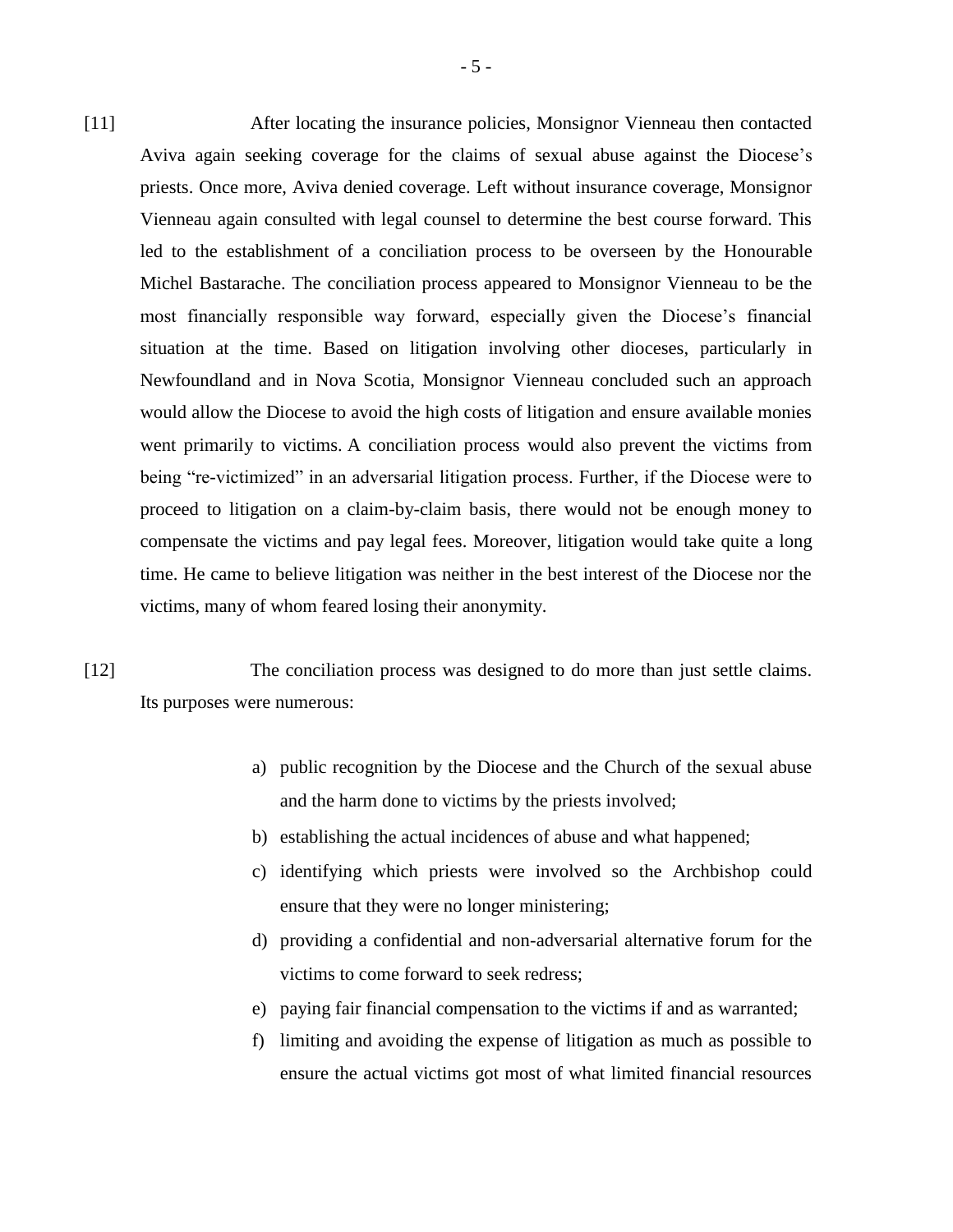the Diocese had available to pay compensation, as opposed to having lawyers receive the bulk of the funds;

- g) expeditiously paying fair compensation to the victims, many of whom were elderly, without the inordinate delays that often characterize the litigation process; and
- h) seeking the forgiveness of the victims and reconciliation with the Church, if possible.

[13] In line with the above objectives of truth-seeking, forgiveness, and reconciliation, the conciliation process was advertised in newspapers and through radio and television interviews with Mr. Bastarache. The purpose of these advertisements was to invite victims to come forward and have the conciliation process explained to them. Victims filled out forms and were interviewed by Mr. Bastarache so he could understand their stories as completely as possible. Mr. Bastarache confirmed facts such as the date(s) of abuse, the abusing priest, and the parish to which the priest was assigned at the time of the abuse. Further, he addressed the issue of causation by questioning victims as to possible incidences of abuse by other persons and by searching for other causes of the problems advanced by the victims. Mr. Bastarache would then assess the appropriate amount of compensation. The amount was based on case law; victims were paid amounts similar to damages being awarded by courts to similar victims in similar circumstances.

- [14] The Diocese did not have adequate funds to pay the assessed claims. As a result, it applied to the Court of Queen's Bench to access trust funds set aside for the education and training of candidates for the priesthood. On November 29, 2010, Ferguson J. allowed the application: 2010 NBQB 400, 371 N.B.R. (2d) 146 ("the trust decision").
- [15] The application to access trust funds generated increased attention to the conciliation process. A "second wave" of victims came forth. These victims went through the conciliation process in the same manner as the "first wave." In total, 83 victims participated in the conciliation process with compensation being paid to 50 of them.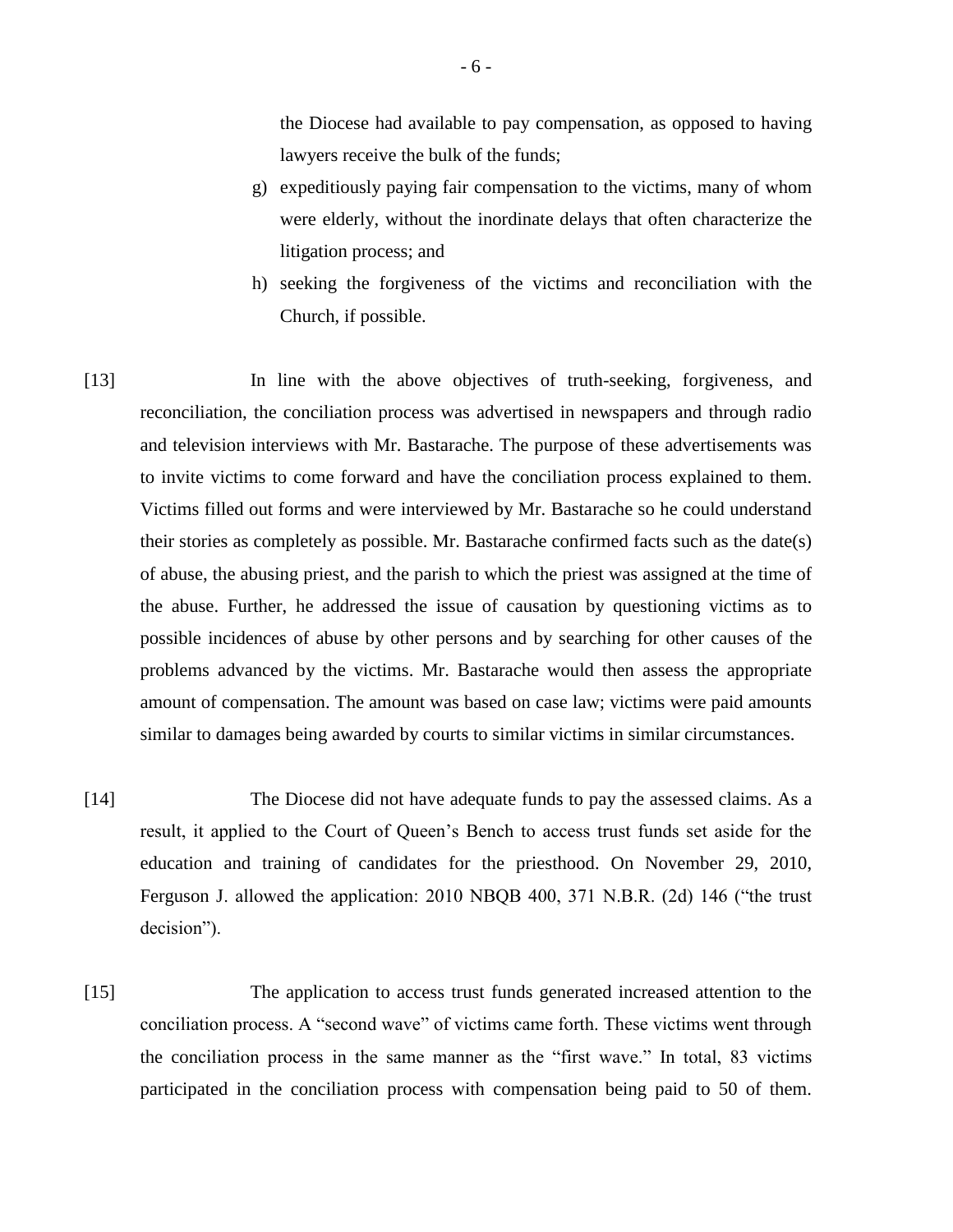Twenty-six priests were identified as having committed sexual abuse: 19 identified in the conciliation process and an additional seven in separate court actions.

- [16] The Diocese paid the conciliation process participants a total of \$4,284,000.00. Another group of victims, who opted not to participate in the conciliation process, was paid a total of \$2,879,179.00.
- [17] The Diocese sued Aviva. Among other relief, it claimed damages in the amount of \$7 million as well as the costs of defending and/or settling court actions and those incurred through the conciliation process.
- [18] With regard to the payments made through the conciliation process, the Diocese recognized some of these fell partially within and partially outside the policy years. For these, the Diocese claimed only a pro-rata portion.
- [19] In the final analysis, the Diocese's claim for payments made in the conciliation process amounted to \$2,944,415.00. The Diocese also claimed for counselling costs paid to victims (\$6,111.00) and a portion of the conciliator's fees (\$407,738.00). Thus, the total claim for damages for breach of contract relating to the conciliation process amounted to \$3,358,264.00.
- [20] Aviva defended the action, advancing the arguments referenced above and maintaining that, in any event, payments made through the conciliation process were voluntary payments and, as such, fell outside the scope of coverage.
- [21] The trial was bifurcated. The judge was asked to first determine the coverage issues relating to all claims as well as the assessment of damages only for the conciliation claims.
- [22] In his decision, the trial judge addressed the five-year period for which the policy wording was unavailable. Since the wording of the policies issued both before and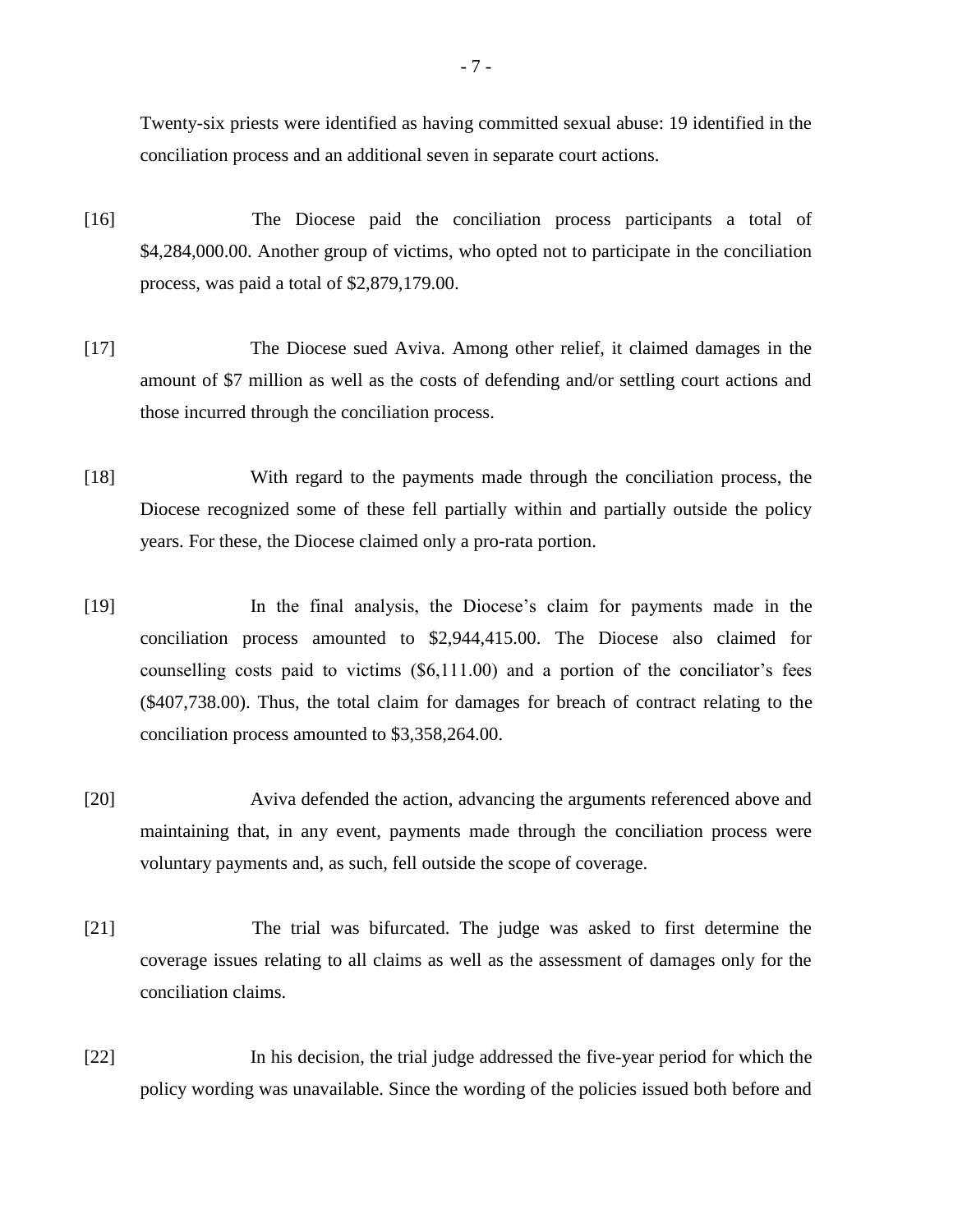after that period were essentially the same, the judge concluded the policy wording for the missing years would also be the same. Addressing each of Aviva's arguments, the trial judge concluded the claims fell within the scope of coverage, were not caught by exclusion clauses, and were not voided by the Diocese's failure to report known sexual abuse to Aviva. This led the judge to conclude that Aviva was obligated to indemnify the Diocese for the litigated claims.

[23] Regarding the conciliation payments, the trial judge applied a voluntariness standard to determine whether the Diocese had a right to be indemnified by Aviva. He concluded that, in order to recover damages against Aviva, the Diocese had to show the payments had been made because of "liability imposed by law." The trial judge noted that "a reasonable settlement of a claim can also meet this requirement [of "liability imposed by law"] where an insurer wrongly denies coverage" (para. 114).

[24] The trial judge went on to find Aviva was not responsible to indemnify the Diocese for the claims paid through the conciliation process because these payments were voluntary payments and not ones made on account of liability imposed by law. The judge's reasoning in this regard is captured in the following paragraphs of his decision:

> Aviva does not complain that the Diocese settled the claims without its consent. It does not allege that the Diocese's action in establishing the Conciliation Process caused it any prejudice. Nor does it contest the reasonableness of the amounts paid to claimants by the Diocese in settling the claims through the Conciliation Process. Quite simply, it states that the claims generated, brought, settled and paid as a result of the open and public invitation to victims to bring their claims forward to be paid by the Diocese in a confidential and non-adversarial forum constitute truly voluntary payments that the Diocese was entitled to make for its own purposes, but they do not constitute payments for which the Diocese was obligated to pay due to liability imposed upon it by law.

> Despite the good intentions and efforts of all who were involved in the design and implementation of this very novel and commendable Conciliation Process which sought to effectively and fairly compensate all victims of the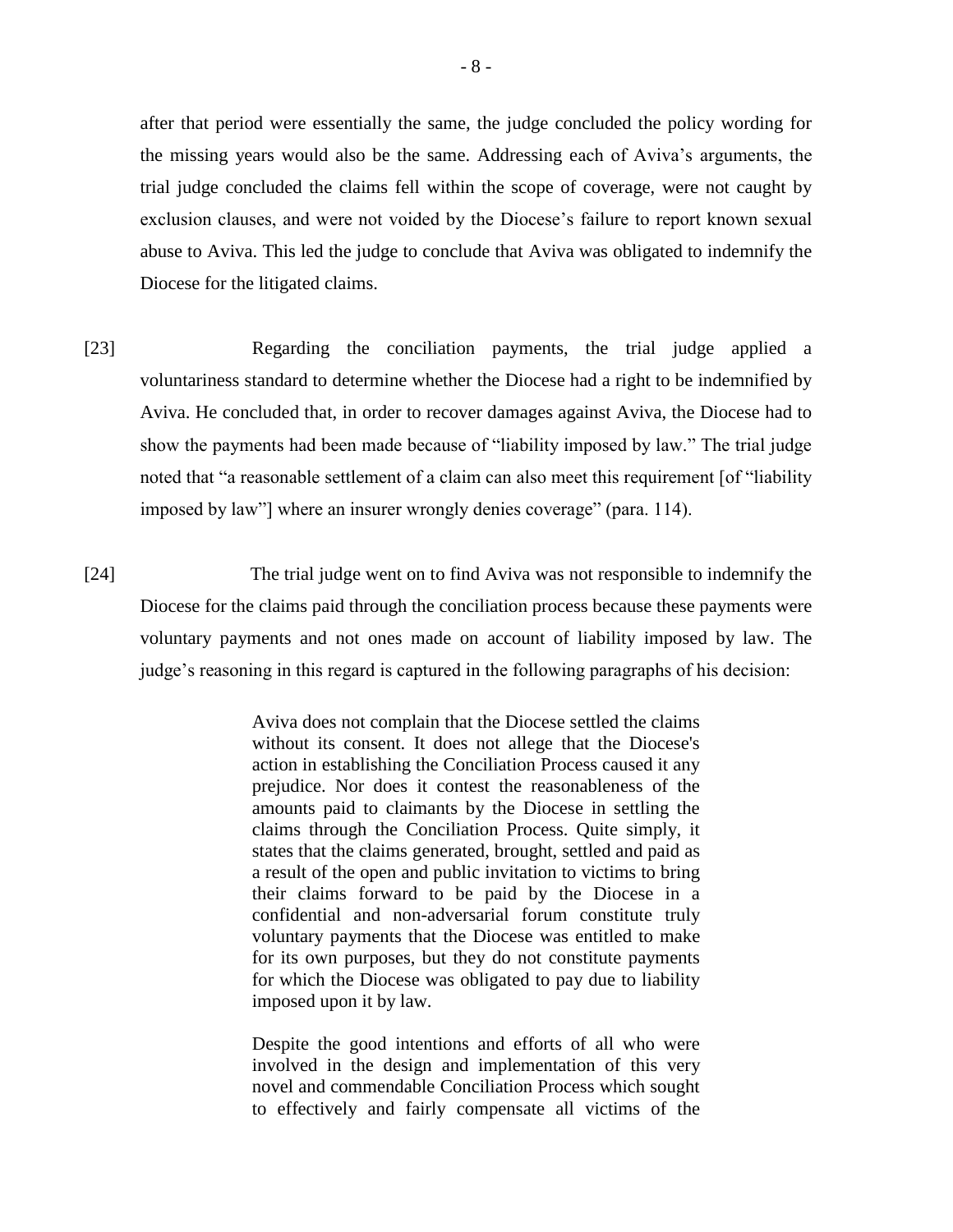clerics from the Diocese for over a period of thirty years, I must concur with Aviva's position that the payment of these claims were voluntary and that it has not been established that they were claims for which the Diocese was obligated to pay due to liability imposed upon it by law at the time they were claimed or made. I come to this conclusion for a number of reasons and with a number of factors in mind which are enumerated, in no particular order of importance, as follows:

- 1. The claims were sought out by the Diocese by open and public invitation in the churches of the Diocese and in the press;
- 2. At the time of establishing the process, there were 3 to 4 identified claimants who professed an intention to pursue claims and by the end of the process there were approximately 114 purported victims and claimants;
- 3. Potential claimants were assured of the resolution and payment of claims through a confidential process;
- 4. The process was to be non-adversarial and indeed appears also to have been essentially non-confrontational which accords with the purpose of furthering the objectives of reconciliation and forgiveness;
- 5. Mr. Bastarache confirmed that one of the important premises of the process was that victims were given the benefit of the doubt in their stories unless there was something found to contradict it such as if a priest was not even ministering in the Diocese at the time of the alleged assault;
- 6. Neither a legal standard of proof nor any defined standard of proof was identified or applied to assess the Diocese's legal obligation to pay any individual victim's claim;
- 7. The claimants being given the benefit of the doubt with respect to the validity of their claims appears to have been the extent of the standard of proof applied in evaluating the validity of their claims and the Diocese's legal obligation to pay compensation;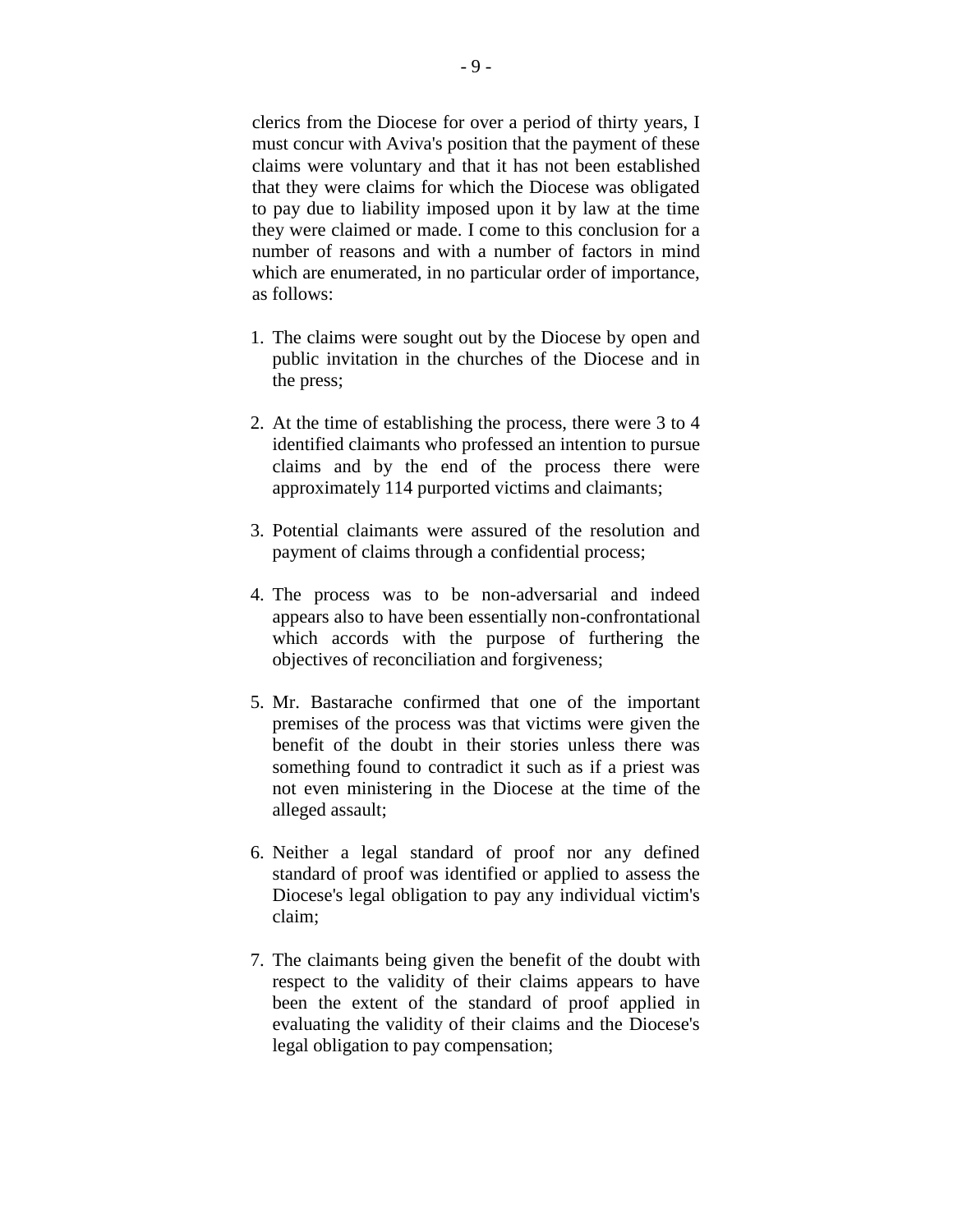8. Legal defences under the *Limitation of Actions Act* were not assessed and not even considered for their applicability despite the fact that time limits within which the claimants had to commence legal proceedings had presumptively expired by 2010 with their actions being barred at law, subject to potential discoverability issues. Mr. Bastarache confirmed that most of the victims told him that the single most important reason why they came forward was the confidentiality of the process that was being offered. He also confirmed that most of the victims were abused decades before the process began and most of them had been living with the trauma. But for this process many of them told him they would not have gone through the litigation process.

# $[\ldots]$

9. Liability and vicarious liability was presumed with no apparent *Bayzley* analysis conducted to determine whether or not each alleged instance of abuse occurred in circumstances where either direct liability or vicarious liability on the part of the Diocese could or would likely be established. [paras. 124-125]

[25] In the trial judge's view, the issue he had to determine was "whether it has been established that the Diocese was obligated to pay the claims by reason of liability imposed upon it by law" (para. 127). He explained that the claims settled through the conciliation process had not been subjected "to any reasonable legal analysis or rigour to determine" whether there was a reasonable likelihood each claim would have to be paid on account of "liability imposed by law." He therefore concluded liability imposed by law had not been established with respect to the payments made through the conciliation process.

## III. Issues on appeal

[26] Aviva appealed the trial judge's conclusions that the claims were: (1) within the scope of coverage; (2) not caught by exclusion clauses; and (3) not voided by the Diocese's failure to report known sexual abuse to Aviva. By cross-appeal, the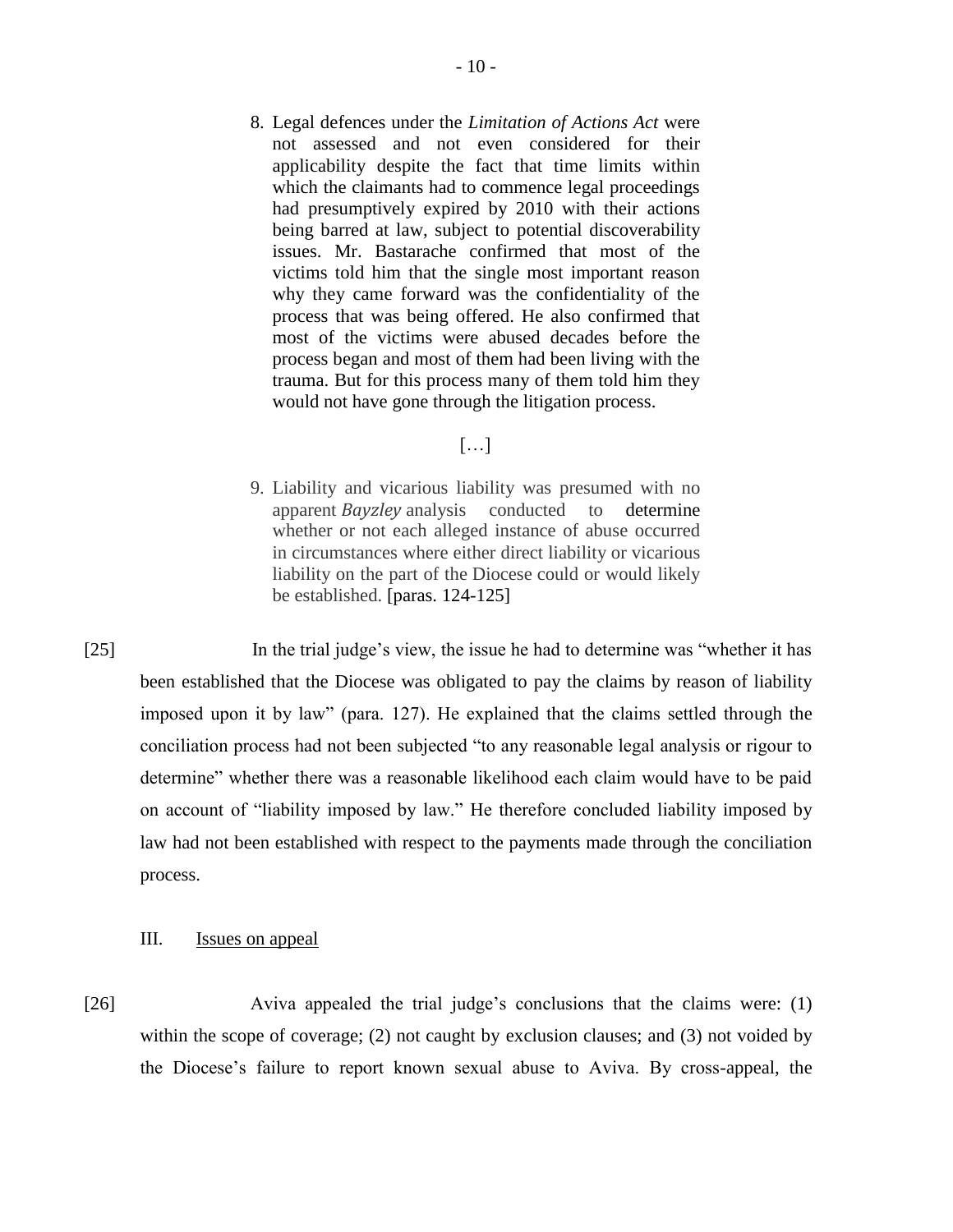Diocese appealed the judge's decision that Aviva was not liable for damages amounting to the value of the conciliation payments and its costs.

- [27] Before the hearing, Aviva abandoned its appeal. By doing so, the trial judge's ruling that the claims against the Diocese for sexual assault by its priests were in fact covered by the insurance policies remains unchallenged. In other words, Aviva no longer contests the finding that it had wrongfully denied coverage to the Diocese.
- [28] While the appeal was abandoned, the Diocese proceeded with its crossappeal. In its notice of cross-appeal, the Diocese enumerated several grounds; however, these can be effectively consolidated into two simple questions: (1) did the trial judge apply the wrong legal test in determining whether Aviva was liable to pay damages for breach of contract; and (2) if so, then, on application of the correct test, should Aviva have been ordered to pay damages to the Diocese?

IV. Analysis

## A*. Standard of review*

[29] The standard of appellate review for an appeal such as this one is wellknown. The determination of the appropriate legal test to determine whether Aviva was liable for damages for breach of contract raised a question of law. It is trite law that such a question is reviewable on the standard of correctness.

## B. *Governing principles: the correct legal test*

[30] As stated at the outset, this is a simple case of breach of contract. As a matter of first principle, an insurer who wrongfully denies coverage is in breach of the insurance contract. Therefore, an insured who sues its insurer for wrongful denial of coverage does so on the common law doctrine of breach of contract.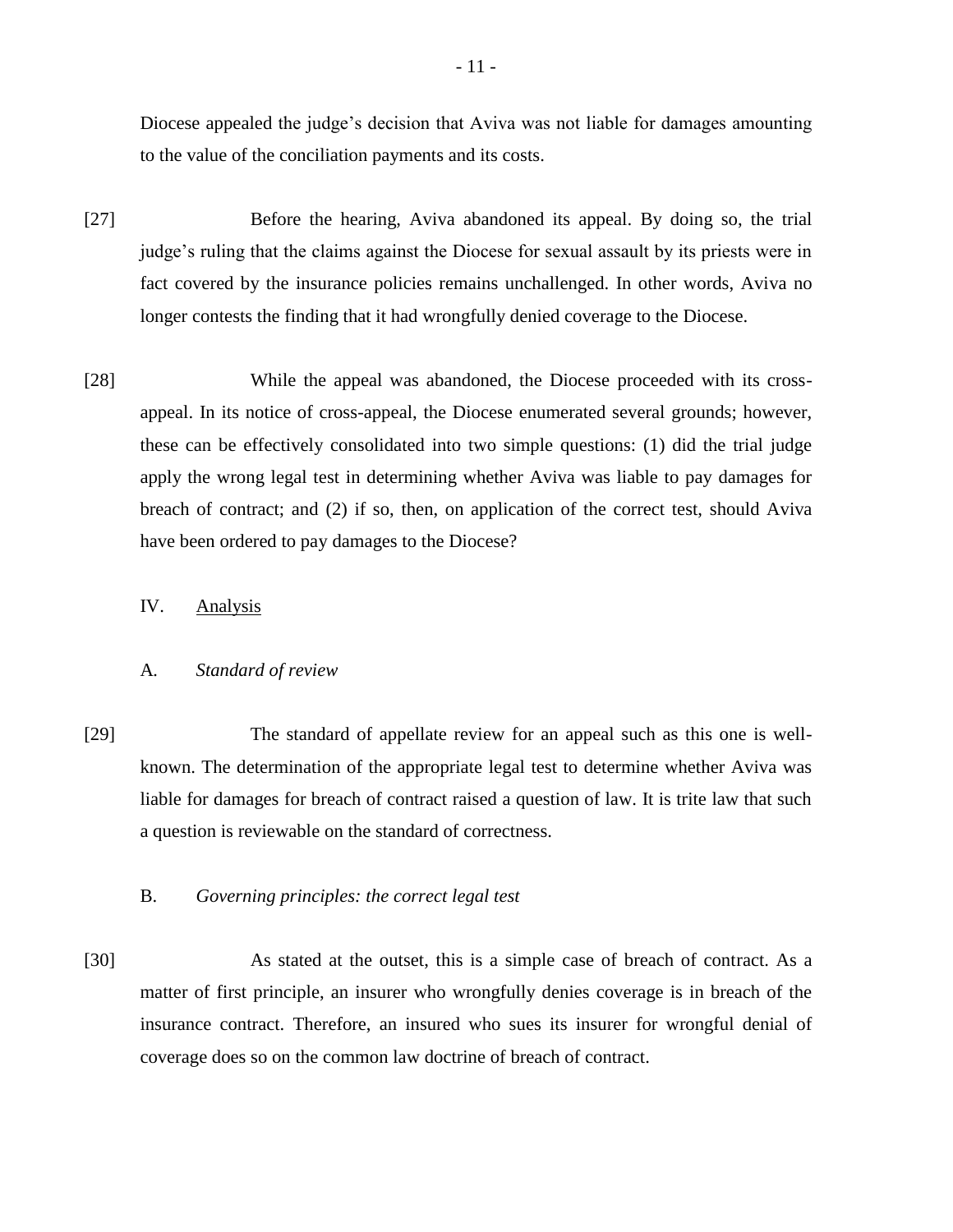- [31] Over the years in question, the Diocese purchased insurance from Aviva pursuant to which Aviva agreed, *inter alia*, to pay on behalf of the Diocese all sums the Diocese would become obligated to pay by reason of the liability imposed upon it by law for damages because of bodily injury resulting from events occurring during the period the insurance policy was in place. In addition, Aviva agreed to defend any suit brought against the Diocese to recover such damages "even if such suit is groundless, false or fraudulent." The Diocese fulfilled its obligations under the contract: it paid the premiums. On the other hand, Aviva did not fulfill its obligations under the contract. When the Diocese faced claims for damages for bodily injury alleged to have been caused during the policy period, Aviva refused to defend the Diocese and left it to its own devices to handle the claims.
- [32] By withdrawing its appeal in the present case, Aviva is now leaving unchallenged the judge's conclusion that Aviva had wrongfully denied the Diocese coverage. Aviva is effectively conceding it should have defended all claims made against the Diocese for damages alleged to have been caused by the Diocese during the policy periods. Had it defended these claims, Aviva would have been in a position to assess each claim to determine its merits and decide whether to vigorously defend it or try to resolve it by settlement. In assessing each claim, Aviva would have undoubtedly asked itself whether or not the facts likely to be proven made it probable that, at law, the Diocese would be liable for the damages claimed.
- [33] Having breached the contract of insurance by wrongfully denying coverage, Aviva is now saying it is only liable to reimburse the Diocese in respect of claims that were resolved through a process similar to what Aviva would have followed if it had not breached the contract. Aviva claims the Diocese, having been left to its own devices as a result the breach of contract, should have assessed each claim to determine its merits, resolved those where it was likely that liability would attach, and defended the others. In other words, Aviva argues the Diocese had to subject each claim to a rigorous examination in order to determine whether it might be successfully defended. Only then could it be determined whether or not the claim was one for which the Diocese was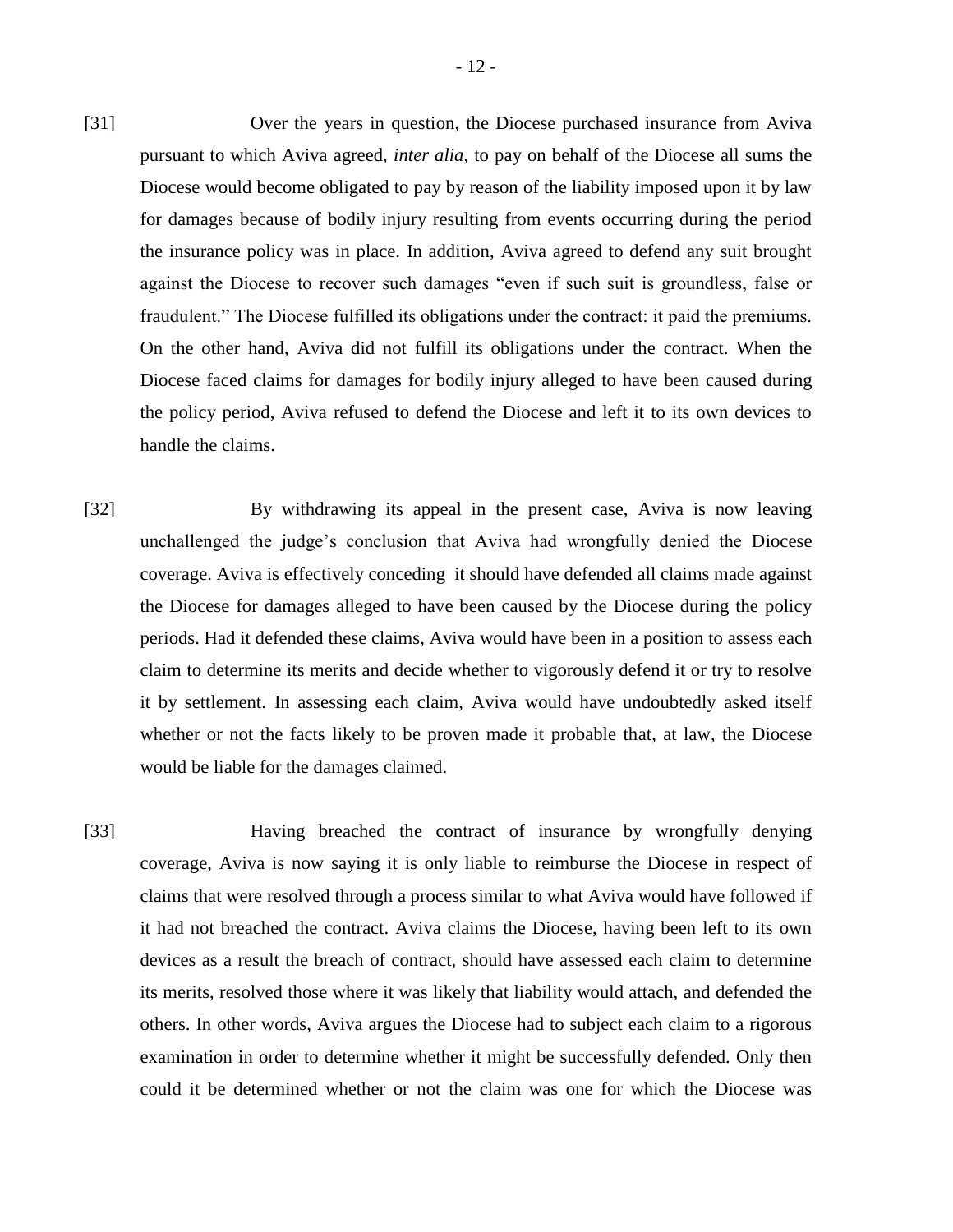obligated to pay on account of liability imposed by law. Failure to have subjected each claim to such an examination, Aviva submits, is fatal to the Diocese's claim because any payment made to a claimant amounts to a voluntary payment and not one paid on account of liability imposed by law. The trial judge agreed with Aviva.

- [34] In my view, an insurer's obligation to its insured resulting from a wrongful denial of coverage is a simple matter of contract law and is not dependent on the actual legal liability the insured may or may not have incurred for the claims brought against it. The test is a simple one. It is whether the insured, having been denied coverage and left to its own devices, acted reasonably in the resolution of the claim(s) that should have been defended by the insurer and for which the insured would have been indemnified if it were found the insured was at law liable for the damages claimed.
- [35] A number of cases have recognized and applied such a test. It was articulated in the dissenting reasons of Locke J. in *Stevenson v. Reliance Petroleum Limited /Reliance Petroleum Limited v. Canadian General Insurance Company*, [1956] SCR 936. In that case, an employee of Reliance Petroleum negligently allowed the overflow of gasoline from a company truck, resulting in a fire and damage to the service station at which the truck was stopped. Reliance was insured pursuant to both an automobile liability policy and a general liability policy. Both insurers denied coverage. Reliance sued the insurers. The Supreme Court unanimously held the company was entitled to recover under the former policy; however, according to the majority, not under the latter. Locke J., on the other hand, held the loss was covered by both. Under a nonwaiver agreement, the automobile liability insurer had taken part in both the defence of actions by those claiming loss of personal property resulting from the fire and the ensuing settlement negotiations. The general liability insurer, however, had declined to take any part in the matter, standing on its assertion the policy did not insure a risk of the kind that had materialized.
- [36] Since the majority of the Supreme Court held there was no coverage under the general liability policy, it was not necessary for those judges to address the insurer's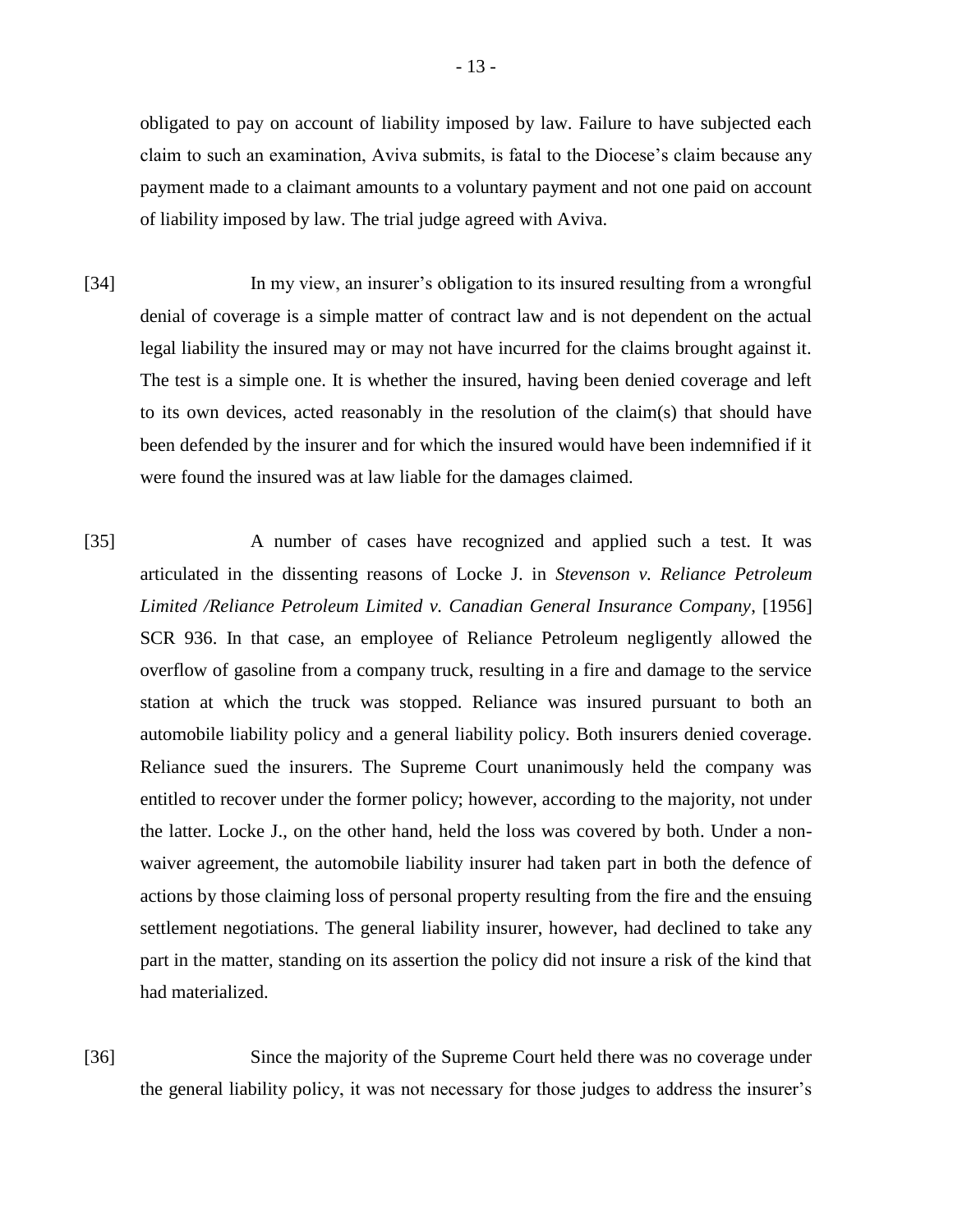arguments to the effect the insured had admitted liability in violation of the conditions of the policy and had paid the claims "the extent of which had not been finally determined by judgment after an actual trial of the issue of negligence" (p. 948). Locke J., however, being of the view there was coverage under the general liability policy, had to address these arguments. He agreed with the trial judge, Spence J. (as he then was), who held that an insurer that had refused to defend an action, when it in fact had liability under the policy, had repudiated the contract and could not rely upon its terms to later deny liability to its insured: [1953] O.J. No. 340 (QL). Locke J. opined as follows:

> If, as I think to be the case, the risk was insured, the insuring company committed a breach of its contract in declining to investigate the claims, to conduct the defence of the litigation and to pay the judgments to the extent the policy provided. The action is one for damages for breach of the contract and, in my opinion, the conduct of the insuring company amounted in law to a waiver of its right to insist upon compliance by the insured in these respects with the terms of the contract, as was found in similar circumstances by the Supreme Court of the United States in *St. Louis Dressed Beef and Provision Company v. Maryland Casualty Company* [(1906), 201 U.S. 173]. [p. 949]

[37] American cases effectively hold that once an insurer denies coverage and refuses to defend its insured, the insured is "entitled to use all reasonable means of avoiding personal liability": *Metcalf v. Hartford Accident & Indemnity Co.*, 176 Neb 468 (SC of Nebraska 1964), at p. 475. See also *Hyatt Corp. v. Occidental Fire and Cas. Co.*, 801 S.W. 2d 382 (Missouri Court of Appeals, Western District 1990), where it is said that "[i]t is well established that after a denial of coverage the insured has a 'free hand to proceed, as soon as practicable, in his own way' and 'make the best settlement he can'" (p. 388). According to these cases, in the absence of fraud, collusion or bad faith, an insurer who has wrongfully denied coverage will be bound by such a settlement and may not again litigate the underlying matter. In other words, an insured seeking damages following a wrongful denial of coverage does not need to prove he or she was in fact liable for the settled claims. All the insured must have done is taken "into consideration the likelihood of success or failure, the cost, uncertainty, delay and inconvenience of trial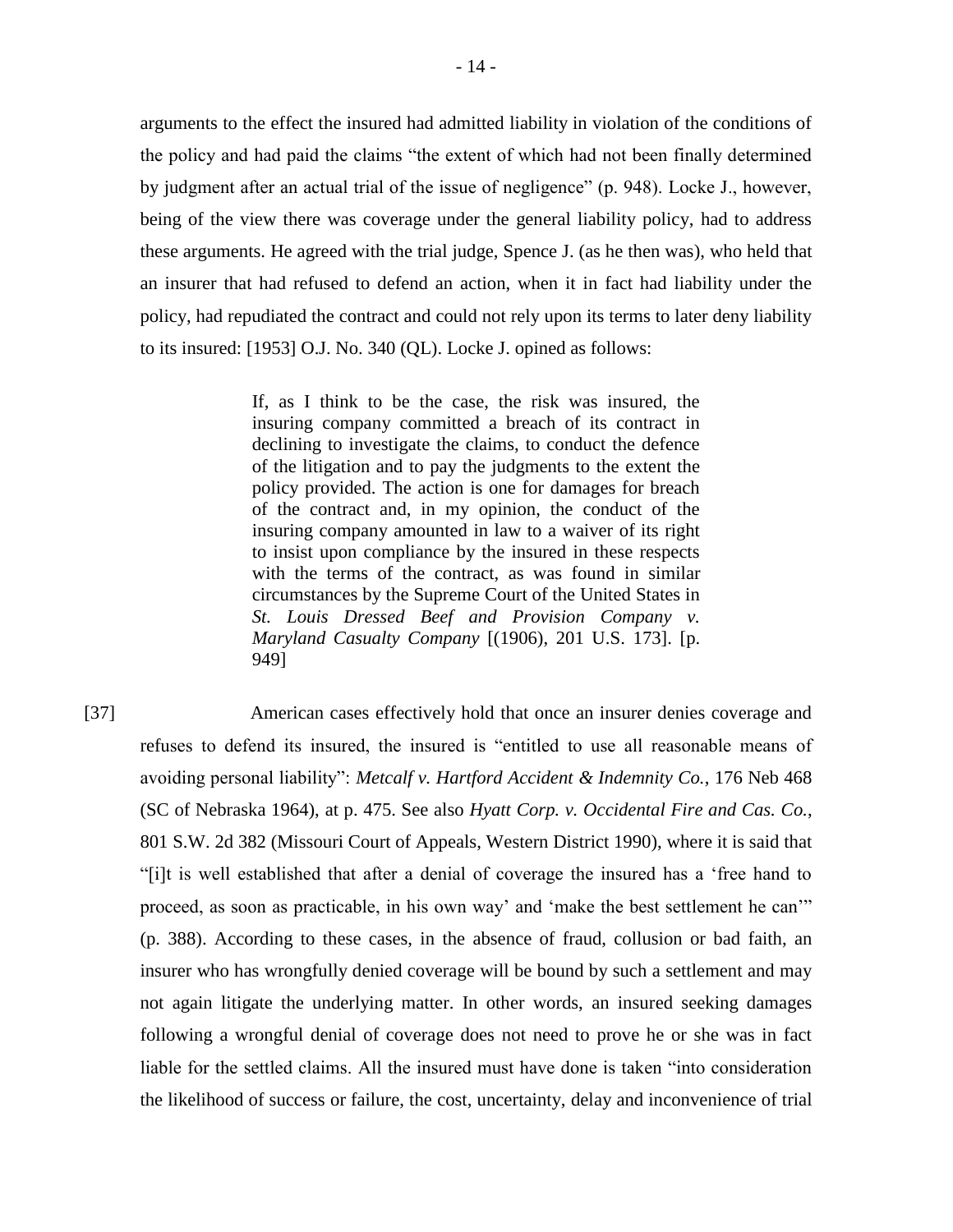as compared with the advantages of settlement" (*Hyatt*, at p. 288). In short, the insured must have acted reasonably. See also *Missionaries of Co. of Mary Inc. v. Aetna Casualty & Surety Co.*, 230 A. 2d 21 (1967); *Solo Cup Co. v. Fed. Ins. Co.*, 619 F. 2d 1178 (1980); *Servidone Const. Corp. v. Security Ins. Co. of Hartford*, 477 N.Y.S. 2d 725, all quoted in *Cansulex Ltd. v. Reed Stenhouse Ltd.*, [1986] B.C.J. No. 3125 (S.C.)(QL).

[38] Reasonableness is also the basis upon which claims for damages resulting from a wrongful denial of coverage are assessed in Canada. *Shore Boat Builders Ltd. v. Canadian Indemnity Co*., [1974] B.C. J. No. 763 (S.C.)(QL), is an example. In that case, the insurer had agreed to pay "[a]ll sums resulting from liability imposed by law upon" its insured for certain damages. When damages materialized, the insurer denied coverage and the insured, at its own expense, made good for the loss by repairing the damages. When the insured turned to its insurer for indemnification, the insurer argued the sums spent by its insured constituted a voluntary payment and had not resulted from "liability imposed by law." Hutcheon J. applied *Reliance Petroleum* in holding that "if the settlement made by the insured is a reasonable one the insurer may not oppose the claim on the ground that the insured made the payment in anticipation of the outcome of a trial of the issue of the liability of the insured" (para. 6).

[39] *Murphy Oil Co. Ltd. et al. v. Continental Insurance Co.*, [1981] O.J. No.  $3095$  (Co. Ct.)(QL), is another example where reasonableness was held to be the critical factor in determining whether an insurer, which had wrongfully denied coverage, would have to pay sums paid out by its insured in settlement of a claim. In that case, Murphy Oil sued its insurer to recover the amount paid out upon the settlement of an action by the owner of land upon which oil or gas had escaped. The insurer had denied the loss was covered under its policy and had declined to defend its insured and participate in settlement negotiations. Fogarty Co. Ct. J. held coverage had been wrongfully denied. The judge then turned to the matter of the insured's settlement of the underlying claim, which, on its face, violated a clause in the policy pursuant to which an insured could not bring an action against the insurer unless, as a condition precedent, the amount of the insured's obligation to pay had been finally determined "either by judgment against the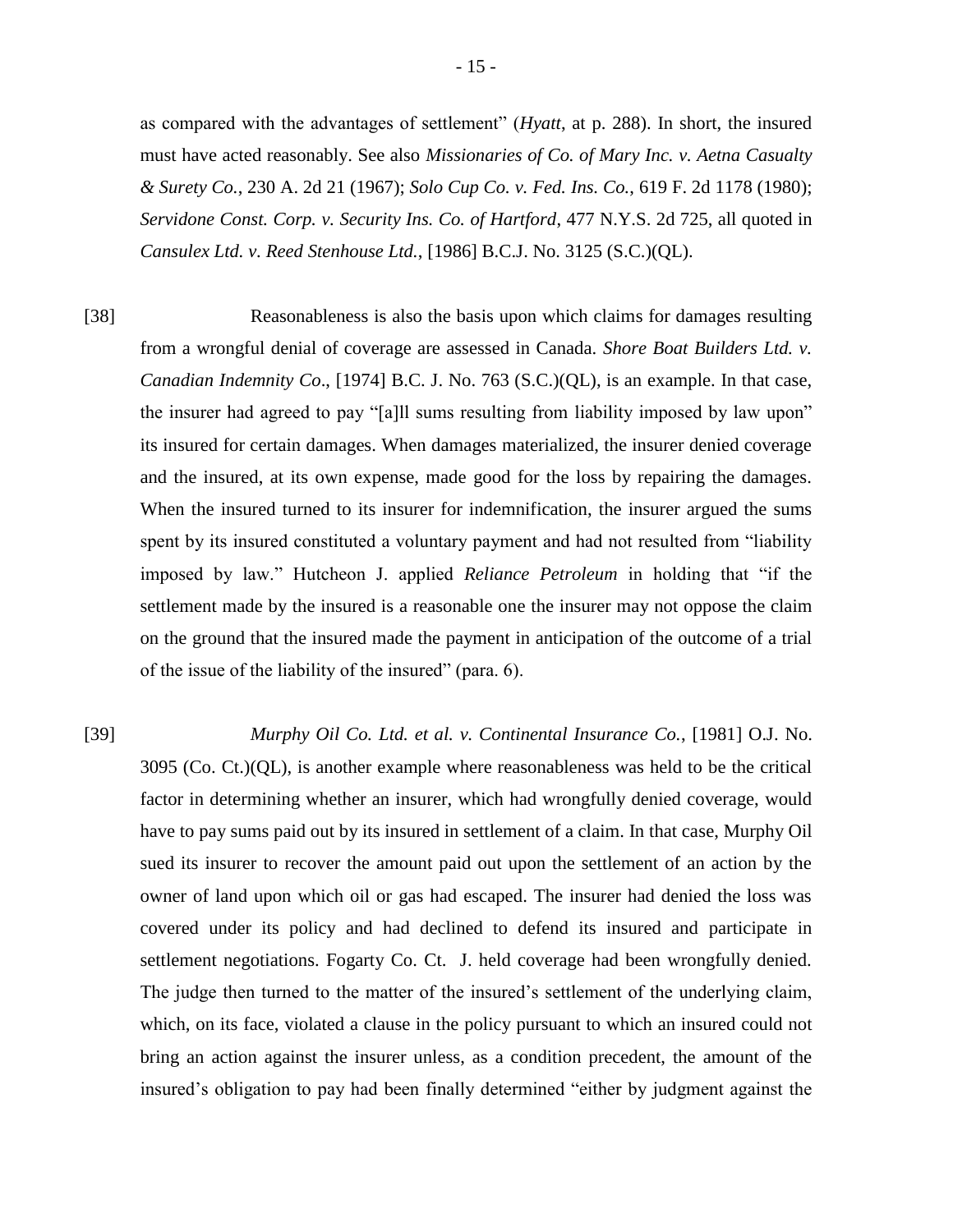insured after actual trial or by written agreement of the insured, the claimant and the company" (para. 20). Fogarty Co. Ct. J. turned to Locke J.'s dicta in *Reliance Petroleum* and to the words of Hutcheon J. in *Shore Boat Builders* to resolve that argument. He held that the insurer's wrongful failure to defend the claim "constituted a breach of the policy of such character as went to the root of the contract of insurance between the parties" (para. 31). He explained as follows:

> A party does not obtain insurance coverage merely to contribute to the revenue of an insurance company. He seeks protection from the risks of certain perils. He is entitled to expect that his insurer who has obligated itself by a covenant (as there exists in this case) to defend a claim against him and to pay that claim if legally liable to the claimants will respect that obligation. If an insure[r] is entitled of its own volition to pick and choose, without just cause, to defend or not defend and then fault the insured for entering into a settlement (however reasonable) with the claimant and thereby avoid liability, there is no purpose in having an insurance policy for the coverage could be avoided at the whim of the insurer. It is for this reason that I find this refusal to defend (and to pay) on the part of the insurer is such conduct as would void the contract since it is a breach which renders the contract useless for the protection of the insured and this, surely, must be deemed to go to its very root. In passing I would think that such conduct is highly questionable, from a procedural point of view, since it places the insurer in the position of judge in its own cause and offends one of the four tenets of natural justice. From the substantive point of view, it offends against a basic sense of fairness. [para. 31]

[40] He continued by stating that, when an insurer opts to deny coverage and refuses to defend an action, the insurer makes a judgment call, adding as follows:

> If its position of non-liability is valid and is upheld [then] its conduct is justified and it has succeeded. If not, then it must face the consequences for it has lost on the merits. Those consequences must be that it must reimburse the insured for moneys it obligated itself to pay under a reasonable settlement, in which the insurer had deliberately taken no interest. In this situation the insurer had made a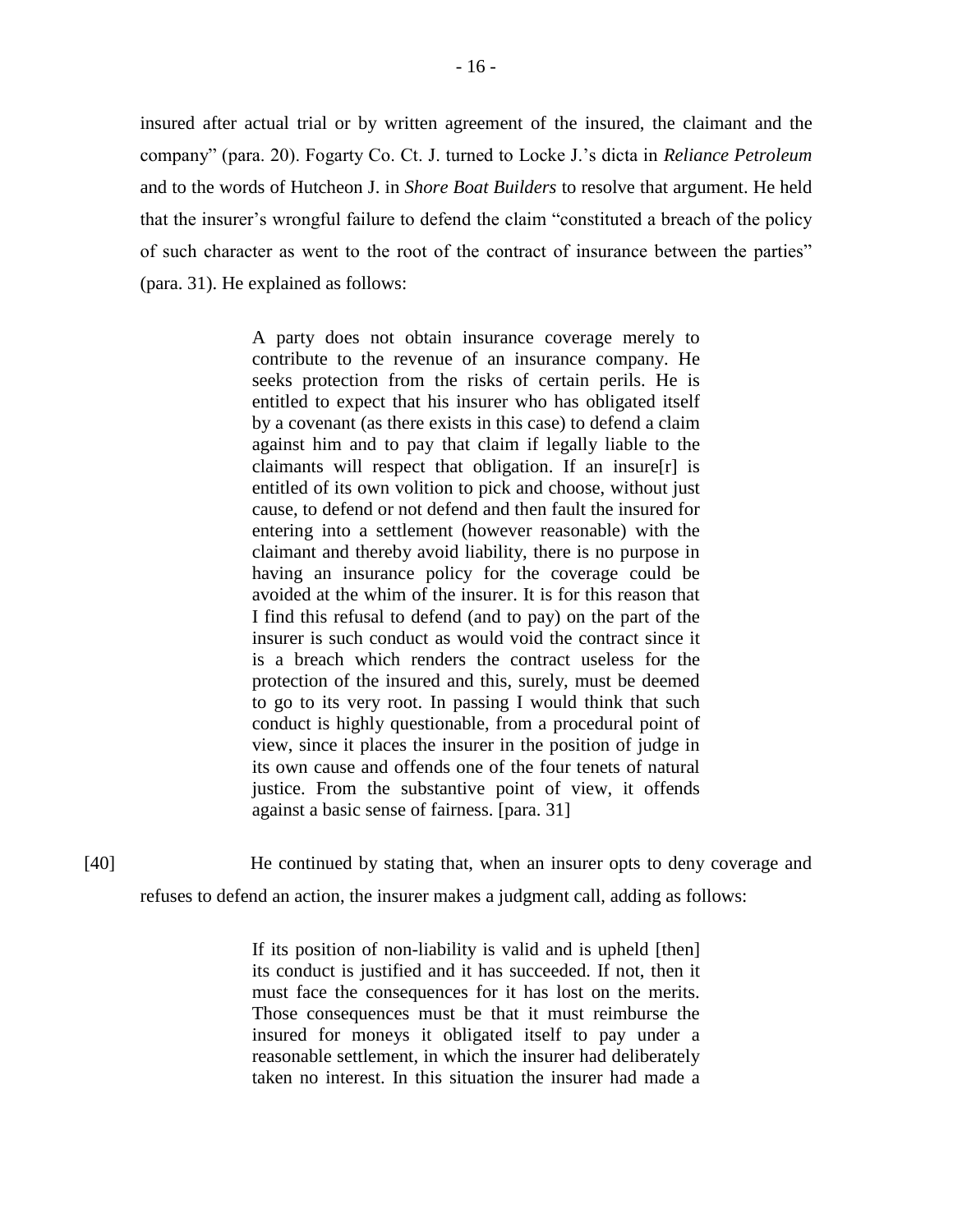choice, has lost and must assume the risk of that choice -- a situation not unknown in the insurance industry.

The law which applies to an insurer under a policy of insurance is the same as that which applies to any other party under a contract. If a party refuses to perform a serious or important obligation on his part under his contract and such failure goes to the very root thereof there is a fundamental breach and he is disentitled to rely on exclusionary clauses in the contract which he himself, by his conduct, repudiated. [paras. 34-35]

[41] In *Cansulex*, McEachern C.J.S.C. (as he then was) captured the essence of

the governing principles in the following passage:

In my view, an insured in the position of Cansulex [which had been abandoned by its insurers] is entitled to settle any insured claim brought against it on any reasonable basis and for any reasonable amount, and to recover such amount from its insurers not necessarily as indemnity, as such may only be payable in discharge of a liability which may not have existed, but as damages for breach of contract. In this connection it is my view that an insured who has been abandoned by his insurer is entitled to buy peace at a reasonable price even though he denies his liability. The fact that he pays the claimant  $\mathcal{F}^{\prime}X^{\prime\prime}$  and pays his solicitors \$"Y" does not make the two payments intrinsically different. They are amounts he must pay in order to defend and protect himself from greater loss or expense. These amounts, if reasonable, are payments which the insurers might themselves have paid if they had not wrongly repudiated their liability to the insured, and they cannot insist as a condition of indemnity or reimbursement that the insured stubbornly maintain a denial of liability all the way to judgment in order to obtain the protection of the policies which has been wrongly denied. [para. 188]

[42] McEachern C.J.S.C. concluded that an insured who is ultimately found to have been "entitled to indemnity for damages or costs is entitled to make a reasonable settlement and to recover the amount so paid where the insurer denies its liability under the policy, even though the liability of the insured to the claimant has not been determined by judgment" (para. 201). He stated that an insured wrongfully denied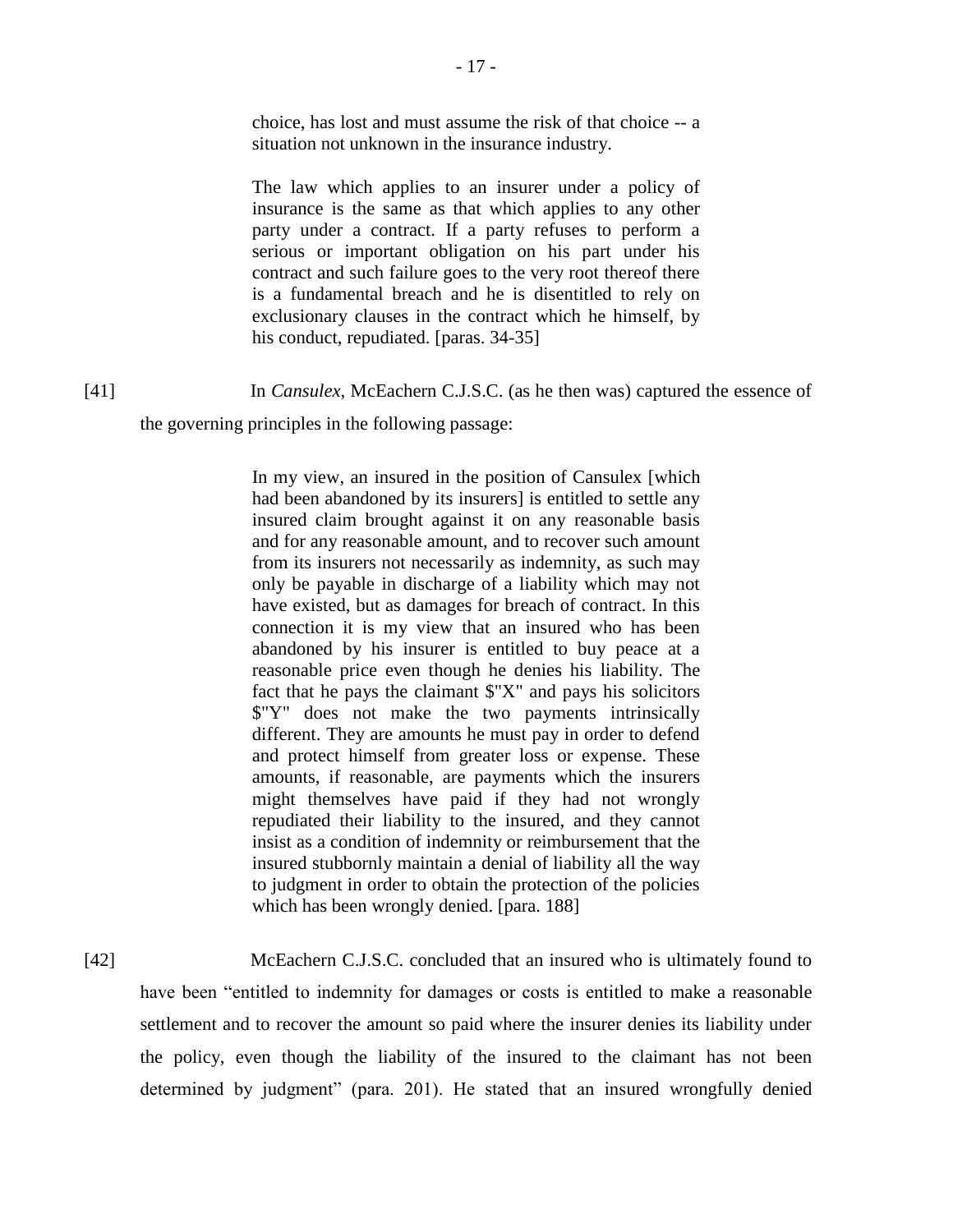coverage "need only establish the fact of coverage, the denial of liability by the insurer and the reasonableness of the settlement, subject, of course, to any other policy defences which may be available to the insurers" (para. 196).

- [43] Although dealing with a different legal question, Scott C.J.M. in *McMurachy v. Red River Valley Mutual Insurance Co.*, [1994] M.J. No. 220 (C.A.)(QL), also recognized "the now well-established principle that when an insurer wrongly denies coverage to the insured, the insured is free [to] make a reasonable settlement" (para. 21).
- [44] What constitutes a reasonable settlement will be fact dependent. Little guidance is found in the case law, although two particular appellate decisions are instructive.
- [45] In *Wright Engineers Limited v. United States Fire Insurance Company*, [1986] B.C.J. No. 129 (C.A.)(QL), the insurer, which had denied coverage and thus repudiated its contractual obligations in respect of a certain loss, accepted it could not "rely upon the policy conditions which provide that the insured's obligation to pay must be finally determined either by judgment after trial or a written agreement joined in by U.S. Fire." This, because the insurer recognized it had "left the insured to its own devices in dealing with the risks of litigation" and because "[i]t is well settled that, in these circumstances, the insured is not required to fight to the end and sustain judgment against it." As Esson J.A. for the Court observed, if, in these circumstances, the insured "chooses to settle, and if the settlement is in all the circumstances a reasonable one [the insured] is entitled to be indemnified by its insurer if it turns out that the denial of coverage was wrong."
- [46] Thus, the determination of what constitutes a reasonable settlement requires examination of all the circumstances. It also may include regard for what others might have done in similar circumstances. In *Nova Scotia (Attorney General) v. Royal & Sun Alliance Insurance Co. of Canada*, 2004 NSCA 150, [2004] N.S.J. No. 483 (QL), the Court dismissed an appeal on the grounds the judge had applied the correct principles of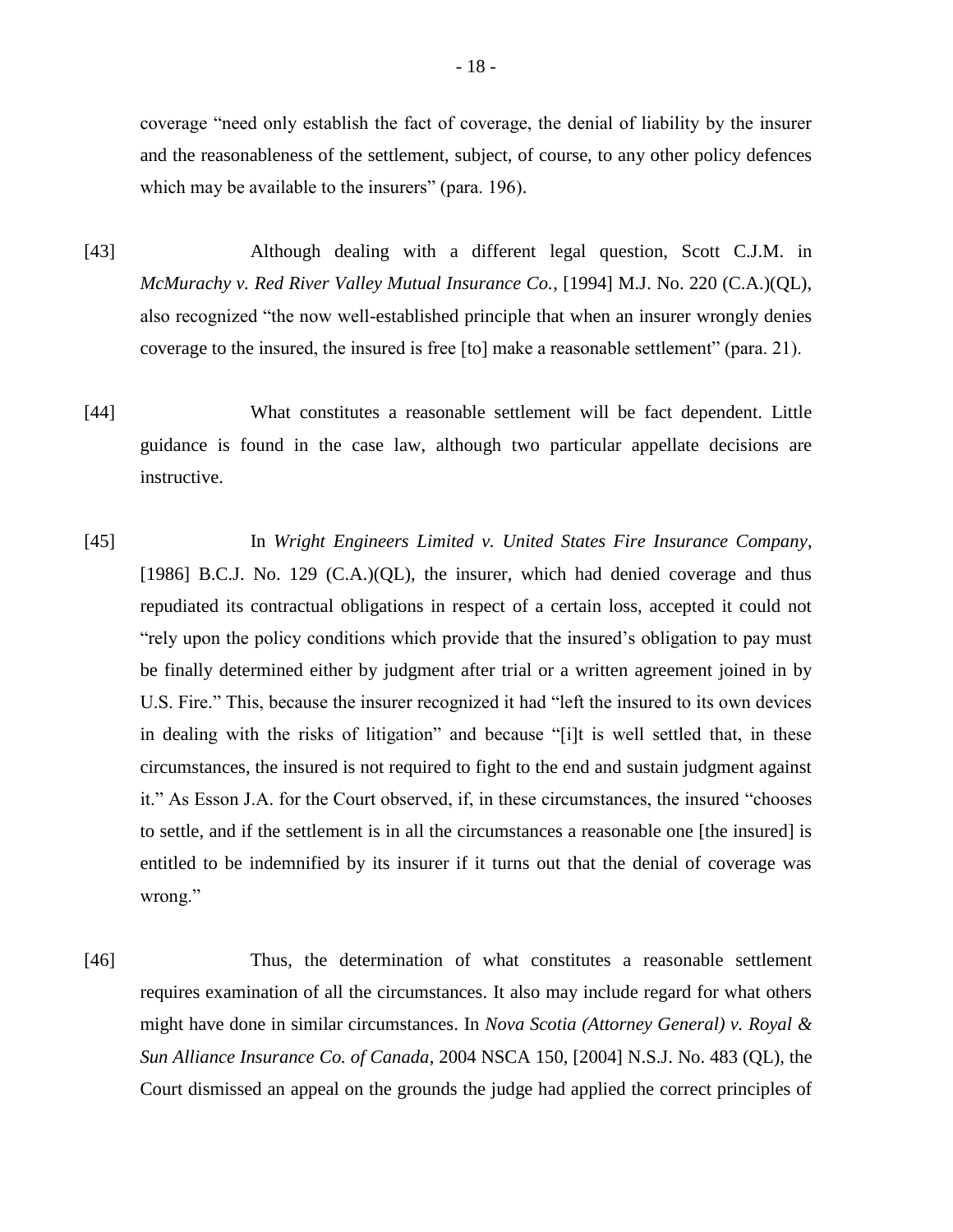law in exercising his discretion not to require answers to certain interrogatories, but, in doing so, the Court distanced itself from the judge's view that the issue of the reasonableness of the insured's process for settling certain claims "is not to be determined according to what some other party would have done" (para. 6). Bateman J.A., for the Court, observed that, "[i]n seeking to demonstrate that the process used by the [insured] to settle the claims was a reasonable one, it may well be relevant to adduce evidence on methods of settlement used in like situations" (para. 6).

[47] In my view, the approach taken in the above-referred cases is consistent with the general principle governing the assessment of damages in breach of contract cases. In *Fidler v. Sun Life Assurance Co. of Canada*, 2006 SCC 30, [2006] 2 S.C.R. 3, McLachlin C.J.C. and Abella J., for the Court, summarize this principle as follows:

> Damages for breach of contract should, as far as money can do it, place the plaintiff in the same position as if the contract had been performed. However, at least since the 1854 decision of the Court of Exchequer Chamber in *Hadley v. Baxendale* (1854), 9 Ex. 341, 156 E.R. 145, at p. 151, it has been the law that these damages must be "such as may fairly and reasonably be considered either arising naturally ... from such breach of contract itself, or such as may reasonably be supposed to have been in the contemplation of both parties". [para. 27]

[48] An abandoned insured is left entirely vulnerable when he or she must proceed in the absence of coverage. The abandoned insured faces possible protracted litigation and high legal fees, and risks a judgment obligating him or her to pay a significant amount of damages. Allowing an insurer to escape liability because an insured settled a claim, rather than force it to judgment, would have the effect of encouraging insurance companies to deny coverage in hopes the insured settles for the sake of expediency, cost effectiveness or simply to avoid the risks associated with litigation. Such conduct by insurers must be prevented. This is accomplished by principles of law pursuant to which an insurer assumes a risk when it denies coverage. If an insurer wants to stand on the leg that is the wrongful denial of coverage, then it must accept the reasonable consequences of such a denial. This includes the obligation to pay damages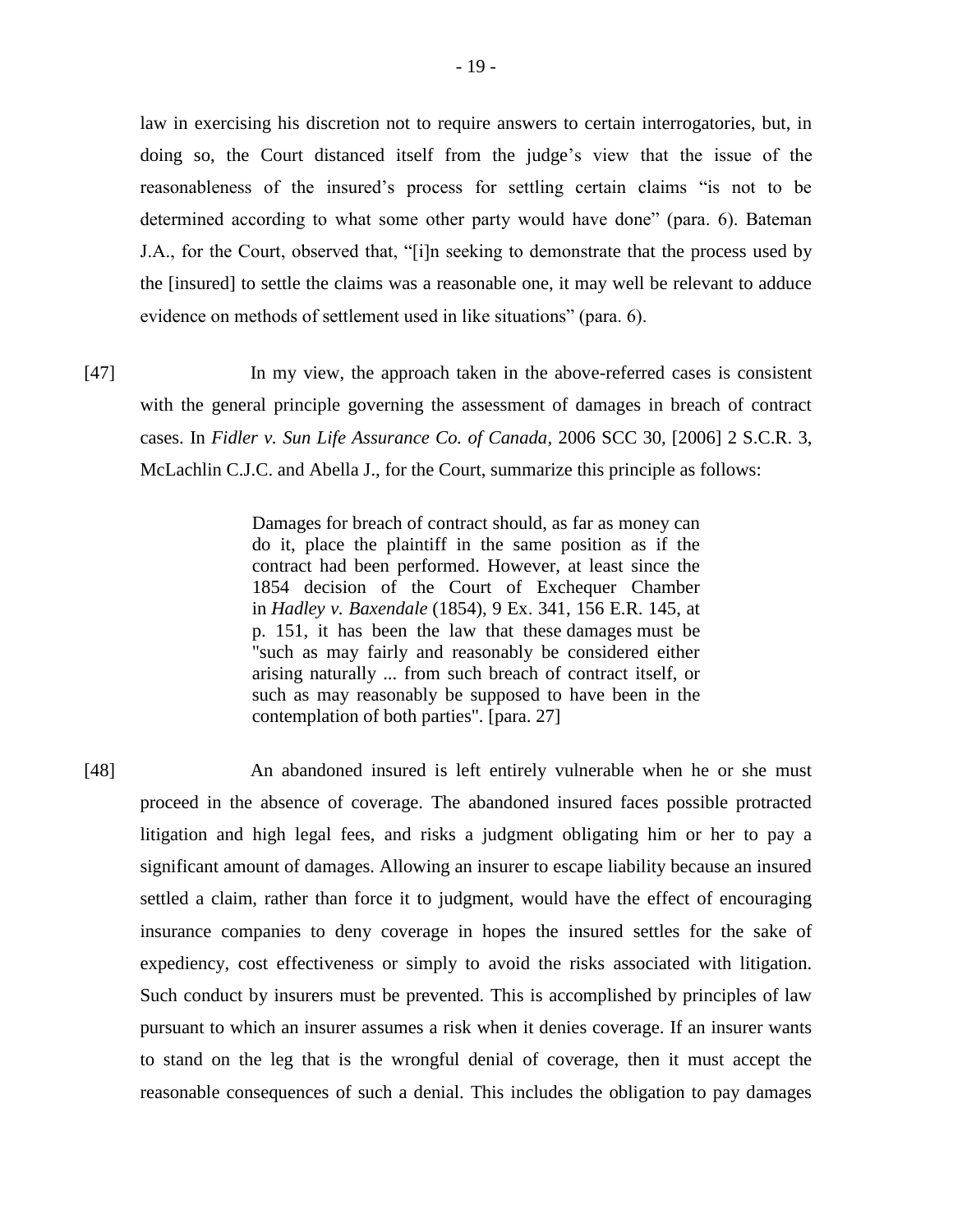that include any reasonable settlement the insured paid out to extricate itself from the situation created by the wrongful denial of coverage. Any party to an insurance contract would reasonably contemplate that such damages would necessarily arise from a breach of the contract.

- [49] I summarize the rights of the insured upon wrongful denial of coverage as follows: an insured who has been wrongfully denied coverage may be excused from defending a claim to trial and has the right to "buy peace at a reasonable price" even where the insured might not have been liable at law for the claim. As an alternative to defending an action or actions, an abandoned insured is free to engage in a settlement process, and/or agree to a settlement, that is reasonable considering the factual matrix at play. Correspondingly, such an insured may recover the amount of a reasonable settlement as damages for breach of contract when it is shown coverage had been wrongfully denied.
- [50] In determining a claim by an insured to recover as damages for breach of contract against an insurer for the amounts paid out in settlement of an underlying claim, and inspired by *Cansulex*, I would adopt the following test: (1) did the underlying claim(s) fall within the scope of coverage under the policy of insurance; (2) did the insurer wrongfully deny coverage for the claim(s); and (3) was the settlement reasonable?
- [51] In the present case, the trial judge did not subject the matter to such a test. Instead, the judge asked himself "whether it has been established that the Diocese was obligated to pay the claims by reason of liability imposed upon it by law" (para. 127). He concluded that, because this had not been established, the payments made through the conciliation process were in the nature of voluntary payments and were not recoverable from Aviva. With respect, the governing principles allow for the reasonable settlement of claims by an abandoned insured even in cases where the insured would not have incurred any liability imposed by law. The question is simply whether, in the circumstances, the settlement was reasonable. In my view, the judge erred in not subjecting the diocese's settlements to the proper test.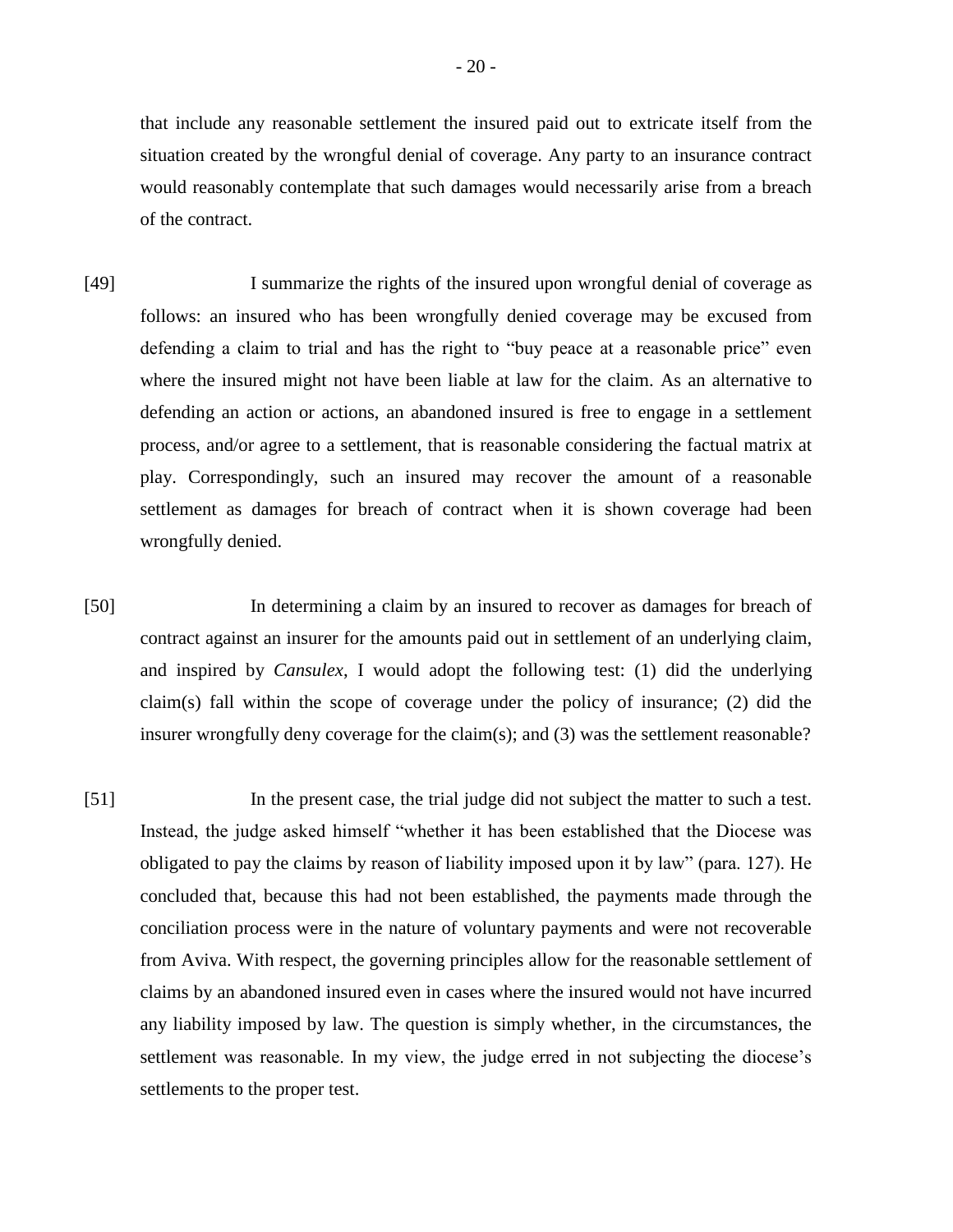## C. *Application of the principles to the present case*

[52] Resolution of this appeal therefore calls for the application of the 3-step test to the facts of this case.

#### (1) Did the claims fall within the scope of coverage?

[53] The trial judge found the sexual abuse claims against the Diocese fell within the scope of coverage provided under the policies. He began his analysis with a review of the relevant principles that apply to the interpretation of insurance policies. He found all the policies to essentially provide that "the insurer would pay on behalf of the insured all sums for which the insured shall become obligated to pay by reason of the liability imposed upon the insured by law ... for damages because of bodily injury ... caused by events occurring within the policy period and suffered or alleged to have been suffered by any person or persons" (para. 89). The judge noted "[t]here is no issue that the physical and/or psychological or emotional damages suffered by victims of abusive priests would constitute 'damages ... because of bodily injury ... caused by events occurring within the policy period and suffered or alleged to have been suffered by any person or persons[']" (para. 90). He also noted that, while it did not specifically provide coverage for sexual assault claims, the policy language did not exclude coverage for such claims. Instead, the policies used "very broad and expansive language to capture both foreseen and unforeseen future risks and future events" (para. 91). In the end, the judge concluded as follows:

> [...] the claims of the victims for damages against the Diocese for bodily injury occasioned to them by the commission of sexual assaults by its priests fall clearly within the plain and ordinary meaning of the language defining the scope of the coverage provided in the policies, whether brought against the Diocese as a direct liability claim or by vicarious liability, subject of course to any applicable exclusions. [para. 93]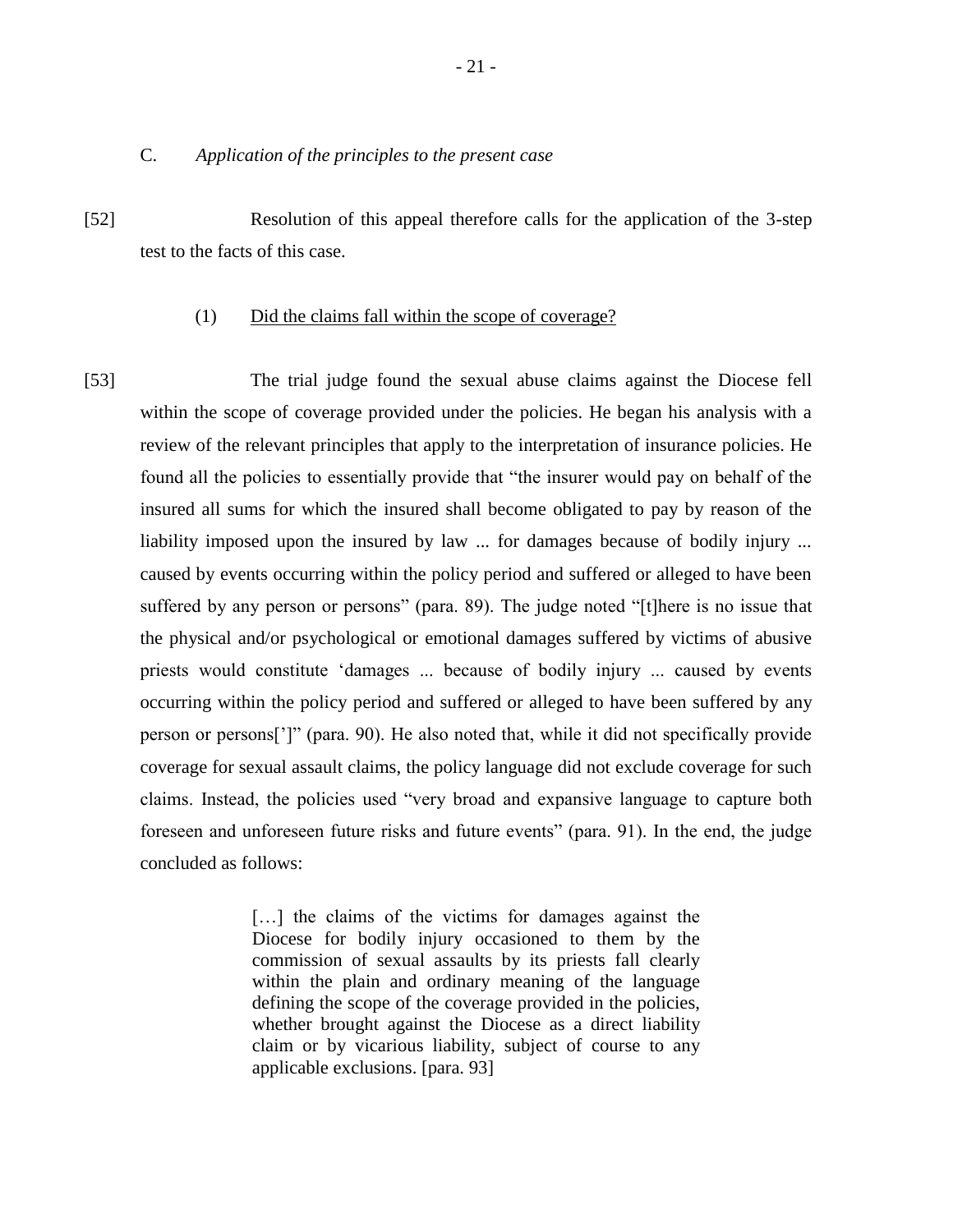[54] As for the exclusion clause upon which Aviva relied, the intentional acts exclusion, the trial judge reviewed the circumstances of the case and held that, no matter how negligent or reckless it may have been for the Diocese to have transferred offending priests from one parish to the next, it could not be said that the Diocese "intended to cause any injury to any of the victims" (para. 111). The judge concluded:

> In my view, coverage under the policy is not excluded pursuant to the intentional act exclusion as it has not been established that the Bishops or the Diocese intentionally caused injury to the victims or that the injuries they suffered were caused at the Diocese's direction. It goes without saying that it has not been established that the Bishops acted in any way in a criminal manner or with any intent to commit a crime in this regard or with intent to bring about loss or damage such that coverage would be excluded or unenforceable. [para. 112]

[55] As mentioned at the outset of this decision, Aviva originally appealed the trial judge's finding that the claims fell within the scope of coverage and were not excluded by the intentional acts clause. However, Aviva withdrew its appeal shortly before the oral hearing in front of this Court. The result is that the trial judge's finding on the scope of coverage stands. The first element of the test is therefore established.

# (2) Did the insurer wrongfully deny coverage?

- [56] Since the claims fell within the scope of coverage and were not excluded by the intentional acts clause, the only other basis upon which it could have been found that Aviva had not wrongfully denied coverage was its claim that the policy had been voided by the Diocese's failure to report its knowledge of sexual abuse to Aviva. In other words, Aviva claimed the Diocese had failed to disclose material risks.
- [57] The trial judge analyzed this issue "in light of the evidence presented, the context of the times, the applicable law and the insurance principles engaged" (para. 134). He came to the conclusion Aviva had "not met the burden of establishing that the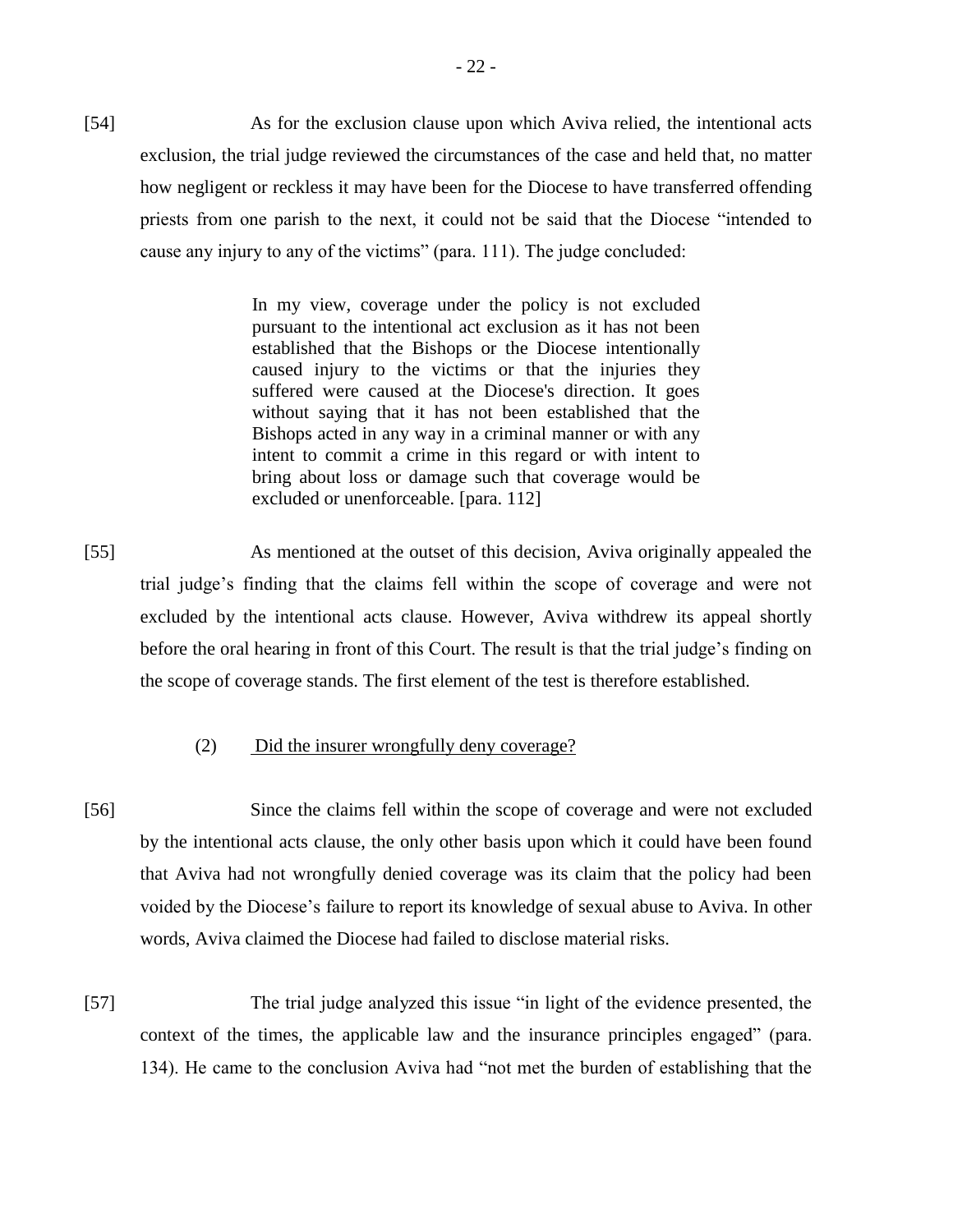Diocese failed to disclose material facts relating to the risk that would warrant concluding that the policies and coverage are thereby voided for these claims" (para. 148).

- [58] As with the questions of coverage and of the applicability of the exclusion clause, Aviva appealed the trial judge's conclusion regarding the Diocese's failure to disclose material risks, but later abandoned that appeal. Thus, the trial judge's finding on this question also stands.
- [59] Since the claims for sexual assaults were found to fall within the scope of coverage and to not be excluded by the intentional acts clause, and since the policy was not voided for failure to disclose material risks, the finding that Aviva wrongfully denied coverage to its insured is inescapable. The second element of the test is therefore also established.

# (3) Was the settlement reasonable?

- [60] Whether or not the settlement was reasonable is the threshold issue in this case. The *Cansulex* principle, pursuant to which a wrongfully denied insured is entitled to "buy peace at a reasonable price," is the current state of the law in Canada. If a wrongfully denied insured engages in a reasonable settlement, then he or she is entitled to recover as damages for breach of contract both the amounts paid in settlement and the attendant costs.
- [61] As the trial judge noted, Aviva neither complained the Diocese had settled claims without its consent nor did it allege it had suffered any prejudice as a result. Moreover, Aviva did not "contest the reasonableness of the amounts paid to claimants by the Diocese in settling the claims through the [c]onciliation [p]rocess" (para. 124). Aviva's only argument, maintained on appeal, was that the claims paid through the conciliation process "constitute truly voluntary payments that the Diocese was entitled to make for its own purposes, but they do not constitute payments for which the Diocese was obligated to pay due to liability imposed upon it by law" (para. 124).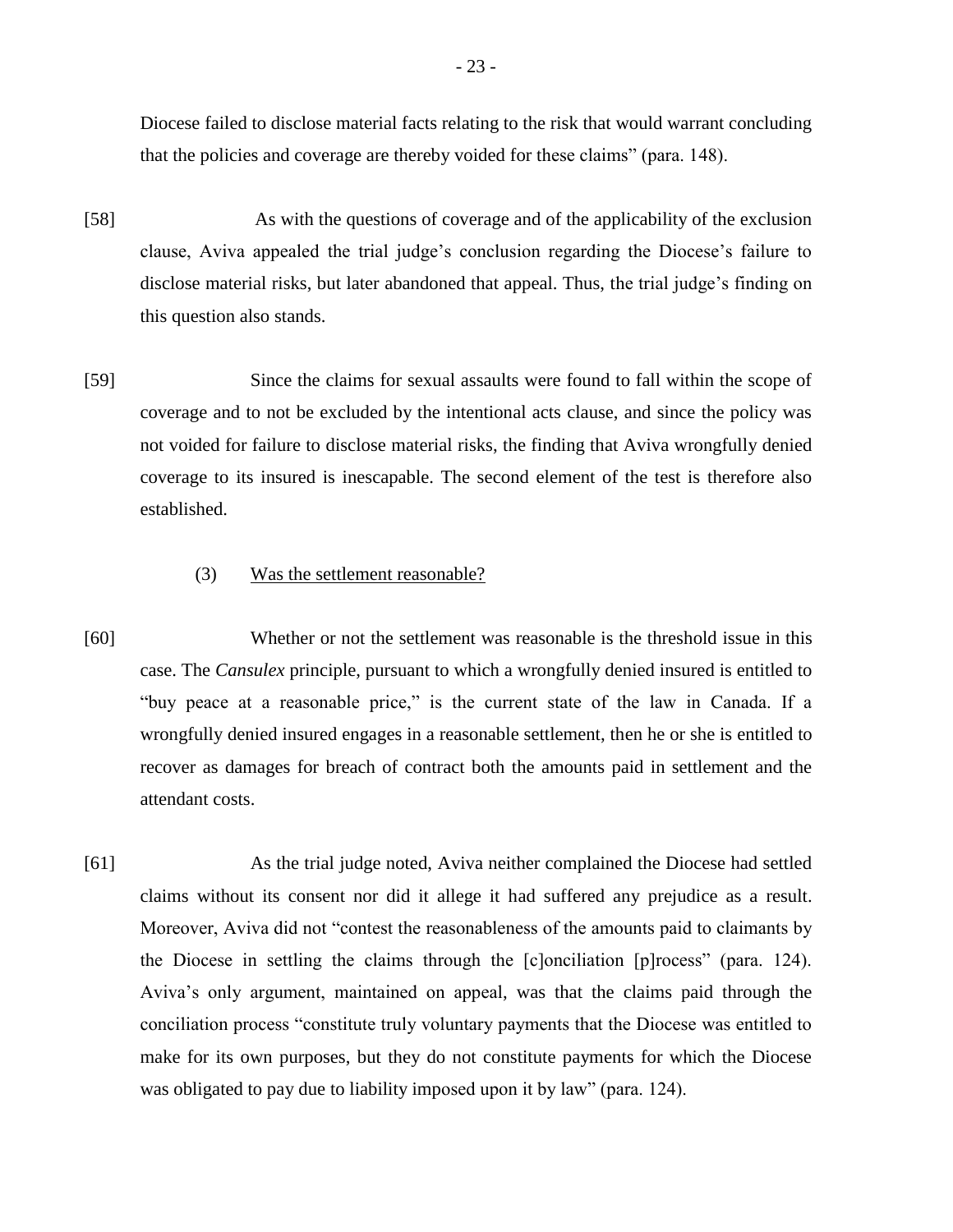[62] With respect, Aviva misled the judge into adopting an incorrect test. Aviva argued it could only be liable for the settlements reached through the conciliation process if it were shown these payments were made on account of liability imposed by law. The flaw in that reasoning is that it approaches the issue from the perspective of a duty to indemnify rather than from an obligation to pay damages on account of a breach of contract. It is true that if Aviva had not breached the contract by wrongfully reneging on its duty to defend the Diocese, it would have only had to indemnify the Diocese where liability imposed by law was proven or acknowledged. However, Aviva breached its duty to defend, which is quite distinct from the duty to indemnify. Thus, Aviva does not get to rely on the wording of the coverage provision of the insuring agreements when it is later determined that Aviva had wrongfully breached the contract. As indicated above, the Diocese was not required to demonstrate that each claim it settled was on the basis of there being liability imposed upon it by law. Clearly, there was a risk liability would be found just as there would have been significant costs associated with the determination of the issue. The Diocese was not required to "roll the dice" and proceed to trial. Having been abandoned by its insurer and left to its own devices, the Diocese was entitled to buy peace at a reasonable price. The question is whether the actions of the Diocese in buying peace through this particular conciliation process were reasonable.

[63] Certain arguments can be extrapolated from Aviva's wrongly held position regarding liability imposed by law and transposed into arguments regarding the reasonableness of the Diocese's conciliation process. With regard to the claims resolved through this process, these were not settlements reached in the normal course of making a claim through the court process. Instead, for the most part, these claims materialized as a result of an open and public invitation and were resolved in a non-adversarial and nonconfrontational process that assured confidentiality and in which the benefit of the doubt was given to the claimant. In addition, the claims were resolved without a full assessment of the Diocese's legal obligation to pay any individual claimant, including an assessment of the validity of legal defences such as those under applicable limitation of actions legislation.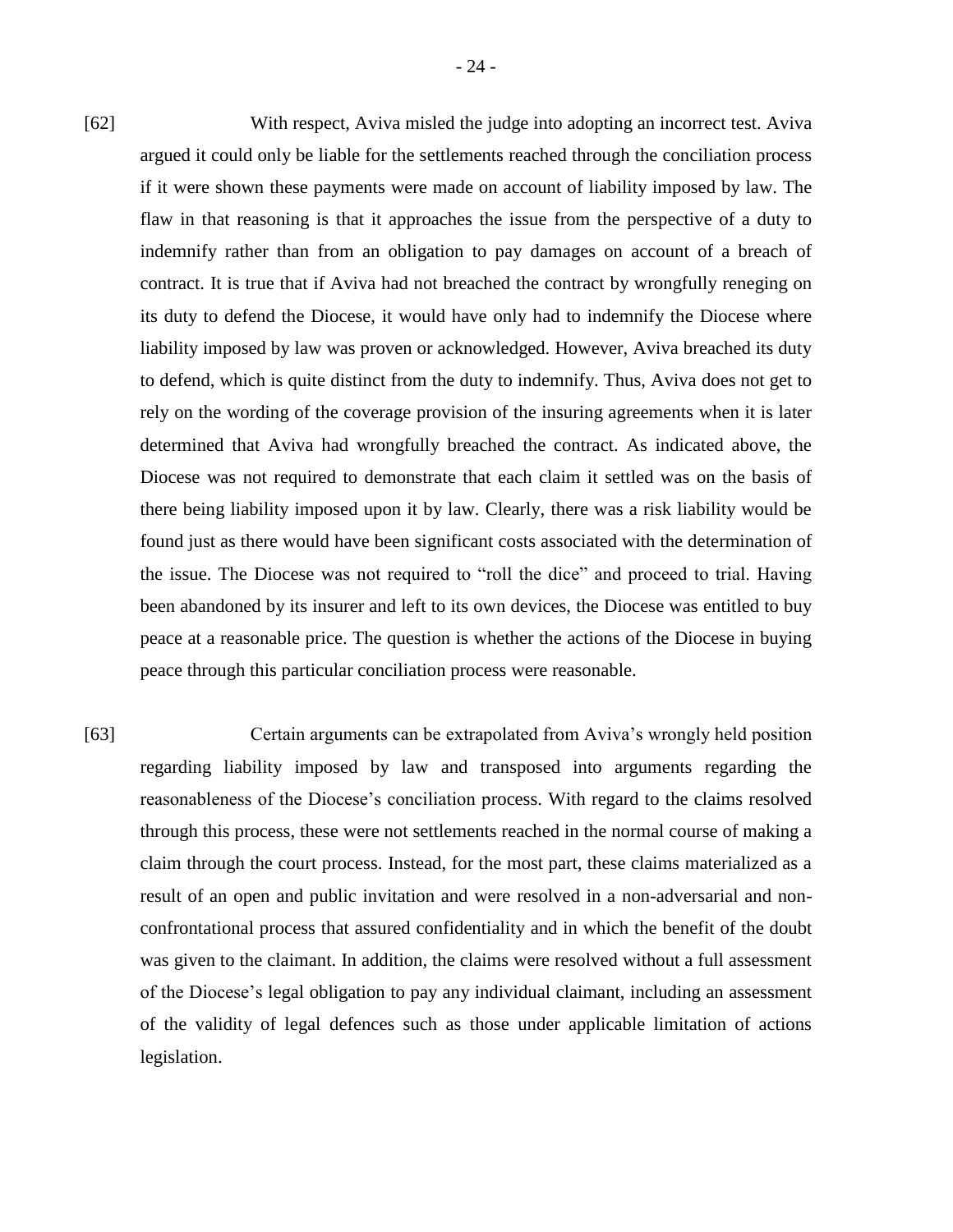- [64] This case is distinguishable from all of those that establish the principle pursuant to which the Diocese might recover from its insured for claims settled. In each of those cases, the claimants were advancing their claims through a conventional process. What Aviva submits is that the Diocese should have awaited the presentation of claims through the conventional process before engaging in any type of settlement. Only then could the settlements reached have been properly subjected to the reasonableness test.
- [65] Admittedly, this case is one of first impression. In essence, the question is whether, in application of the *Cansulex* principle, an insured must react to individual claims traditionally advanced or whether the insured can preempt an onslaught of such claims by setting up an alternative means of resolution. In my view, the answer depends on the circumstances of each case. In some instances, reasonableness will dictate the former while in others the latter. The test of reasonableness is objective-subjective; it requires a consideration of what a similar entity might have done in the Diocese's circumstances. Would such an entity, considering the legal landscape and the factual matrix at play, have undertaken a conciliation process?
- [66] I begin with an examination of the factual matrix. First, the Diocese had already reached settlements with two victims and had received a settlement demand from a third who alleged sexual abuse by Fr. Noël and was claiming \$2M. At this point, the Diocese learned it was being abandoned by its insurer: coverage was denied.
- [67] This third claimant indicated there were more victims of Fr. Noël and said he intended to inform the Royal Canadian Mounted Police (RCMP) of the abuse he had experienced. A short time later, Monsignor Vienneau received a call from the RCMP informing him they were investigating Fr. Noël. While the Diocese did not pay any amount to the third claimant, Monsignor Vienneau was concerned there would be further claims. He based this on both the assertion made by the third claimant to that effect and the fact the RCMP were now investigating Fr. Noël. Monsignor Vienneau became even more concerned about additional claims when, during Fr. Noël's trial on criminal charges, a lawyer from Ontario appeared on the local news with three alleged victims.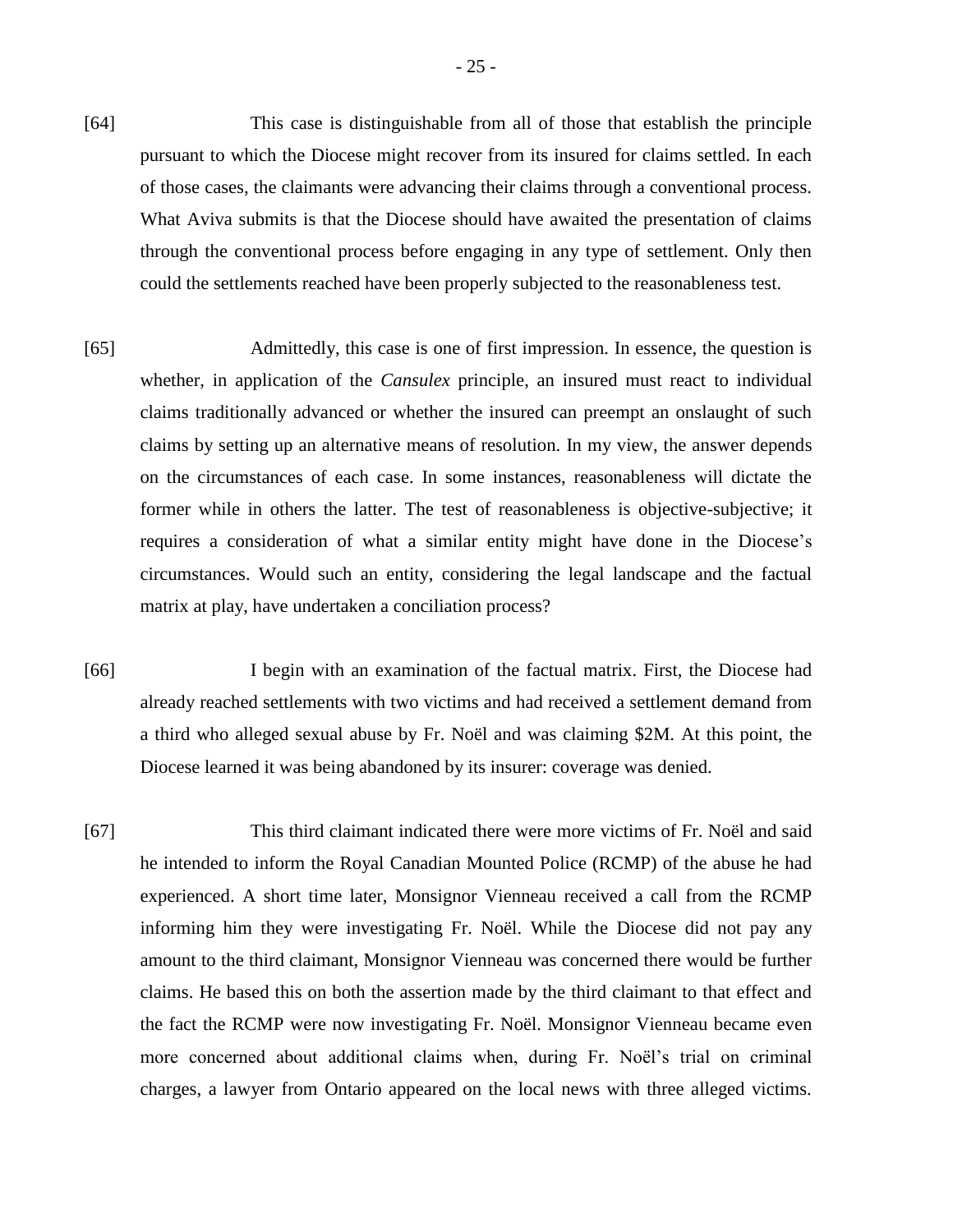The concern was that this lawyer would try to organize a class-action lawsuit against the Diocese. There was also a group of lawyers from Nova Scotia who had put advertisements in newspapers seeking out victims.

- [68] Monsignor Vienneau also had knowledge of claims for widespread sexual abuse going to litigation in Antigonish, NS, and Corner Brook, NL.
- [69] Monsignor Vienneau was aware other dioceses, which had gone through the traditional court process over sexual abuse claims, had incurred significant costs. In some instances this had even led to the sale of their properties. From speaking with other bishops, Monsignor Vienneau was informed that a large portion of the costs related to paying for legal counsel. Avoiding legal costs and ensuring the Diocese had enough money to pay the victims appeared to be "the way to go," especially given the Diocese's financial state.
- [70] After consulting with legal counsel, Monsignor Vienneau decided the best approach would be to establish a conciliation process for the resolution of these claims. The Hon. Michel Bastarache, retained to design and implement the conciliation process, was of the view "there was no way there would be enough money to compensate that number of people going through the legal process, it would cost just too much, and it would drag on for years."
- [71] As a result, the Diocese decided to proceed with a conciliation process on the basis of financial responsibility in order to avoid claim-by-claim litigation that could force the Diocese into financial ruin. The Diocese's objectives in instituting the conciliation process, as articulated by the trial judge, confirm as much. The Diocese chose the conciliation process for the purpose of "limiting and avoiding the expense of litigation as much as possible to ensure that the actual victims got most of what limited financial resources the Diocese had available to pay compensation as opposed to lawyers receiving the bulk of the funds" (para. 34).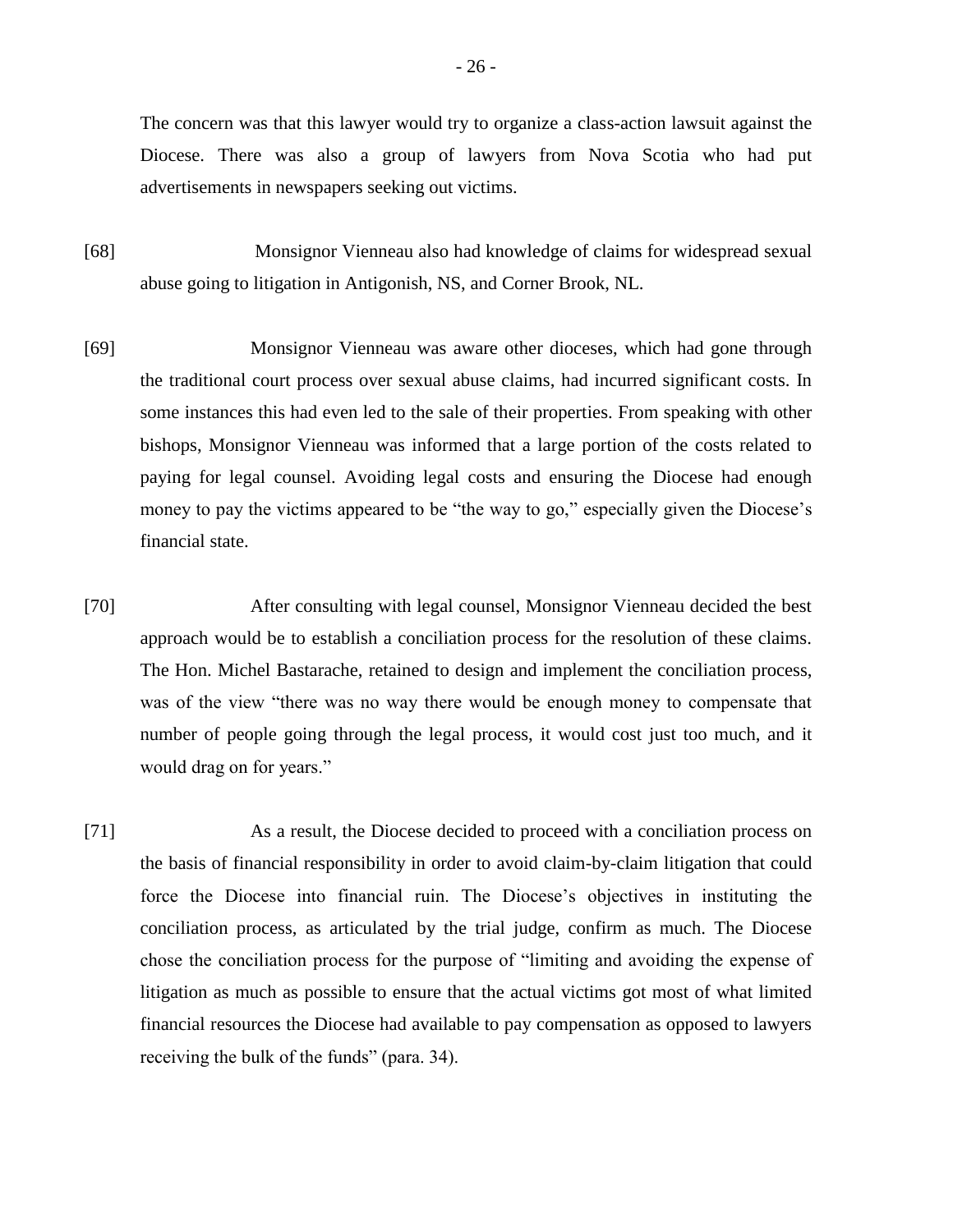[72] In assessing its financial situation against the likely costs of proceeding with the litigation process, one can reasonably look at costs incurred by other dioceses in similar situations. In the trust decision, Justice Ferguson made the following observation:

> Although the possible financial demise of the Diocese of Bathurst may seem to some too remote to be real, it must be noted that religious corporation bankruptcy has recently become part of the legal landscape in Canada. In almost every instance it has been brought on by the revelation of sexual abuse scandals in circumstances that are very similar to this case. See, for example: *Re Christian Brothers of Ireland in Canada* (*supra*); *Re Oblats de Marie Immaculee du Manitoba* [2004 MBQB 71,] [2004] M.J. No. 112; *Re Roman Catholic Episcopal Corp. of St. George's* [2007 NLCA 17, [2007] NJ No 100 (QL)].

> As well, recently, in Nova Scotia the Roman Catholic Diocese in the Antigonish area has been faced with raising approximately \$15,000,000 to pay claims arising from a similar sexual abuse scandal settlement achieved by out of court negotiations. The congregations of the churches in the various parishes of that diocese have been asked to shoulder a potentially crushing financial burden as a result of the agreement reached. It is clear that "donor fatigue" may be a distinct possibility if such a [sic] oppressive financial obligation of the diocese becomes that of the individual members of that diocese. [paras. 66–67]

[73] By comparing the Diocese's situation to analogous situations, it is clear a conciliation process was not only a financially responsible choice but also a financially necessary one. The Diocese's logic was that, if they advertised for victims and resolved the claims through conciliation, they would minimize costs as much as possible and resolve claims in an efficient manner. The conciliation process was, in the main, about being pragmatic.

[74] In my view, it is entirely reasonable for a diocese, abandoned by its insurer and facing potential financial ruin, to institute an alternative dispute resolution process that would allow for its financial survival. No church in the Diocese's situation should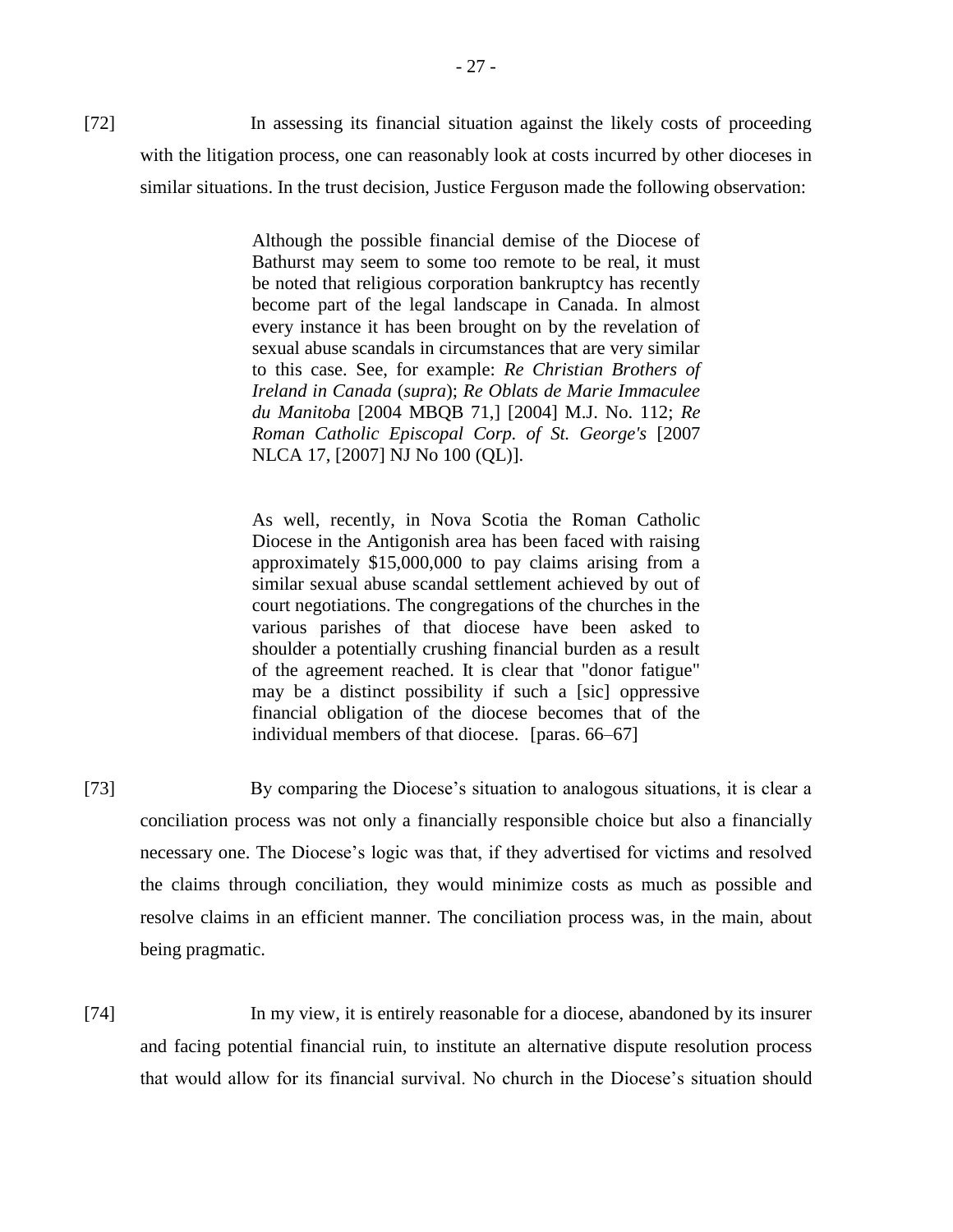have to opt to litigate claims and risk financial devastation when it can reasonably implement an alternative process that might result in its financial survival. By using the conciliation process, the Diocese kept its costs, for that process, to \$4,284,000, which paled in comparison to the \$15,000,000 paid by the Diocese of Antigonish through claimby-claim settlements. Admittedly, the comparison is nebulous without more detail, but the point remains the same. Abandoned by its insurer, facing the likelihood of huge defence costs and either multiple judgments or settlements either on a claim-by-claim basis or through a class action, it is entirely reasonable for an entity such as the Diocese to look outside the box for a solution that would offer fair resolution of the claims, and at the same time not result in its financial ruination. This is exactly what happened in Nova Scotia, as explained in *Royal and Sun Alliance*. While the appeal in that case concerned only an interlocutory judgment, the underlying action was somewhat similar to the present case. Faced with claims of widespread institutional abuse, the Province of Nova Scotia brought action against its insurers claiming they had wrongfully declined to provide a defence and coverage under policies of insurance. The action was to recover sums including amounts paid in settlements achieved through an alternative dispute resolution initiated by the Province. The Nova Scotia case illustrates that, when an entity faces the possibility of having to respond to multiple claims and pay huge amounts, it may well resort to alternative methods of resolution when its insurance coverage, including defence costs, for which it paid premiums, is being denied.

[75] The Diocese's additional purpose of seeking forgiveness and reconciliation does not render the conciliation process unreasonable. As noted, the decision to undertake the conciliation process was primarily a matter of pragmatism. It was a decision designed to minimize costs, ensure there was enough money to pay victims, and avoid protracted litigation, all in the name of financial viability. If the Diocese could accomplish this while also achieving the objectives of forgiveness and reconciliation, then all the better; it does not affect the reasonableness of a conciliation process undertaken as a matter of financial responsibility.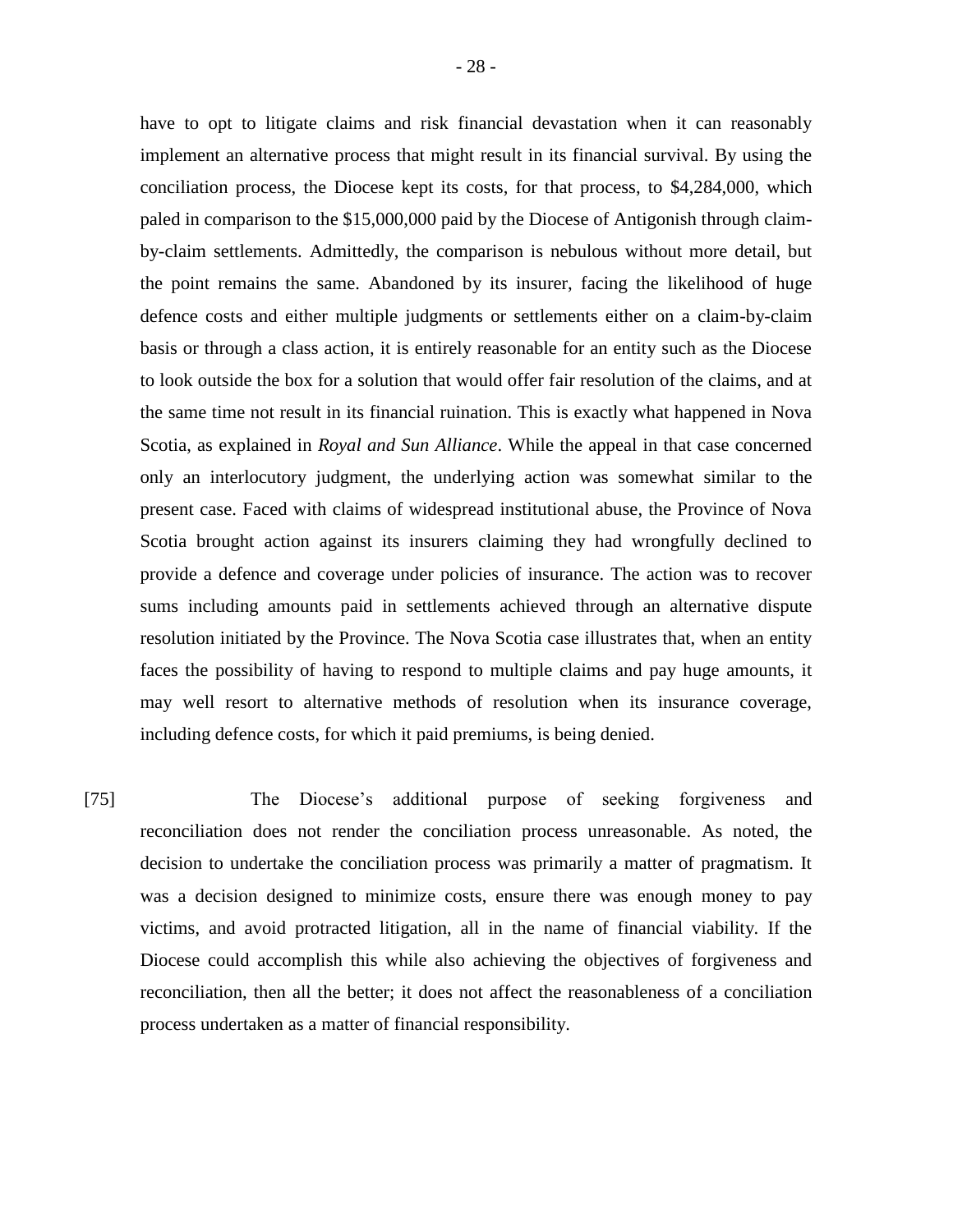- [76] The nature of the insured is also a relevant consideration, although not determinative. Aviva knew it was ensuring a religious entity, which had broad obligations to its parishioners and the public. Thus, the fact the conciliation process allowed the Diocese to seek forgiveness and reconciliation, while at the same time ensuring its financial viability, would not have come as a surprise to the insurer.
- [77] In my view, the potentially devastating financial consequences of proceeding on a claim-by-claim basis coupled with the Diocese's broader obligations, which would have been known to Aviva when it decided to insure the Diocese, make the conciliation process and the attendant payments reasonable in the circumstances. Note the trial judge observed that "Aviva [did] not dispute the amounts being claimed or the reasonableness of the amounts being claimed by the Diocese as reimbursement for what it paid in compensation or the reasonableness of the actions of the Diocese in compensating the victims of its priests" (para. 21). Thus, the third element of the test is established.

## V. Disposition

[78] For these reasons, I would allow the appeal, and set aside the trial judge's decision on the question of Aviva's liability to pay damages for breach of contract relating to the claims resolved through the conciliation process. I would order judgment in favour of the Diocese in the amount of \$3,358,264.00 together with pre-judgment interest. As for costs, the parties informed us that none were sought by either side; therefore, none are awarded.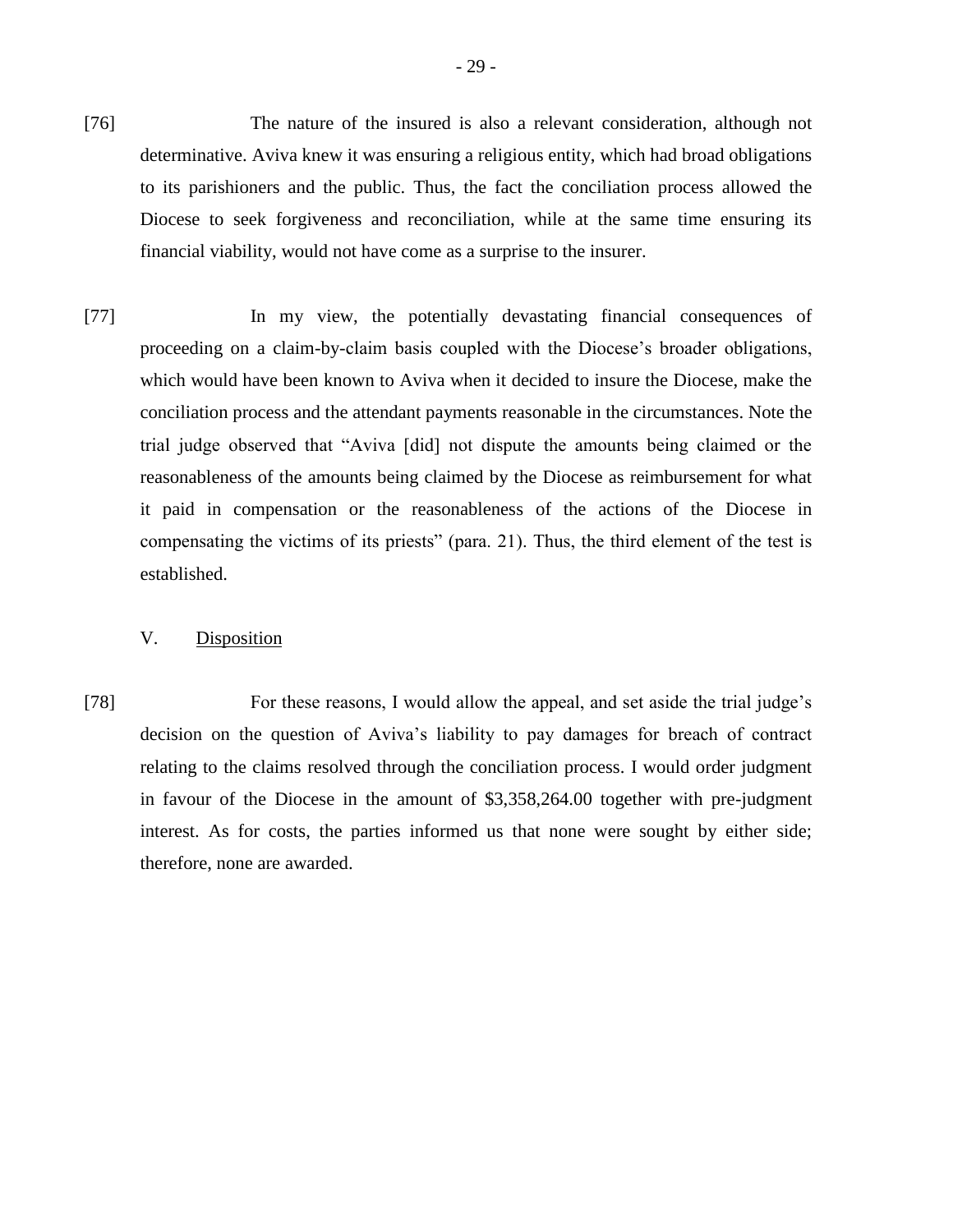#### Version française du jugement rendu par

### LE JUGE RICHARD

#### I. Introduction

[1] Bien que les faits sous-jacents du présent litige soient très bouleversants, il s'agit essentiellement d'une affaire de violation de contrat se rapportant à un diocèse qui, au fil des années, a souscrit une assurance responsabilité publique et générale auprès d'un assureur qui a refusé à tort d'honorer la garantie de nombreuses années plus tard, lorsque des réclamations lui ont été présentées. La question en appel est de savoir si le diocèse a droit à des dommages-intérêts pour violation de contrat d'une somme qui comprend le coût d'un processus de conciliation mis en place par le diocèse en raison du refus de son assureur, ainsi que les paiements effectués par l'entremise de ce processus.

[2] Entre la fin des années 1950 et le début des années 1980, un grand nombre de jeunes personnes ont été victimes d'abus sexuels commis par plusieurs prêtres du diocèse de Bathurst. Pendant des années, la plupart de ces victimes ont souffert en silence. Ce n'est que plusieurs décennies plus tard que les abus ont commencé à être dévoilés. Une fois que quelques victimes se sont manifestées, deux des principaux prêtres fautifs ont été accusés et condamnés. Lorsque des demandes ont été formulées contre le diocèse, ce dernier s'est tourné vers son assureur, Aviva, Compagnie d'Assurance du Canada. Aviva a participé au règlement d'une des demandes, mais a par la suite refusé toute indemnisation. Laissé à lui-même et faisant face à la possibilité de devoir se défendre contre un nombre important de demandes pour abus sexuels ou indemniser les auteurs de celles-ci, le diocèse a mis en place un système de conciliation visant à traiter les demandes. Le diocèse a retenu les services de l'honorable Michel Bastarache, juge à la retraite de la Cour suprême du Canada, afin de créer et de mettre en œuvre un processus pour, à la fois, régler les demandes et solliciter le pardon des victimes. Après avoir été informée des projets du diocèse, Aviva a refusé de participer au processus. De nombreuses demandes ont été réglées au moyen de ce processus, mais beaucoup d'autres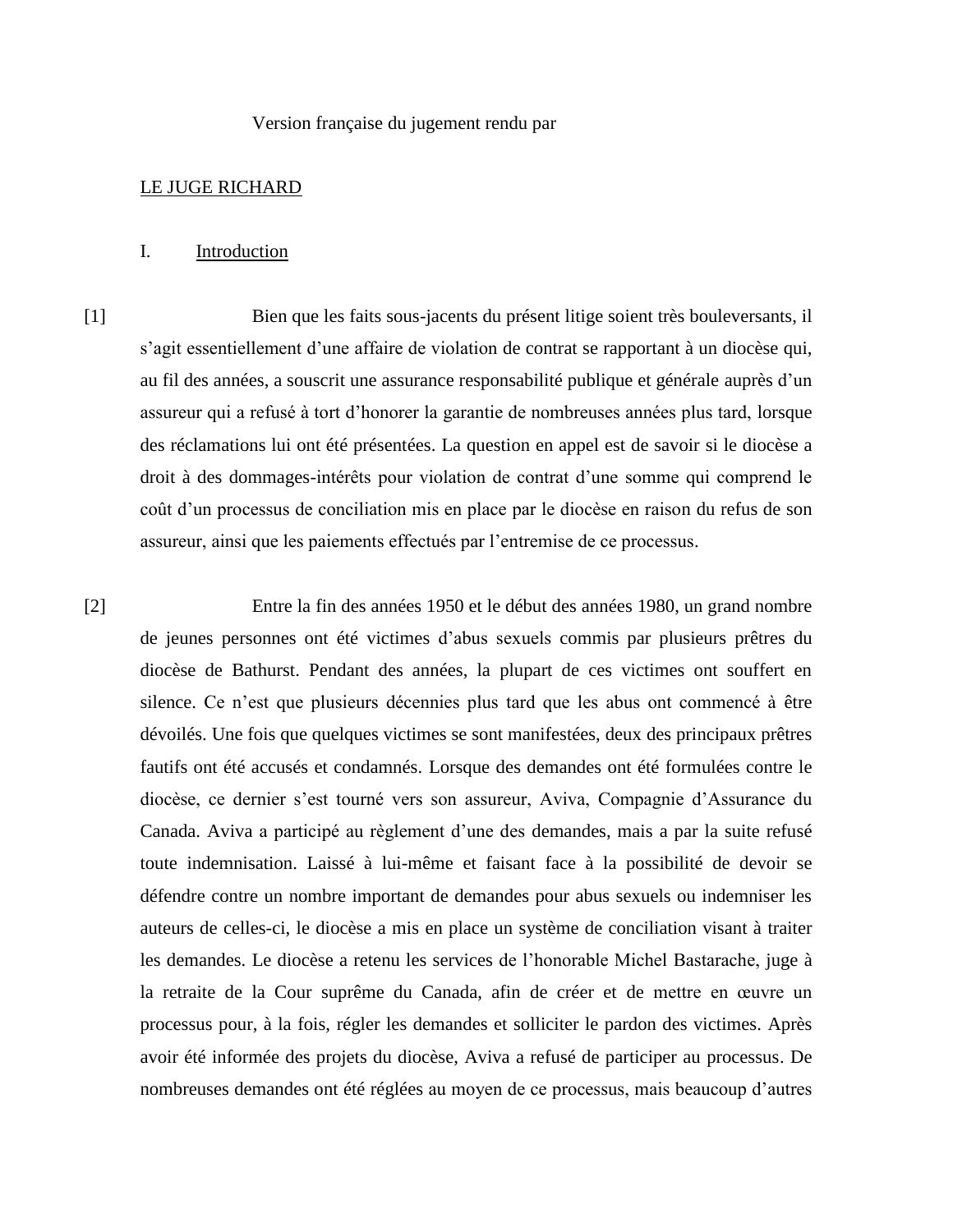ont été intentées dans le cadre de procédures judiciaires conventionnelles. Aviva a refusé toute indemnisation des victimes, tant celles qui ont participé au processus de conciliation que celles qui ont plutôt décidé d'intenter une action conventionnelle.

[3] Après avoir versé plus de 7 millions de dollars, le diocèse a intenté une action contre Aviva dans laquelle elle réclame des dommages-intérêts pour violation de contrat. Le procès relatif aux questions soulevées dans la poursuite a été séparé en deux étapes et les parties ont d'abord procédé à l'instruction de la demande portant uniquement sur les sommes versées pendant le processus de conciliation. Aviva a nié toute responsabilité à l'égard de ces sommes. Aviva a soutenu ce qui suit au sujet des demandes : (1) elles étaient exclues du champ d'application de la garantie accordée en vertu des polices d'assurance; (2) elles visaient une conduite qui était expressément exclue aux termes des polices; (3) elles ne visaient pas des sommes versées en raison d'une responsabilité imposée au diocèse par la loi; et (4) quoi qu'il en soit, toute garantie était nulle en raison de l'omission de divulguer des risques importants.

[4] Dans une décision datée du 7 octobre 2016 et répertoriée à 2016 NBBR 174, [2016] A.N.-B. nº 272 (QL), un juge de la Cour du Banc de la Reine a conclu que les demandes intentées contre le diocèse par les victimes d'abus sexuel relevaient de la garantie consentie, et que la garantie n'était ni écartée en raison d'une exclusion relative aux actes intentionnels prévue dans les polices ni annulée par l'omission de divulguer un risque important. Néanmoins, le juge de première instance a conclu que les demandes présentées dans le cadre du processus de conciliation n'étaient pas couvertes par les polices d'assurance du diocèse. En général, il a conclu que les sommes versées aux victimes par l'entremise du processus de conciliation étaient des paiements volontaires et non des sommes versées en raison d'une responsabilité imposée par la loi. La conclusion du juge a eu pour effet de faire en sorte que les demandes réglées au moyen du processus de conciliation n'étaient pas couvertes, tandis que celles qui ont été réglées dans le cadre d'une procédure traditionnelle l'étaient et allaient faire l'objet d'une évaluation lors de la prochaine étape du procès.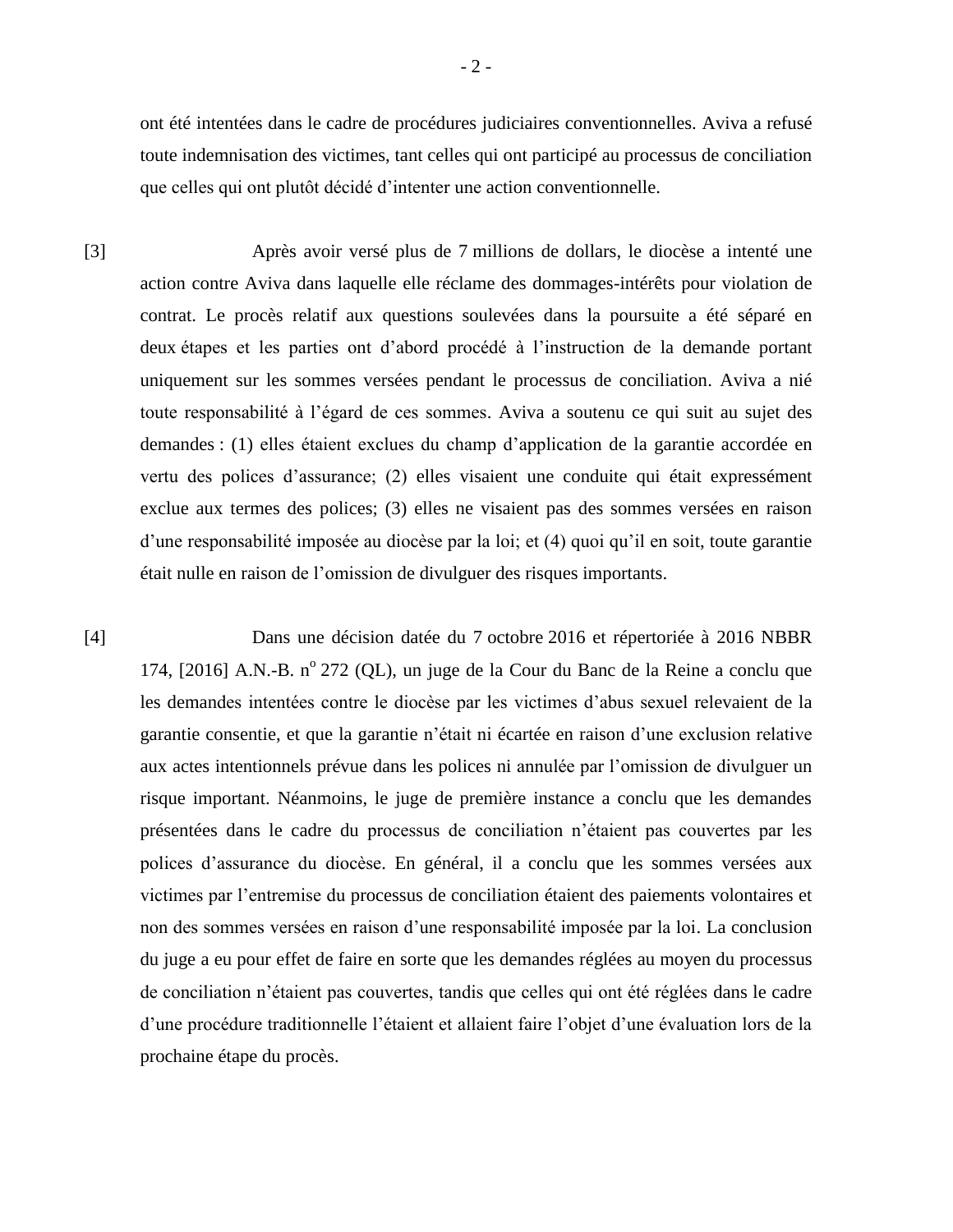[5] Aviva et le diocèse ont tous les deux interjeté appel de la décision du juge de première instance. Aviva a allégué que le juge de première instance avait commis une erreur lorsqu'il a conclu que toutes les demandes pour abus sexuel relevaient de la garantie consentie, que l'exclusion relative aux actes intentionnels ne s'appliquait pas et que les polices n'étaient pas annulées par l'omission de divulguer un risque important. Par voie d'appel reconventionnel, le diocèse a effectivement affirmé que le juge de première instance avait appliqué le mauvais critère juridique pour déterminer que le diocèse n'était pas en droit d'être indemnisé relativement aux demandes présentées dans le cadre du processus de conciliation. À titre d'intervenante, la Compagnie d'assurance générale Co-operators a appuyé la position soutenue par Aviva dans l'appel et dans l'appel reconventionnel.

[6] Aviva s'est désistée de son appel peu de temps avant l'audience. Il ne restait donc qu'à débattre l'appel reconventionnel. En se désistant de son appel, Aviva n'a pas contesté la conclusion du juge selon laquelle les demandes pour abus sexuel étaient couvertes par des polices qui n'étaient ni annulées par l'omission de divulguer un risque important ni écartées par l'exclusion relative aux actes intentionnels. Essentiellement, Aviva admet maintenant qu'elle a refusé, de façon injustifiée, d'honorer la garantie consentie au diocèse lorsque ce dernier a sollicité l'application de la garantie relativement aux demandes pour abus sexuel. Cela laisse donc comme seule question à trancher celle qui a été soulevée dans l'appel reconventionnel, à savoir si le juge de première instance a commis une erreur lorsqu'il a conclu que les sommes versées pour régler les demandes présentées dans le cadre du processus de conciliation ne pouvaient être recouvrées à titre de dommages-intérêts puisqu'il ne s'agissait pas de paiements faits en raison d'une responsabilité imposée par la loi.

[7] À mon humble avis, le juge a effectivement commis une erreur à cet égard en appliquant le mauvais critère. Il s'agissait d'une demande en dommages-intérêts découlant d'une violation de contrat et non d'une demande visant une indemnisation en vertu de la police. Le droit du diocèse aux dommages-intérêts ne reposait pas sur une obligation qui lui était imposée par la loi de verser les sommes accordées dans le cadre du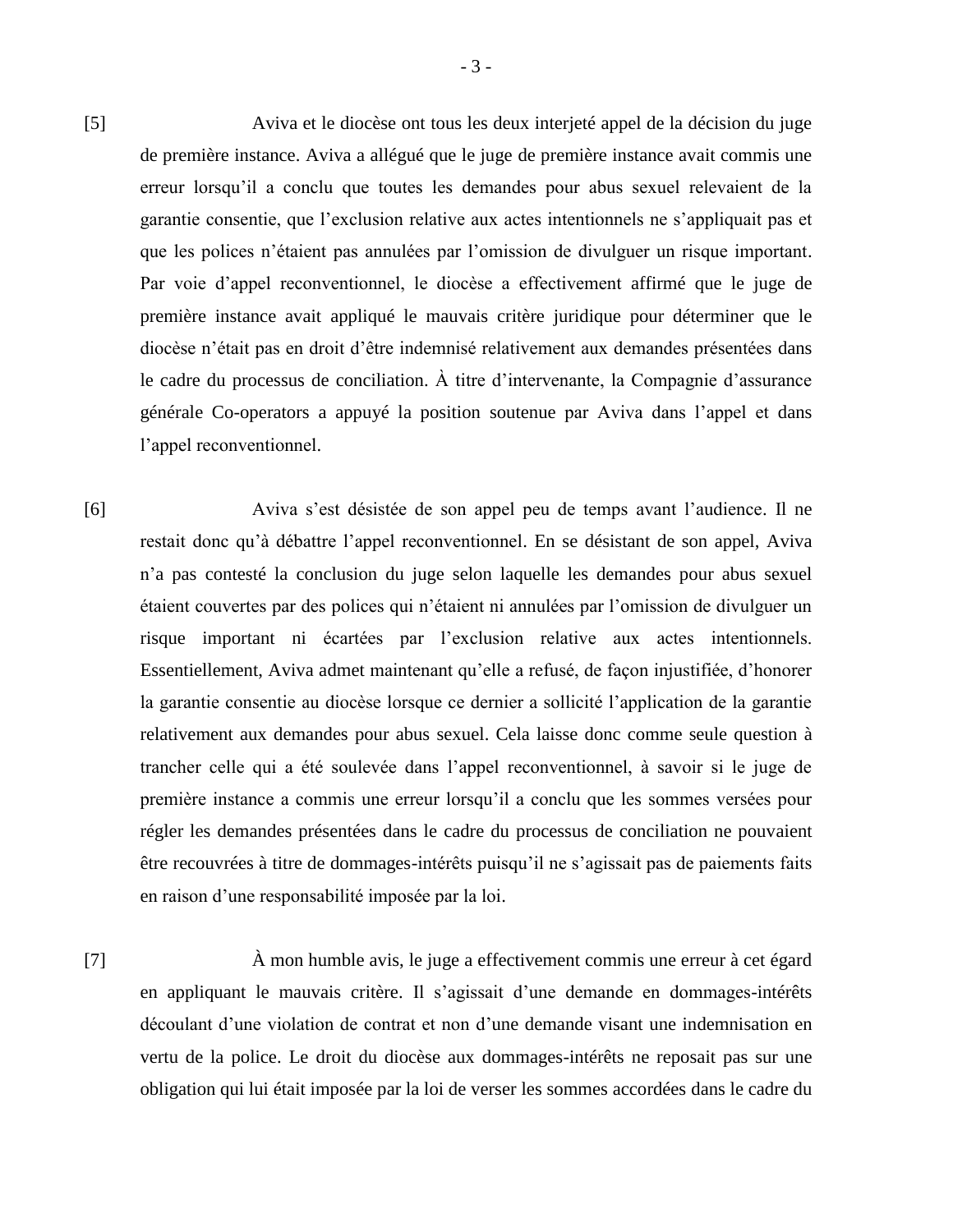processus de conciliation. Le critère juridique approprié est celui de la raisonnabilité. Le juge de première instance était tenu d'appliquer ce critère et de déterminer si le processus de conciliation et les paiements en découlant étaient une réponse raisonnable à une violation de contrat. Je conclus que la conduite du diocèse était en effet une réponse raisonnable, qui n'outrepassait pas les limites de la loi, au refus injustifié d'Aviva d'honorer la garantie. Par conséquent, j'accueillerais l'appel reconventionnel.

#### II. Contexte factuel

[8] En 2002, Monseigneur Valéry Vienneau, à l'époque évêque du diocèse catholique romain de Bathurst, a été informé du dépôt d'une demande par une victime qui prétendait avoir été abusée sexuellement par le père Charles Picot au début des années 1980. Cette demande a été réglée à l'amiable en 2003, le diocèse et trois compagnies d'assurance, dont Aviva, ayant tous contribué au règlement. Le montant total du règlement était de 64 667,45 \$. Le diocèse a contribué pour 15 917,45 \$ au règlement, alors que les assureurs se sont réparti le solde en parts égales, à savoir 16 250 \$ par assureur. Un deuxième demandeur s'est manifesté en 2006. Cette fois-ci, on affirmait que l'abus sexuel avait été commis par le père Lévi Noël. Le diocèse a réglé la demande à l'amiable en prélevant la somme de 40 000 \$ sur ses propres fonds. Environ deux ans plus tard, vers 2008, un troisième demandeur a sollicité une somme de 2 000 000 \$ pour de présumés abus sexuels commis par le père Lévi Noël vers les années 1970 et 1971. Le diocèse a présenté la réclamation à Aviva, qui a refusé toute indemnisation.

[9] À la fin 2009, le père Lévi Noël a été reconnu coupable, au criminel, relativement à 22 chefs d'accusation de grossière indécence et d'agression sexuelle. Il a plaidé coupable relativement à 18 de ces chefs à la fin 2009, et à quatre autres en 2010. Au début 2010, il a été condamné à une peine totale de huit ans d'emprisonnement. La publicité entourant les accusations criminelles portées contre le père Lévi Noël et les condamnations subséquentes ont attiré l'intérêt d'avocats et de cabinets d'avocats. Un cabinet d'avocats de la Nouvelle-Écosse a fait paraître une annonce dans des journaux qui recherchait des demandeurs éventuels, alors qu'un avocat ontarien est passé à un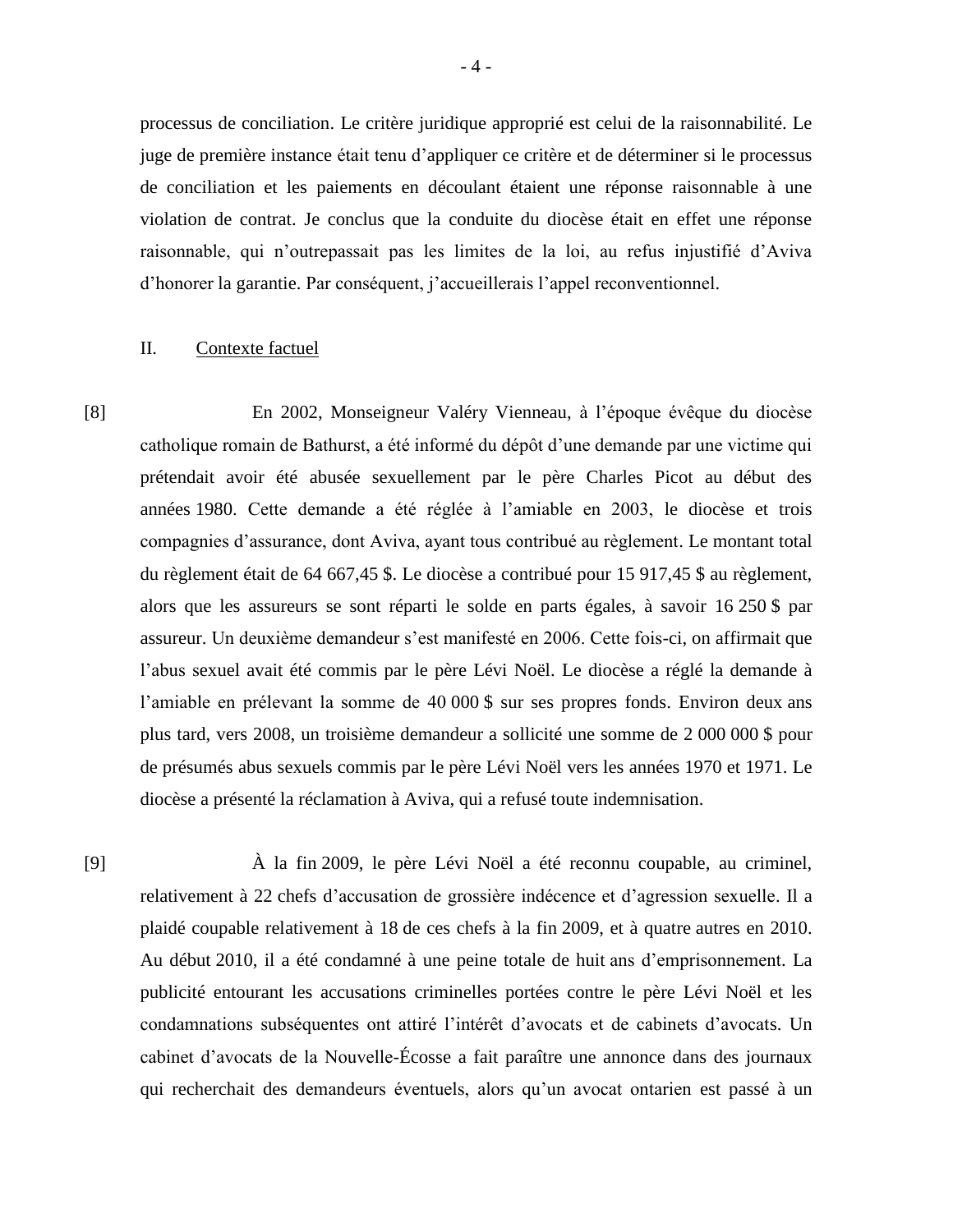bulletin de nouvelles en compagnie de trois autres présumées victimes qui affirmaient que le père Lévi Noël avait commis des abus sexuels à leur endroit. La combinaison, d'une part, de demandeurs disposés à se manifester et, d'autre part, de la déclaration de culpabilité, au criminel, a fait en sorte qu'en 2009 et 2010, le diocèse s'est trouvé dans une situation où les faits indiquaient qu'il était probable que d'autres demandeurs allaient se manifester. Monseigneur Vienneau a alors communiqué avec des évêques d'autres régions du pays qui avaient déjà reçu des demandes pour abus sexuel formulées contre des prêtres de leurs diocèses. Ces évêques lui ont conseillé de retenir les services d'un conseiller juridique et d'aborder la question avec transparence. Monseigneur Vienneau a consulté des avocats et a retrouvé les polices d'assurance du diocèse. Les prédécesseures d'Aviva, la Compagnie d'Assurance Canadienne Générale et la Commercial Union Assurance Company, avaient consenti au diocèse un certain nombre de polices d'assurance responsabilité publique et générale qui couvraient la période durant laquelle les abus sexuels ont eu lieu. Toutes les polices avaient essentiellement le même libellé. La garantie prévue était libellée ainsi :

#### [TRADUCTION]

PAYER au nom de l'assuré la totalité des sommes que l'assuré sera obligé de payer en raison de la responsabilité que la loi lui impose ou que l'assuré a assumée par contrat, pour les dommages résultant de blessures, d'une maladie ou d'une affection, y compris le décès en découlant à quelque moment que ce soit, causés par des événements survenus pendant la durée du contrat et subis ou que l'on prétend avoir été subis par une ou plusieurs personnes.

- [10] Il y avait une période, à savoir du 1<sup>er</sup> mai 1960 au 1<sup>er</sup> mai 1967, pour laquelle le libellé de la police n'était pas disponible.
- [11] Après avoir retrouvé les polices d'assurance, Monseigneur Vienneau a communiqué de nouveau avec Aviva afin de solliciter une indemnisation au titre des demandes pour abus sexuel formulées contre les prêtres du diocèse. Encore une fois, Aviva a refusé toute indemnisation. Laissé sans couverture d'assurance, Monseigneur Vienneau a de nouveau consulté des avocats afin de déterminer la meilleure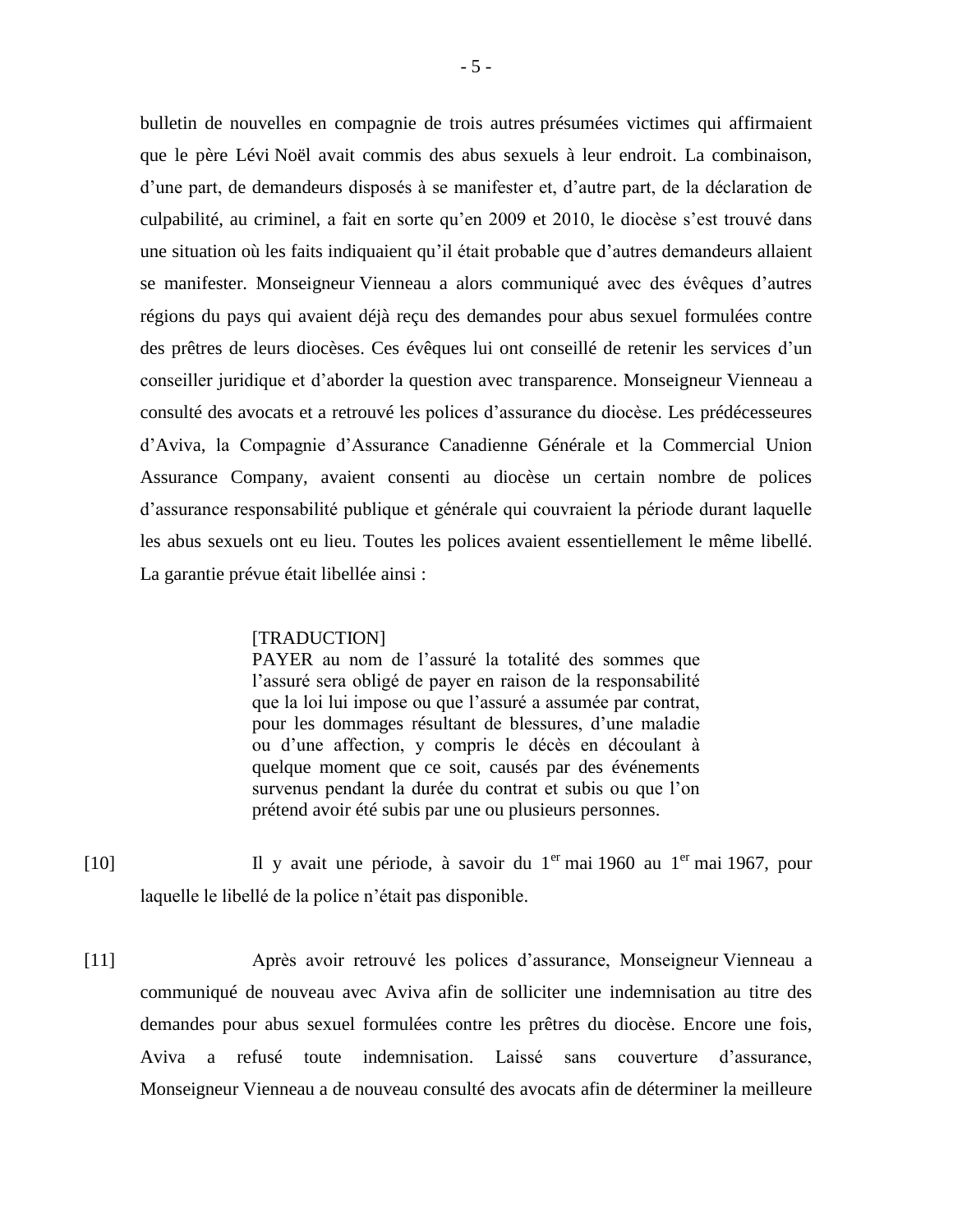façon de procéder. Cela a conduit à l'établissement d'un processus de conciliation qui allait être mené par l'honorable Michel Bastarache. Le processus de conciliation semblait être pour Monseigneur Vienneau la solution la plus responsable sur le plan financier, compte tenu surtout de la situation financière du diocèse à l'époque. En se fondant sur des litiges concernant d'autres diocèses, en particulier à Terre-Neuve et en Nouvelle-Écosse, Monseigneur Vienneau a conclu qu'une telle démarche permettrait au diocèse d'éviter le coût élevé d'un litige et de veiller à ce que l'argent disponible puisse aller principalement aux victimes. Un processus de conciliation aurait aussi pour effet d'empêcher que les victimes soient « victimisées de nouveau » lors du processus accusatoire d'un litige. De plus, si le diocèse devait se rendre devant les tribunaux pour régler chaque demande séparément, il n'y aurait pas suffisamment d'argent pour indemniser les victimes et payer les honoraires d'avocats. En outre, un litige prendrait beaucoup de temps. Il en est venu à penser qu'un litige n'était ni dans l'intérêt supérieur du diocèse ni dans celui des victimes, dont bon nombre craignaient de perdre leur anonymat.

[12] Le processus de conciliation n'avait pas été conçu uniquement pour régler les demandes. Ses objectifs étaient nombreux :

### [TRADUCTION]

- a) permettre au diocèse et à l'Église de reconnaître publiquement l'existence des abus sexuels ainsi que le préjudice causé aux victimes des abus sexuels commis par les prêtres concernés,
- b) établir la fréquence et le nombre réels des abus et tout ce qui s'était passé,
- c) identifier les prêtres qui avaient commis des abus afin que l'évêque puisse faire en sorte qu'ils ne desservent plus aucune paroisse,
- d) constituer un cadre confidentiel et non accusatoire différent des tribunaux devant lequel les victimes pourraient se présenter afin d'obtenir réparation,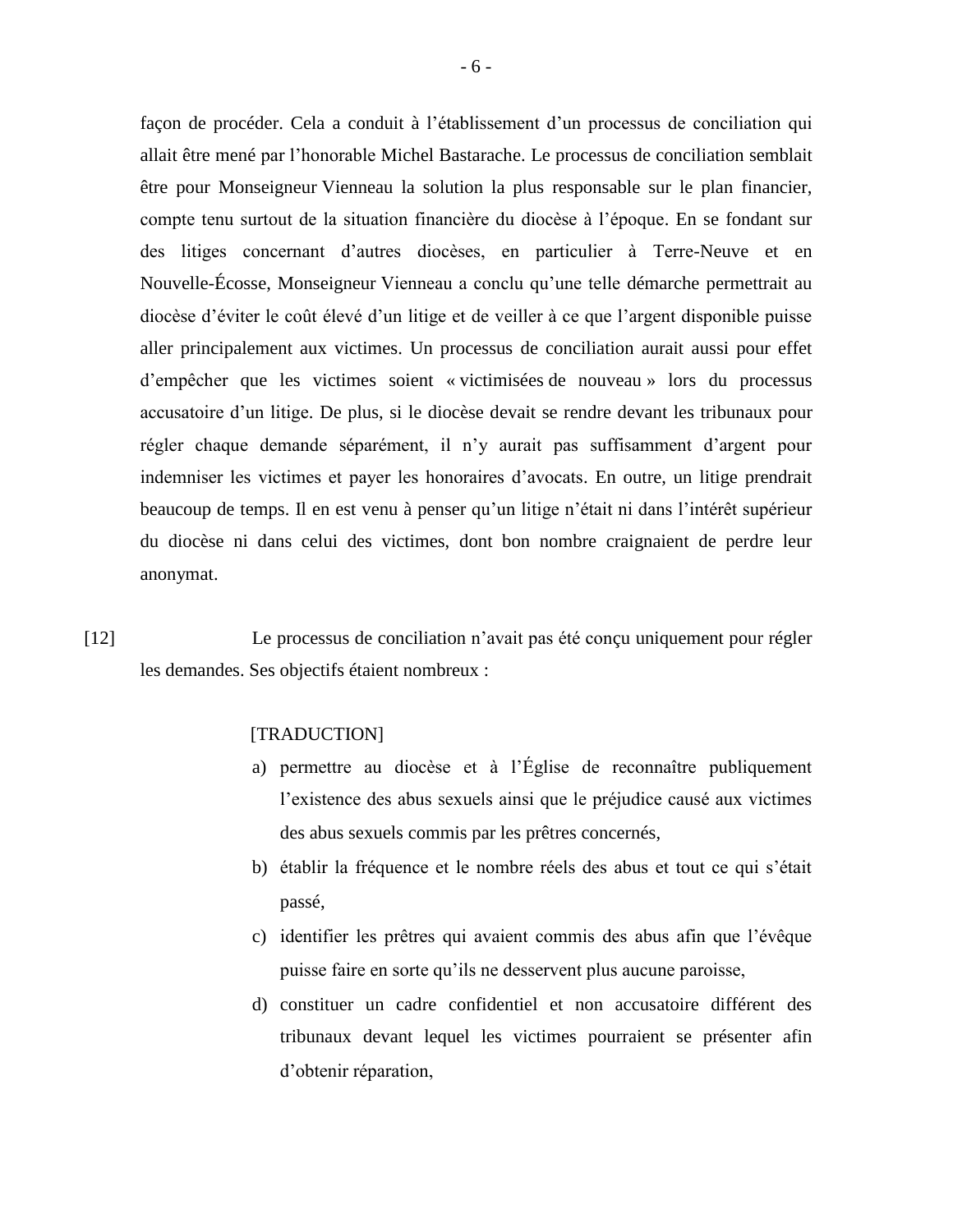- e) verser une indemnité aux victimes lorsque et dans la mesure où cela serait justifié,
- f) limiter et éviter le plus possible le coût d'un litige afin de garantir que les victimes effectives obtiennent la plus grande part des ressources financières limitées dont disposait le diocèse pour verser des indemnités plutôt que de voir les avocats obtenir le plus gros des sommes en question,
- g) verser une juste indemnité aux victimes, dont plusieurs étaient des personnes âgées, dans les plus brefs délais, sans les retards excessifs qui peuvent accompagner la procédure judiciaire,
- h) solliciter le pardon des victimes ainsi que leur réconciliation avec l'Église, si possible.

[13] Conformément aux objectifs énoncés ci-dessus visant la recherche de la vérité, le pardon et la réconciliation, le processus de conciliation a été médiatisé dans des journaux et durant des entrevues réalisées à la radio et à la télévision avec  $M<sup>e</sup>$  Bastarache. Cette publicité avait pour objectif d'inviter les victimes à se manifester afin que le processus de conciliation puisse leur être expliqué. Les victimes ont rempli des formulaires et ont été interviewées par  $M<sup>e</sup>$  Bastarache pour qu'il puisse comprendre leur histoire de la façon la plus complète possible. M<sup>e</sup> Bastarache a confirmé les faits comme la date des abus, le prêtre qui les a commis et la paroisse à laquelle le prêtre était affecté au moment où ils ont été commis. De plus, il s'est penché sur la question de la causalité en posant des questions aux victimes quant à la possibilité que des abus aient été commis par d'autres personnes et en cherchant d'autres causes des problèmes soulevés par les victimes. M <sup>e</sup> Bastarache évaluait par la suite le montant de l'indemnisation qui serait approprié. Le montant était fondé sur la jurisprudence. Les victimes recevaient une somme semblable aux dommages-intérêts accordés par les tribunaux à des victimes semblables dans des circonstances semblables.

[14] Le diocèse n'avait pas suffisamment de fonds pour payer les demandes ainsi évaluées. Par conséquent, il a présenté une requête à la Cour du Banc de la Reine en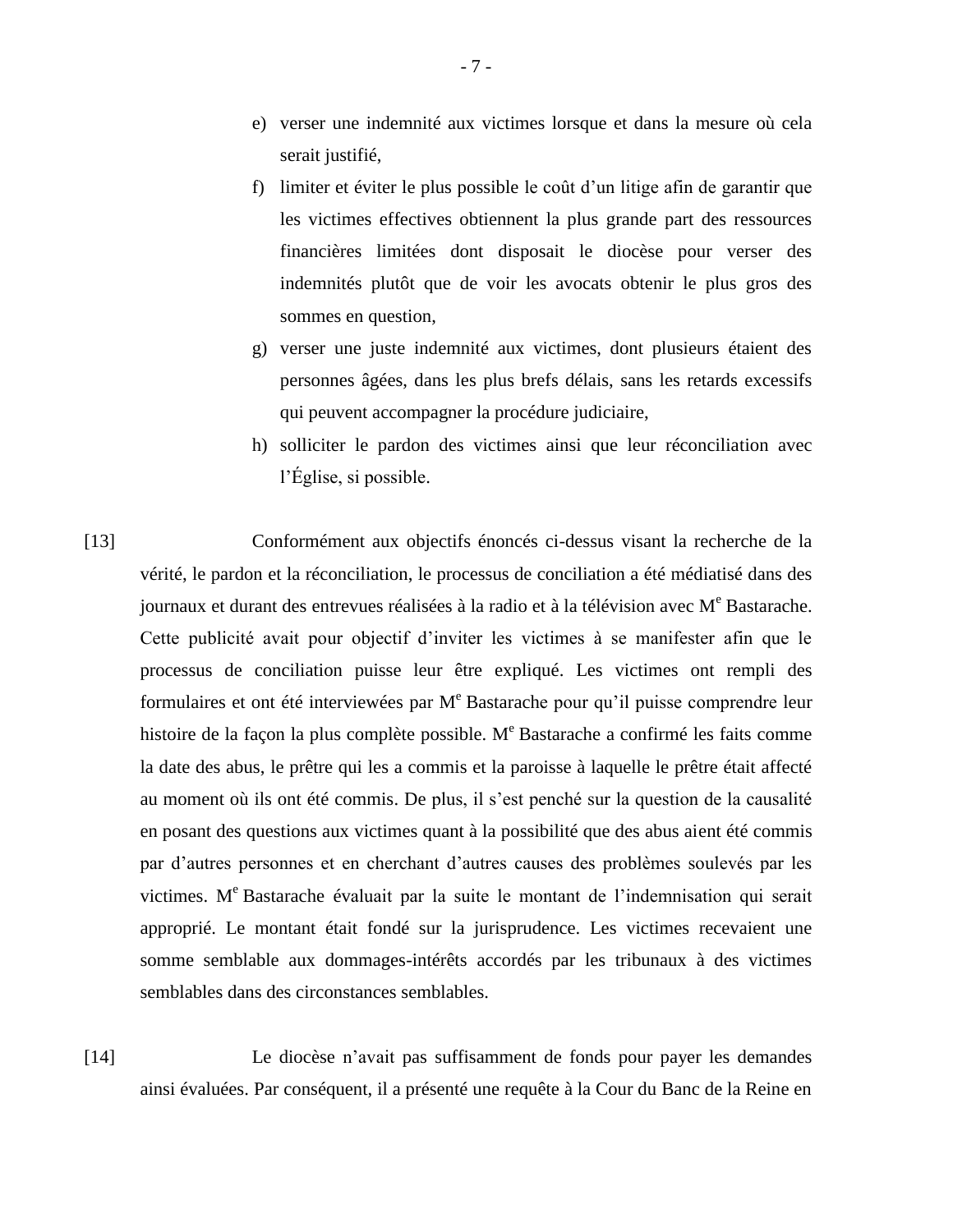vue d'accéder à un fonds fiduciaire constitué de sommes qui avaient été mises de côté pour l'éducation et la formation de candidats à la prêtrise. Le 29 novembre 2010, le juge Ferguson a accueilli la requête : 2010 NBBR 400, 371 R.N.-B. (2<sup>e</sup>) 146 (la décision relative à la fiducie).

- [15] La requête présentée en vue d'accéder aux fonds en fiducie a généré une attention accrue sur le processus de conciliation. Une « deuxième vague » de victimes s'est manifestée. Ces victimes ont participé au processus de conciliation de la même manière que les victimes de la « première vague ». Au total, 83 victimes ont participé au processus de conciliation, et 50 d'entre elles ont été indemnisées. On a identifié 26 prêtres comme auteurs des abus sexuels, dont 19 ont été identifiés durant le processus de conciliation et sept autres durant des procédures judiciaires séparées.
- [16] Le diocèse a versé au total 4 284 000 \$ aux participants du processus de conciliation. Un autre groupe de victimes, qui avait choisi de ne pas participer au processus de conciliation, a reçu au total 2 879 179 \$.
- [17] Le diocèse a intenté une poursuite contre Aviva. Parmi les mesures réparatoires sollicitées, il a demandé des dommages-intérêts de 7 millions de dollars, ainsi que les frais supportés pour défendre ou régler les actions en justice et ceux supportés durant le processus de conciliation.
- [18] S'agissant des indemnités versées durant le processus de conciliation, le diocèse a reconnu que certaines d'entre elles ne coïncident qu'en partie avec les années d'assurance. Pour ce qui concerne ces indemnités, il n'en sollicite qu'une partie, calculée au prorata.
- [19] En dernière analyse, la demande présentée par le diocèse en vue de recouvrer les indemnités versées durant le processus de conciliation était de 2 944 415 \$. Le diocèse a aussi demandé le remboursement des frais de counseling qu'il a payés pour les victimes (6 111 \$) et une partie des honoraires du conciliateur (407 738 \$). Par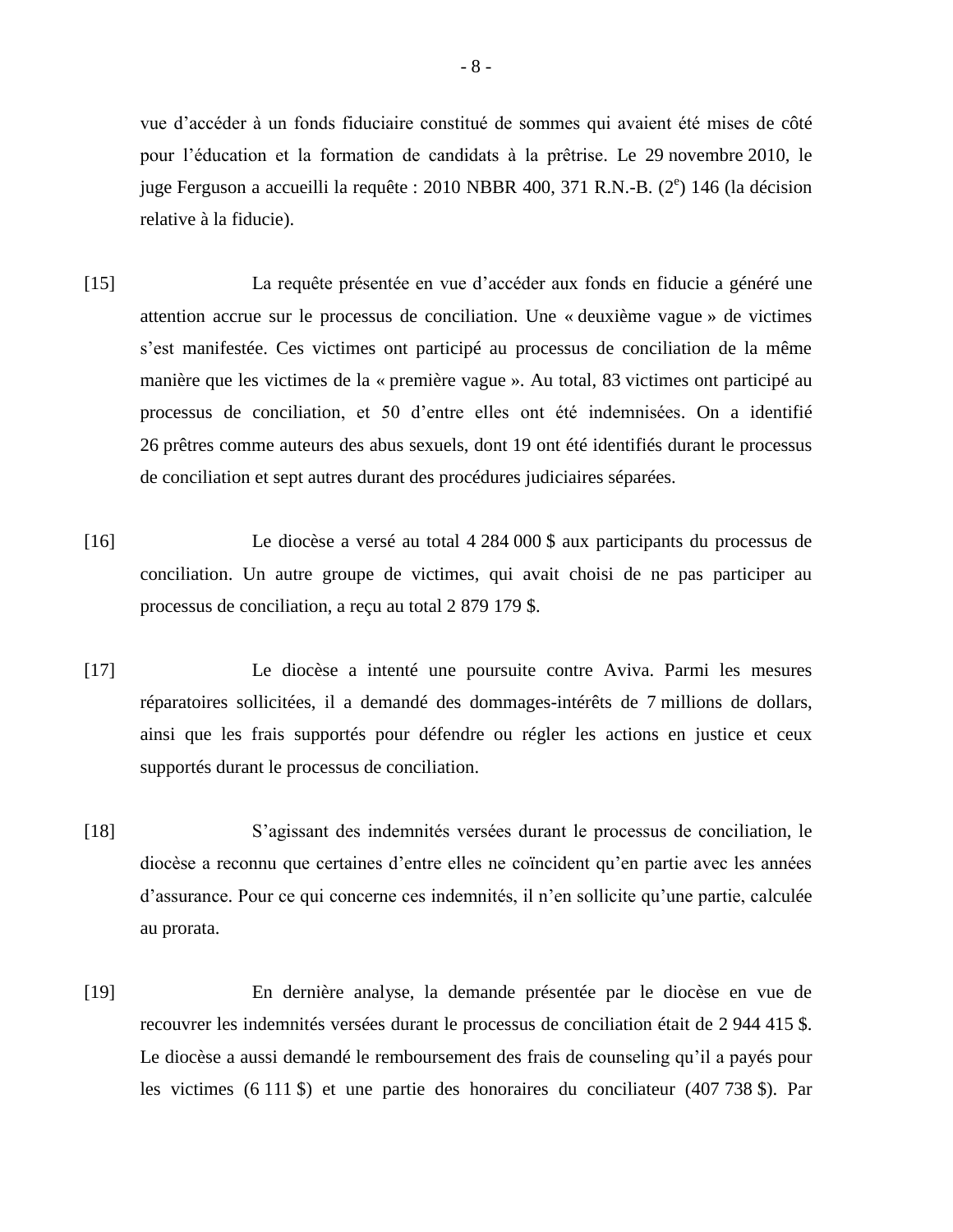conséquent, la demande en dommages-intérêts pour violation de contrat se rapportant au processus de conciliation visait une somme totale de 3 358 264 \$.

- [20] Aviva a présenté une défense contre l'action, en soulevant les arguments mentionnés ci-dessus et en soutenant que, quoi qu'il en soit, les sommes versées durant le processus de conciliation l'ont été volontairement et, par conséquent, ne relevaient pas de la garantie.
- [21] Le procès a été divisé en deux étapes. Il a d'abord été demandé au juge de trancher les questions relatives à la garantie se rapportant à l'ensemble des demandes ainsi que d'évaluer les dommages-intérêts pour les demandes présentées durant le processus de conciliation seulement.
- [22] Dans sa décision, le juge de première instance s'est penché sur la période de cinq ans pour laquelle le libellé de la police n'était pas disponible. Puisque le libellé des polices établies avant et après cette période était essentiellement le même, le juge a conclu que celui des années manquantes serait aussi le même. Ayant traité chacun des arguments soulevés par Aviva, le juge de première instance a conclu que les demandes tombaient sous le coup de la garantie, n'étaient pas visées par les clauses d'exclusion et n'étaient pas annulées par le défaut du diocèse de signaler à Aviva les cas d'abus sexuels dont il avait connaissance. Cela a mené le juge à conclure qu'Aviva était tenue d'indemniser le diocèse des sommes versées par suite des demandes instruites.
- [23] Pour ce qui est des indemnités versées durant le processus de conciliation, le juge de première instance a appliqué la norme du caractère volontaire pour déterminer si le diocèse avait le droit d'être indemnisé par Aviva. Il a conclu que, pour obtenir des dommages-intérêts d'Aviva, le diocèse devait établir que les indemnités avaient été versées en raison d'une « responsabilité imposée par la loi ». Le juge de première instance a noté que [TRADUCTION] « le règlement amiable et raisonnable d'une demande peut également satisfaire à cette exigence [d'une "responsabilité imposée par la loi"] lorsqu'un assureur refuse, à tort, toute indemnisation » (par. 114).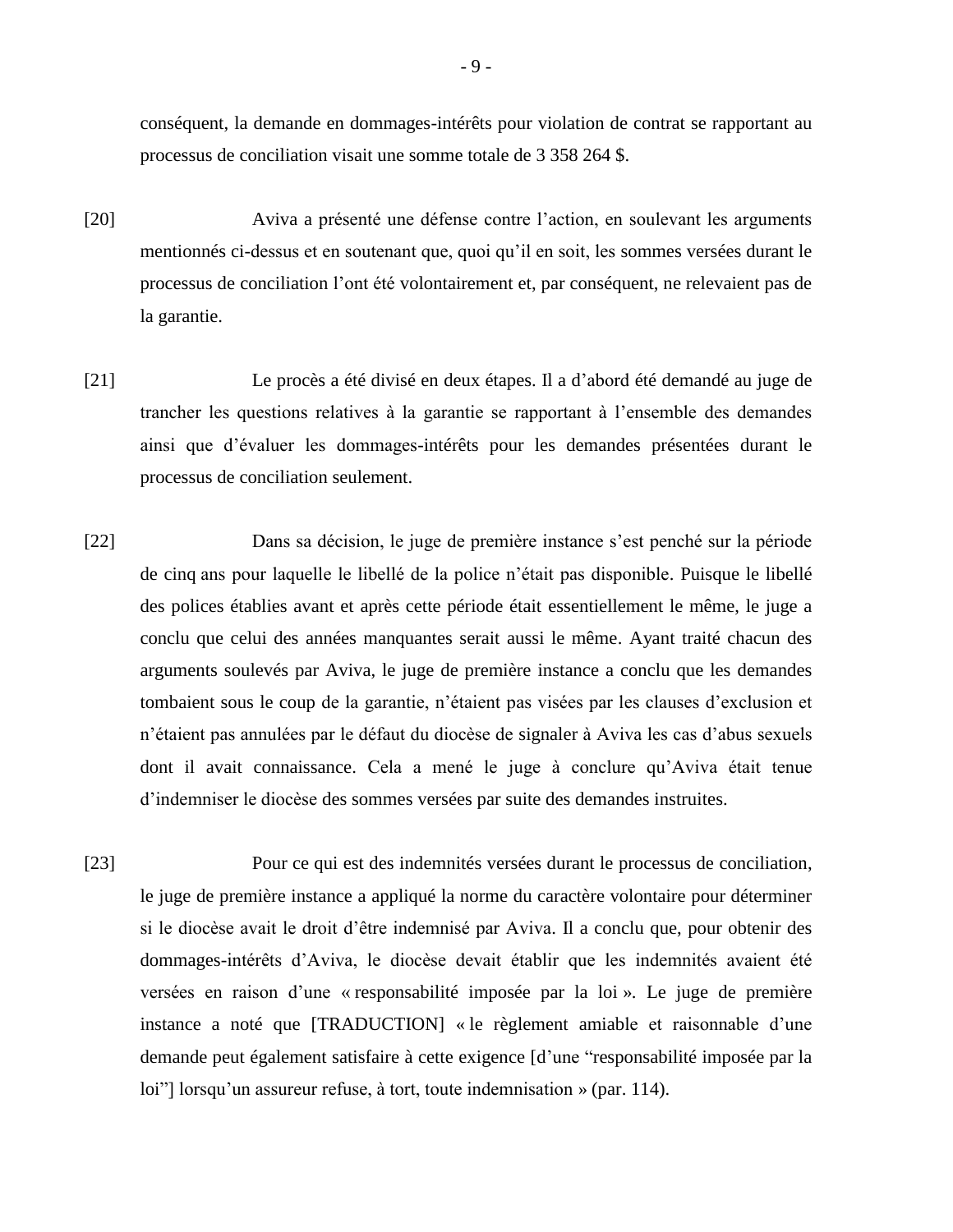[24] Le juge de première instance a ensuite conclu qu'Aviva n'était pas tenue d'indemniser le diocèse des sommes versées dans le cadre du processus de conciliation puisque ces sommes ont été versées volontairement, et non en raison d'une responsabilité imposée par la loi. Le raisonnement du juge à ce sujet est énoncé dans les paragraphes suivants de sa décision :

## [TRADUCTION]

Aviva ne se plaint pas de ce que le diocèse a réglé les demandes à l'amiable sans son consentement. Elle ne prétend pas que l'acte qu'a accompli le diocèse en établissant le processus de conciliation lui a causé un préjudice quelconque. Elle ne conteste pas non plus le caractère raisonnable des montants que le diocèse a versés aux réclamants lorsqu'il a réglé les demandes à l'amiable dans le cadre du processus de conciliation. Elle fait tout simplement valoir que les indemnités versées au titre des demandes qui ont été formulées, déposées et réglées à l'amiable par suite de l'invitation générale et publique qui a été faite aux victimes de faire connaître leurs prétentions afin que le diocèse les indemnise dans un cadre confidentiel et non accusatoire constituent véritablement des paiements volontaires que le diocèse était en droit de faire pour ses propres fins mais pas des paiements que le diocèse était obligé de faire en raison d'une responsabilité que la loi lui imposait.

Malgré les bonnes intentions et les efforts de toutes les personnes qui ont pris part à la conception et à la mise en œuvre de ce processus de conciliation inédit et fort louable, au moyen duquel on a voulu indemniser d'une façon efficace et équitable tous ceux qui ont été les victimes des prêtres du diocèse sur une période de trente ans, je dois souscrire à la position d'Aviva selon laquelle les sommes versées en règlement des demandes l'ont été volontairement et il n'a pas été établi qu'il s'agissait de sommes que le diocèse était tenu de payer en raison d'une responsabilité que la loi lui imposait au moment où les demandes ont été formulées ou les indemnités versées. J'en arrive à cette conclusion pour un certain nombre de raisons et en ayant à l'esprit un certain nombre de facteurs que j'énumère comme suit sans leur donner un ordre d'importance précis :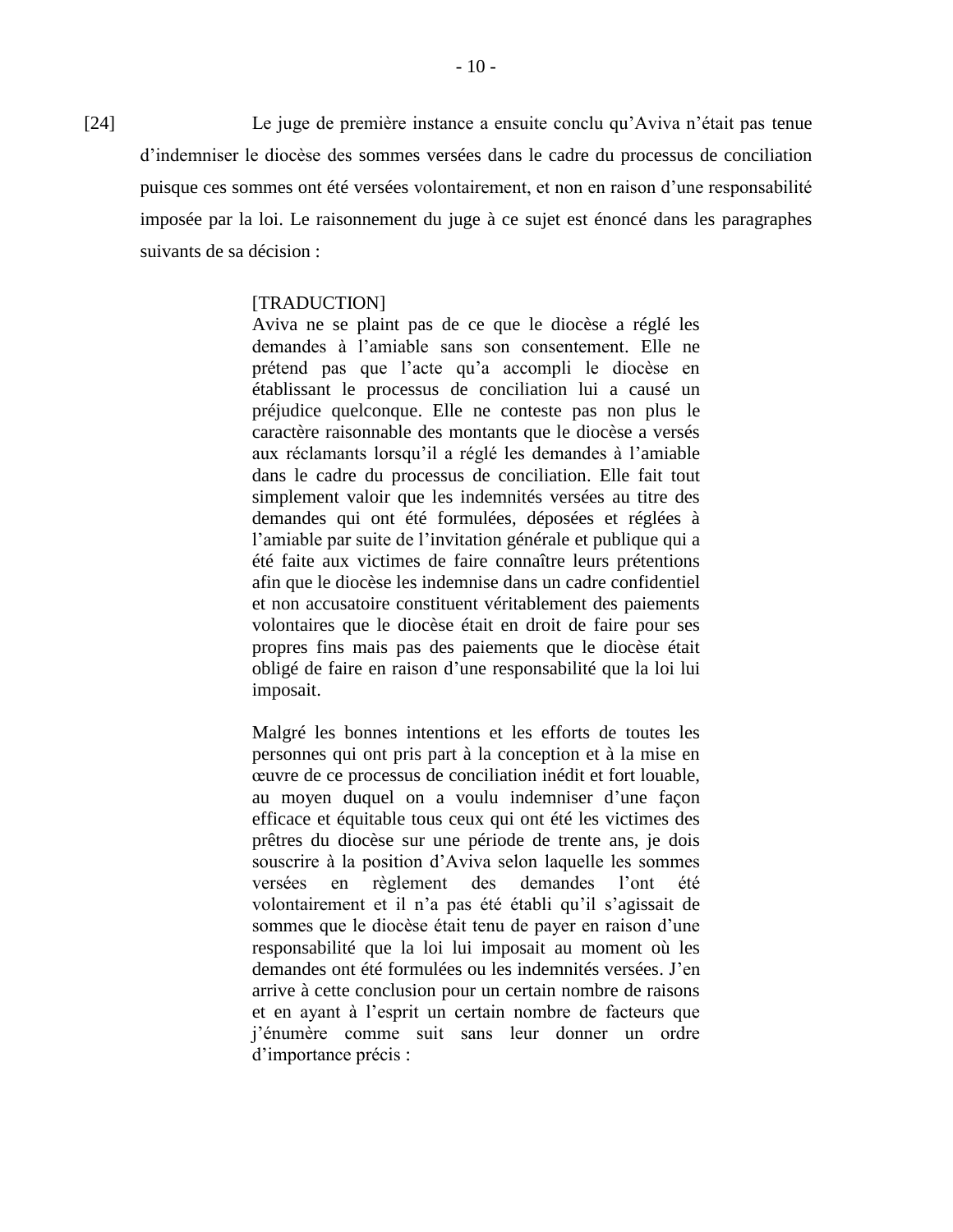- 1. c'est le diocèse qui a sollicité les demandes ou réclamations au moyen d'une invitation générale et publique lancée dans les églises du diocèse et dans la presse;
- 2. au moment où le processus a été établi, il y avait 3 ou 4 demandeurs connus qui avaient professé leur intention de déposer des demandes et à la fin du processus, il y avait environ 114 présumées victimes et demandeurs;
- 3. les demandeurs éventuels étaient assurés de voir leur demande réglée et d'être indemnisés dans le cadre d'un processus confidentiel;
- 4. le processus devait être non accusatoire et il semble en effet avoir été essentiellement non conflictuel, ce qui est conforme à l'objectif qui consistait à favoriser la réconciliation et le pardon;
- 5. M <sup>e</sup> Bastarache a confirmé que l'une des principales prémisses sur lesquelles était fondé le processus était qu'on laissait aux victimes le bénéfice du doute en ce qui concernait leur histoire à moins que l'on ne découvre quelque chose qui la contredise, comme le fait qu'un prêtre n'exerçait même pas son ministère dans le diocèse au moment de la prétendue agression;
- 6. on n'a évoqué ou appliqué aucune norme de preuve juridique ni aucune norme de preuve bien définie afin d'évaluer l'obligation légale qui était faite au diocèse d'indemniser l'une quelconque des victimes;
- 7. le fait d'avoir laissé le bénéfice du doute aux réclamants en ce qui concernait la validité de leurs prétentions semble avoir constitué la norme de preuve qui a été appliquée pour évaluer la validité de leurs demandes ainsi que l'obligation légale du diocèse de verser une indemnité;
- 8. les moyens de défense au titre de la *Loi sur la prescription* n'ont pas été évalués et leur applicabilité n'a même pas été examinée malgré le fait que le délai dans lequel les demandeurs devaient engager des poursuites était présumé avoir expiré en 2010, leurs actions étant prescrites, sous réserve d'éventuelles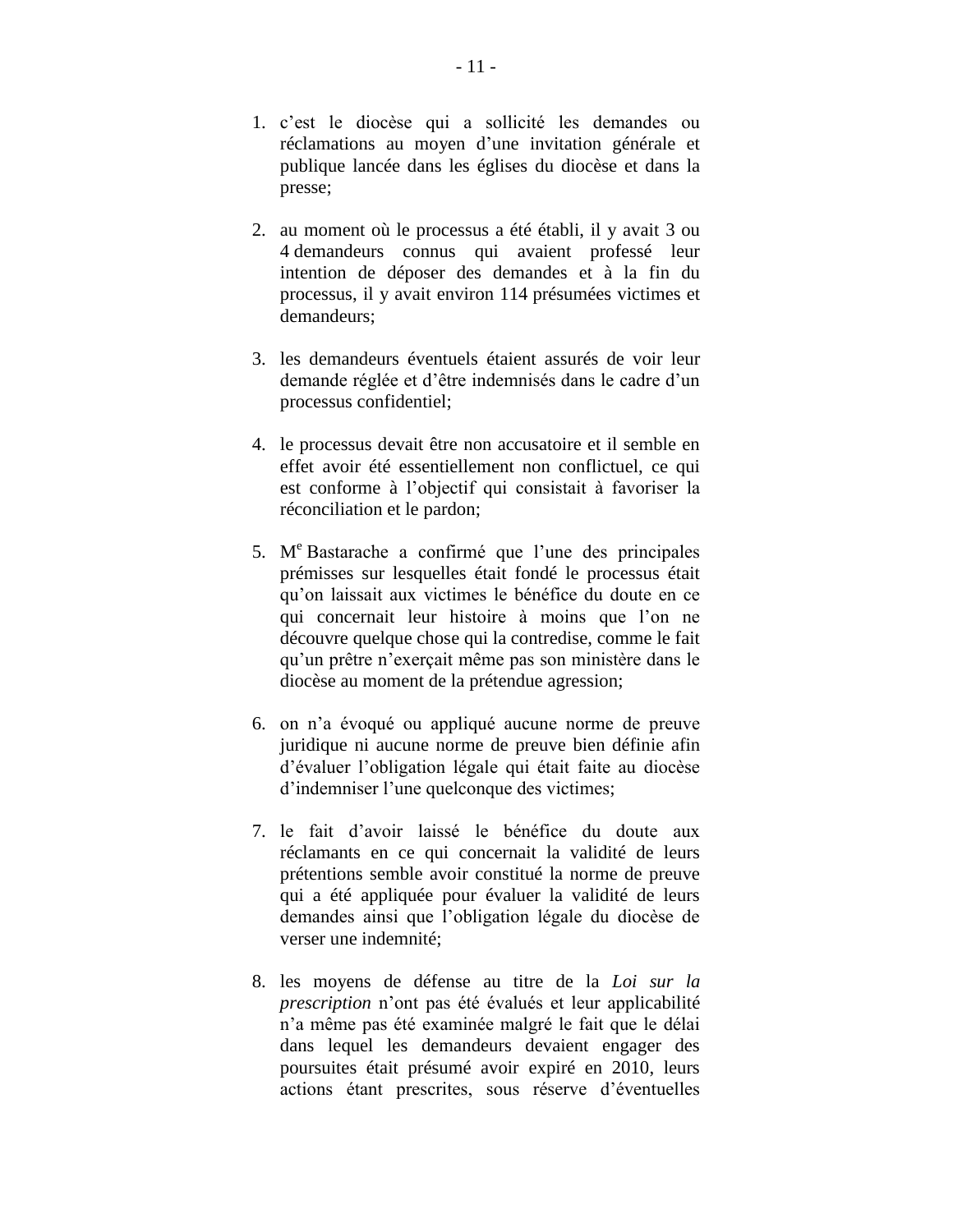questions ressortissant au moment où le préjudice aurait pu être découvert. M <sup>e</sup> Bastarache a confirmé que la plupart des victimes lui ont dit que la raison la plus importante pour laquelle elles s'étaient présentées devant lui était que l'on garantissait la confidentialité du processus. Il a également confirmé que la plupart des victimes avaient été abusées des décennies avant que le processus ne commence et que la plupart d'entre elles avaient vécu avec ce traumatisme. Nombre d'entre elles lui ont dit que si ce processus n'avait pas été établi, elles n'auraient pas engagé de poursuite judiciaire[;]

# $[...]$

9. la responsabilité et la responsabilité du fait d'autrui ont été présumées sans, semble-t-il, qu'une analyse fondée sur l'arrêt *Bayzley* soit effectuée afin de déterminer si chacun des prétendus sévices a été commis dans des circonstances où soit la responsabilité directe soit la responsabilité du fait d'autrui du diocèse pouvait être établie ou le serait probablement. [par. 124 et 125]

[25] Selon le juge de première instance, la question qu'il devait trancher était de savoir [TRADUCTION] « si l'on a établi que le diocèse était obligé de verser les indemnités en raison d'une responsabilité que la loi lui imposait » (par. 127). Il a expliqué que les demandes réglées au moyen du processus de conciliation n'avaient pas été soumises [TRADUCTION] « à une analyse juridique raisonnable ou à un examen rigoureux afin de trancher » la question de savoir s'il y avait une probabilité raisonnable que le diocèse soit tenu de verser une indemnité relativement à chaque demande en raison d'une [TRADUCTION] « responsabilité imposée par la loi ». Par conséquent, il a conclu qu'on n'avait pas établi l'existence d'une responsabilité imposée par la loi en ce qui avait trait aux sommes versées durant le processus de conciliation.

# III. Questions à trancher en appel

[26] Aviva interjette appel des conclusions du juge de première instance selon lesquelles les demandes (1) tombaient sous le coup de la garantie, (2) n'étaient pas visées par des clauses d'exclusion et (3) n'étaient pas annulées par l'omission du diocèse de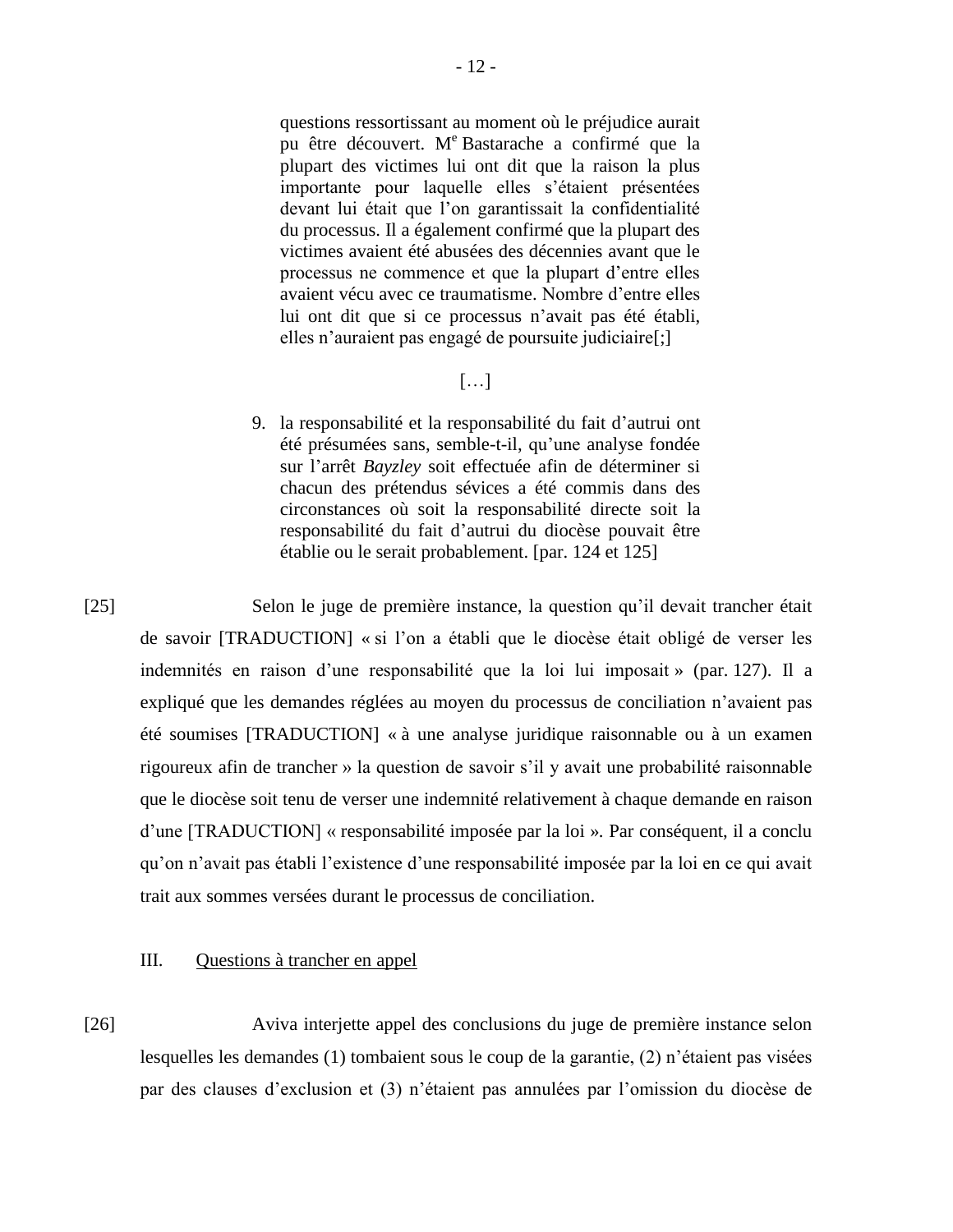divulguer à Aviva les cas d'abus sexuel dont il avait connaissance. Par voie d'appel reconventionnel, le diocèse a interjeté appel de la décision du juge selon laquelle Aviva n'était pas tenue pour responsable ni des dommages-intérêts équivalant aux sommes qu'il a versées durant le processus de conciliation ni de ses dépens.

- [27] Aviva a abandonné son appel avant l'audience. Pour cette raison, la décision du juge de première instance, selon laquelle les demandes intentées contre le diocèse relativement aux abus sexuels commis par ses prêtres étaient en fait couvertes par les polices d'assurance, demeure incontestée. En d'autres termes, Aviva ne conteste plus la conclusion selon laquelle elle avait refusé à tort d'indemniser le diocèse.
- [28] Même si l'appel a été abandonné, le diocèse a poursuivi son appel reconventionnel. Bien que le diocèse ait énuméré plusieurs moyens d'appel dans son avis d'appel reconventionnel, il est en effet possible de les réunir en deux questions simples : (1) le juge de première instance a-t-il appliqué le mauvais critère juridique lorsqu'il a décidé si Aviva était responsable de verser des dommages-intérêts pour violation de contrat et (2) dans l'affirmative, si on avait appliqué le critère approprié, aurait-il alors fallu ordonner à Aviva de verser des dommages-intérêts au diocèse?

#### IV. Analyse

### A. *Norme de contrôle*

[29] La norme de contrôle qui s'applique dans un appel comme celui en l'espèce est bien connue. La détermination du critère juridique approprié pour décider si Aviva était tenue de verser des dommages-intérêts pour violation de contrat a soulevé une question de droit. Il est bien établi en droit qu'une telle question est susceptible de contrôle suivant la norme de la décision correcte.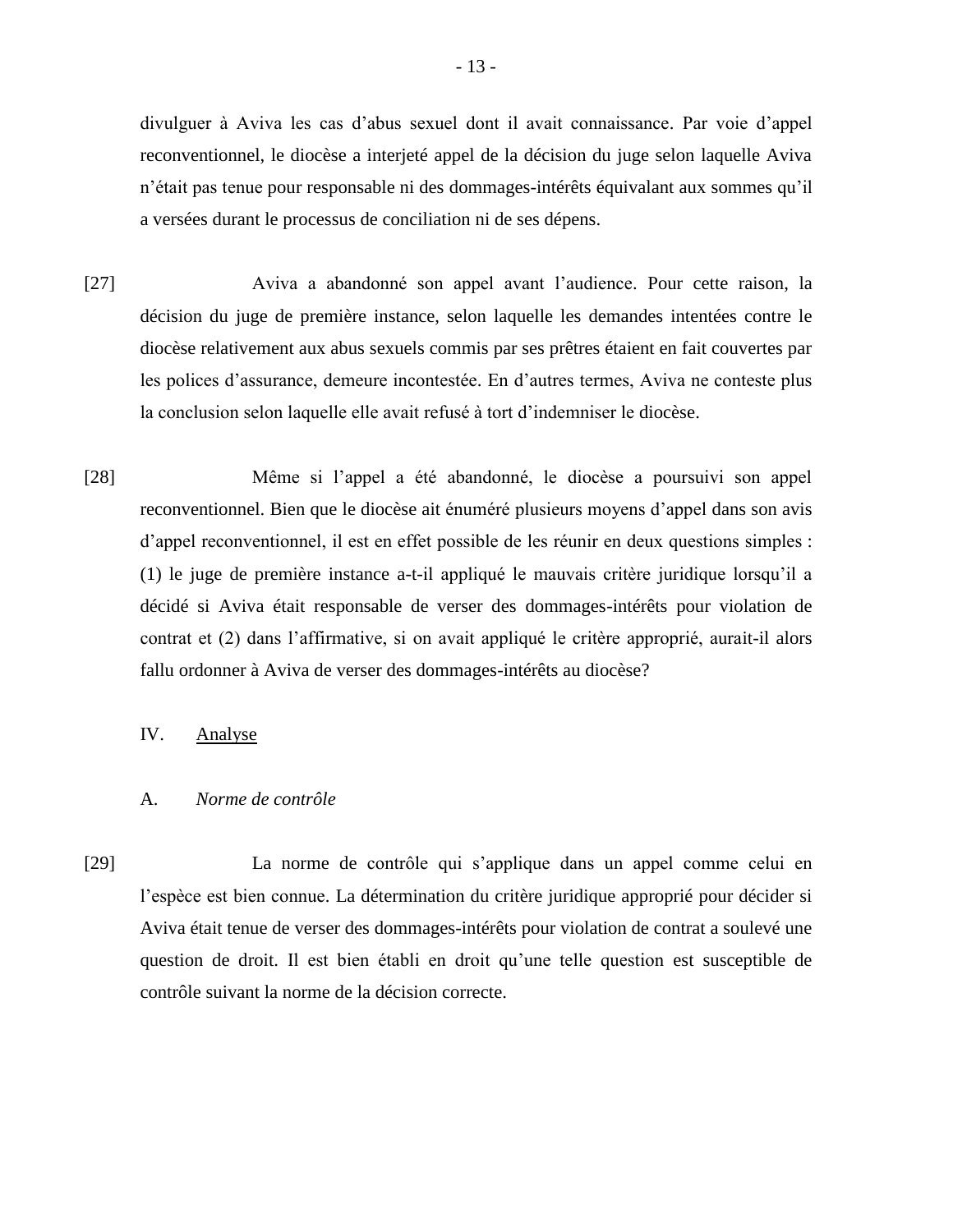B. *Principes directeurs : le critère juridique approprié*

- [30] Comme je l'ai indiqué au tout début, il s'agit en l'espèce d'une simple affaire de violation de contrat. Quant aux principes fondamentaux, un assureur qui refuse à tort d'honorer la garantie viole le contrat d'assurance. Par conséquent, l'assuré qui intente une poursuite contre son assureur pour refus injustifié d'honorer la garantie le fait en se fondant sur le principe de common law de la violation de contrat.
- [31] Au cours des années en question, le diocèse a souscrit une police d'assurance auprès d'Aviva selon laquelle Aviva acceptait, entre autres choses, de payer pour le compte du diocèse la totalité des sommes qu'il serait obligé de verser, en raison de la responsabilité que la loi lui imposait, à titre de dommages-intérêts pour des dommages corporels causés par des événements survenus durant la période pendant laquelle la police d'assurance était en vigueur. De plus, Aviva acceptait de présenter une défense dans toute poursuite intentée contre le diocèse en vue de recouvrer de tels dommages-intérêts, et ce, [TRADUCTION] « même si cette poursuite est sans fondement, fausse ou frauduleuse ». Le diocèse s'est acquitté des obligations qui lui incombaient en vertu du contrat, c'est-à-dire qu'il a payé les primes d'assurance. Par contre, Aviva ne s'est pas acquittée des obligations qu'elle a contractées. Lorsque le diocèse a fait face à des demandes en dommages-intérêts pour dommages corporels présumés avoir été causés durant la période visée par la police, Aviva a refusé de défendre le diocèse et l'a laissé à lui-même pour ce qui est de ces demandes.
- [32] En retirant son appel en l'espèce, Aviva ne conteste plus la conclusion du juge selon laquelle elle avait refusé à tort d'honorer la garantie consentie au diocèse. Aviva concède effectivement qu'elle aurait dû défendre toutes les demandes formées contre le diocèse relativement aux dommages qu'on lui reprochait d'avoir causés durant la période visée par la police. Si elle avait présenté une défense contre ces demandes, Aviva aurait été en mesure d'évaluer chacune d'entre elles afin d'en déterminer le bienfondé et de décider si elle devait y opposer une défense rigoureuse ou essayer de la régler à l'amiable. En évaluant chaque demande, Aviva se serait sans aucun doute demandé s'il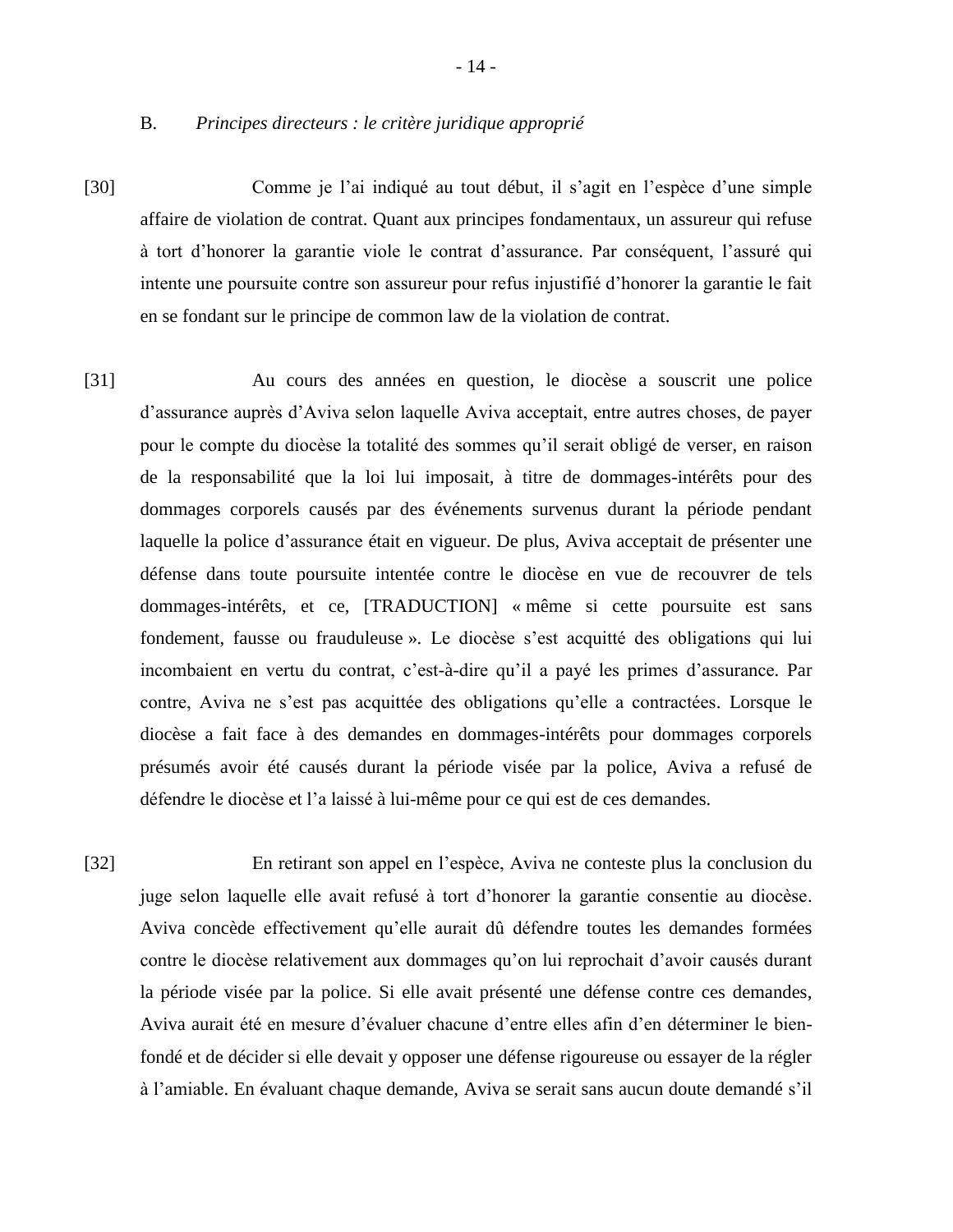était probable, au vu des faits qui seraient vraisemblablement prouvés, que le diocèse soit tenu responsable en droit des dommages-intérêts réclamés.

- [33] Ayant violé le contrat d'assurance en refusant à tort de fournir toute indemnisation, Aviva affirme maintenant qu'elle est seulement tenue de rembourser le diocèse des frais encourus pour régler les demandes au moyen d'un processus semblable à celui qu'elle aurait suivi si elle n'avait pas violé le contrat. Aviva soutient que le diocèse, ayant été laissé à lui-même par suite de la violation de contrat, aurait dû évaluer chaque demande afin d'en déterminer le bien-fondé, régler celles qui étaient susceptibles d'engager sa responsabilité et opposer une défense aux autres. En d'autres termes, Aviva soutient que le diocèse devait soumettre chaque demande à un examen rigoureux afin de déterminer s'il pouvait avoir gain de cause dans sa défense. Ce n'est qu'à ce moment-là qu'il serait possible de déterminer si la demande en était une pour laquelle le diocèse serait obligé de verser une indemnité en raison d'une responsabilité qui lui était imposée par la loi. Selon Aviva, le fait que chaque demande n'a pas été soumise à un tel examen porte un coup fatal à la réclamation du diocèse puisque toutes les sommes qu'il a versées aux demandeurs l'ont été volontairement et non en raison d'une responsabilité que la loi lui imposait. Le juge de première instance a souscrit à l'avis d'Aviva.
- [34] À mon sens, les obligations d'un assureur envers son assuré qui découlent du refus injustifié d'honorer la garantie relèvent d'une simple question de droit contractuel et ne dépendent pas de la véritable responsabilité légale que l'assuré aurait pu avoir ou non engagée en ce qui concerne les demandes qui ont été formulées contre lui. Le critère est simple : il s'agit de déterminer si l'assuré qu'on a refusé d'indemniser et qu'on a laissé se débrouiller seul a agi de manière raisonnable pour régler les demandes auxquelles l'assureur aurait dû avoir opposé une défense et pour lesquelles l'assuré aurait été indemnisé s'il avait été déclaré responsable en droit des dommages réclamés.

[35] Un tel critère a été reconnu et appliqué dans un certain nombre de causes. Il a été formulé dans les motifs dissidents du juge Locke dans l'arrêt *Stevenson c. Reliance Petroleum Limited; Reliance Petroleum Limited c. Canadian General Insurance*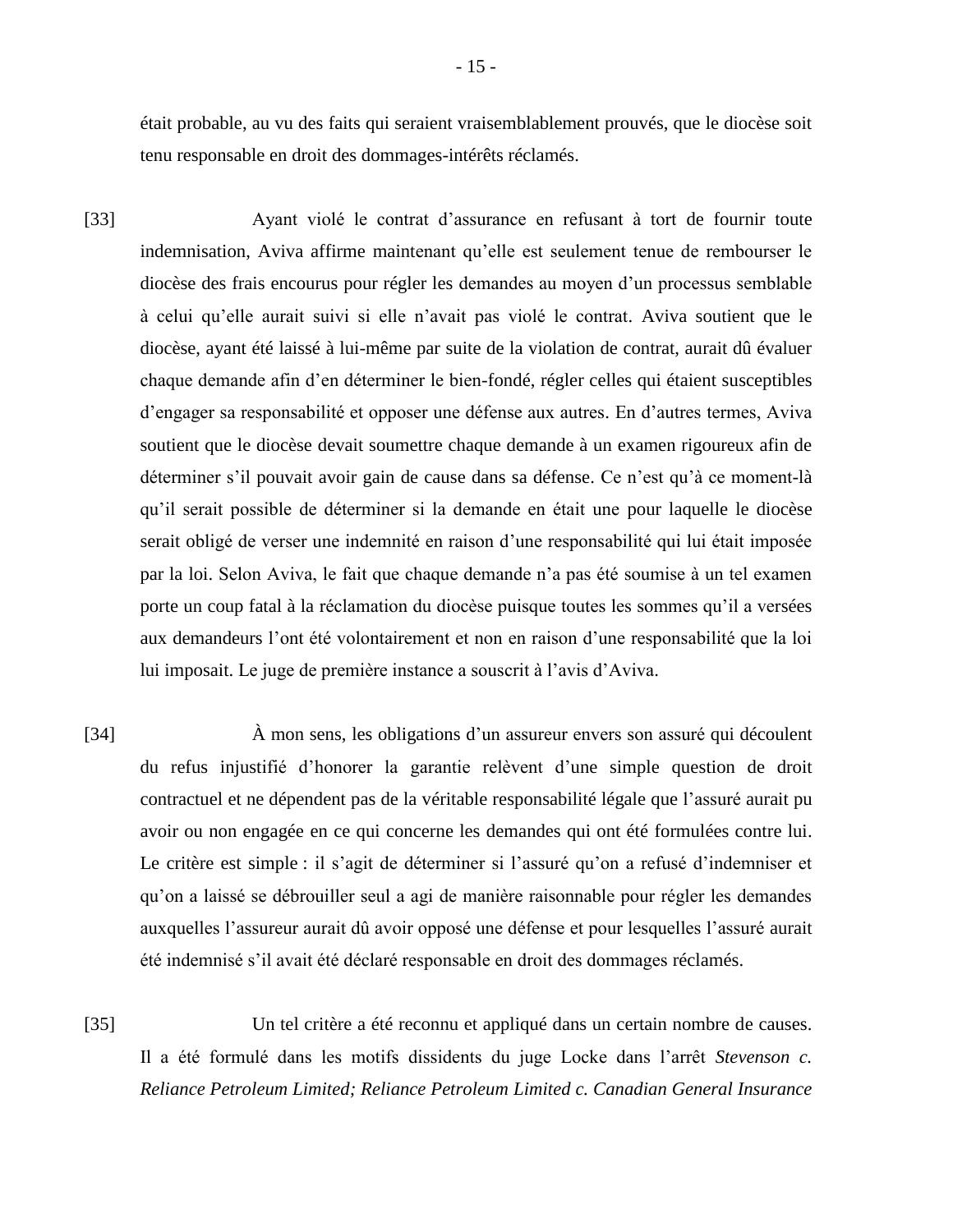*Company*, [1956] R.C.S. 936. Dans cette affaire, un employé de Reliance Petroleum avait par négligence laissé le camion de l'entreprise poursuivre la livraison de l'essence dans la cuve alors qu'il venait de la remplir, ce qui a provoqué un déversement et, causé un incendie et des dommages à la station-service où le camion était arrêté. Reliance était assurée à la fois en vertu d'une police d'assurance automobile et d'une police d'assurance responsabilité civile générale. Les deux assureurs ont refusé toute indemnisation. Reliance a intenté une poursuite aux assureurs. La Cour suprême a conclu, à l'unanimité, que l'entreprise était en droit de recouvrer les sommes garanties en vertu de la police d'assurance automobile, mais pas, selon la majorité, en vertu de la police d'assurance responsabilité civile générale. Le juge Locke, en revanche, a conclu que la perte était couverte par les deux. En vertu d'une convention de non-renonciation, l'assureur qui a consenti la police d'assurance automobile avait pris part tant à la défense d'actions intentées par des personnes qui ont déclaré avoir subi des pertes de biens personnels par suite de l'incendie qu'aux négociations qui ont suivi pour arriver à un règlement. Toutefois, l'assureur qui a consenti la police responsabilité civile générale a refusé de participer d'une quelconque manière à l'affaire, affirmant que la police ne prévoyait pas d'assurance contre un risque du genre qui s'était concrétisé.

[36] Étant donné que la majorité de la Cour suprême avait conclu qu'il n'y avait aucune couverture au titre de la police d'assurance responsabilité civile générale, il n'était pas nécessaire que ces juges se penchent sur les arguments de l'assureur selon lesquels l'assuré avait reconnu sa responsabilité relativement à la violation des conditions de la police, et qu'il avait payé les sommes réclamées [TRADUCTION] « dont le montant n'a pas été déterminé de façon définitive par un jugement rendu à l'issue d'un procès portant sur la question de la négligence » (p. 948). Le juge Locke, cependant, étant d'avis que la police d'assurance responsabilité civile générale offrait une garantie, a dû se pencher sur ces arguments. Il a souscrit à l'avis du juge de première instance, le juge Spencer (tel était alors son titre), qui avait conclu qu'un assureur qui a refusé d'opposer une défense à une action, alors qu'il a en fait la responsabilité de le faire en vertu de la police, a résilié le contrat et ne peut en invoquer les conditions plus tard afin de nier sa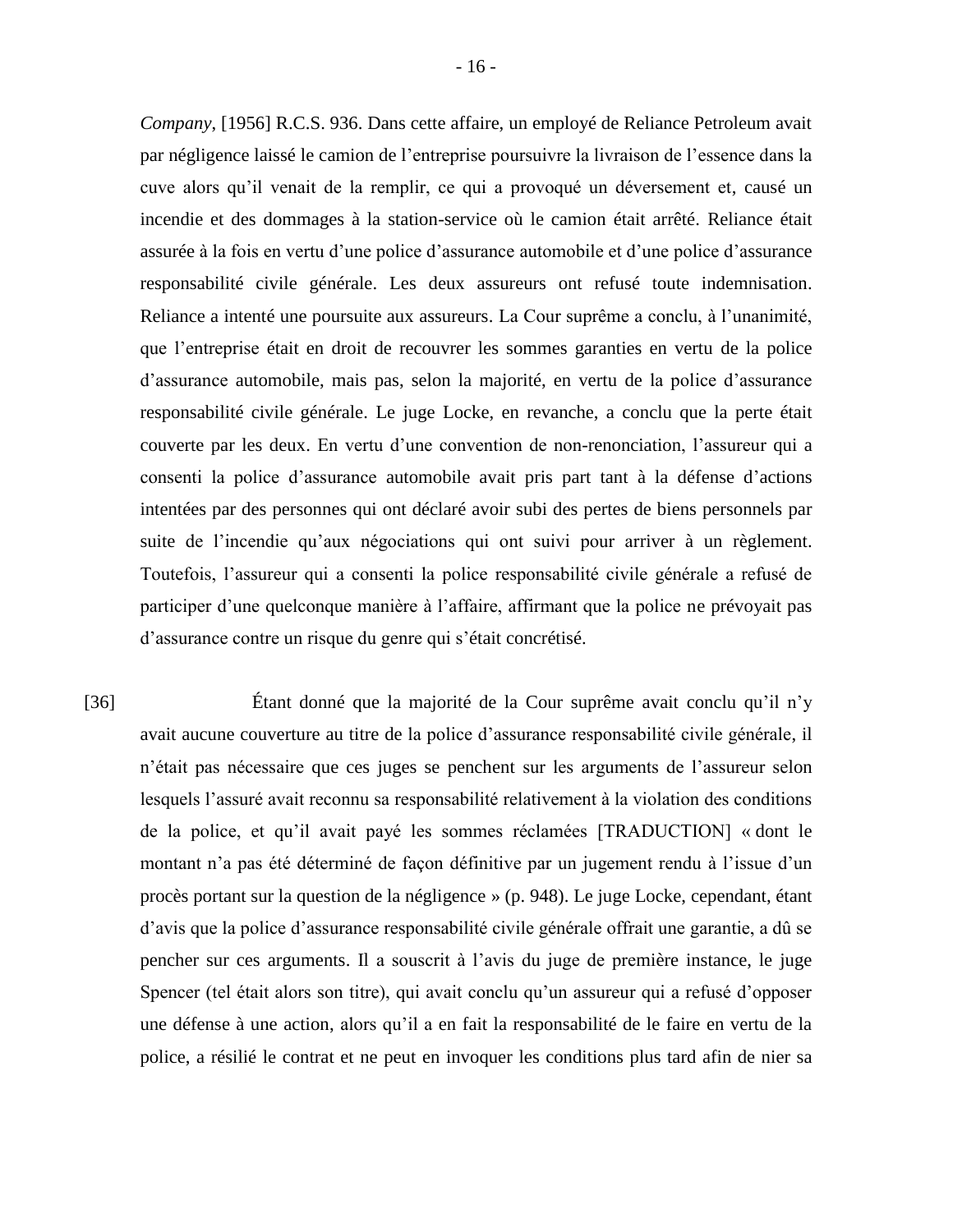responsabilité envers son assuré : [1953] O.J. No. 340 (QL). Le juge Locke a fait remarquer ce qui suit :

#### [TRADUCTION]

Si, comme c'est selon moi le cas en l'espèce, le risque était visé par l'assurance, la compagnie d'assurance a commis une violation de son contrat lorsqu'elle a refusé de faire enquête sur les réclamations, de présenter la défense dans le litige et d'acquitter le montant des jugements à hauteur de la limite prévue dans la police. Il s'agit d'une action en dommages-intérêts pour violation du contrat et, à mon avis, la conduite de la compagnie d'assurance était assimilable en droit à une renonciation de son droit d'insister pour que l'assuré à cet égard respecte les conditions du contrat, comme l'a conclu dans des circonstances similaires la Cour suprême des États-Unis dans *St. Louis Dressed Beef and Provision Company c. Maryland Casualty Company* [(1906), 201 U.S. 173]. [p. 949]

[37] En effet, il a été conclu dans des causes américaines qu'une fois que l'assureur refuse de verser une indemnisation et de défendre son assuré, ce dernier a [TRADUCTION] « le droit d'avoir recours à tous les moyens raisonnables d'éviter d'engager sa responsabilité personnelle » : *Metcalf c. Hartford Accident & Indemnity Co.*, 176 Neb 468 (C. sup. du Nebraska 1964), à la p. 475. Voir aussi *Hyatt Corp. c. Occidental Fire and Cas. Co.*, 801 S.W. 2d 382 (Cour d'appel du Missouri, District de l'ouest 1990), où il a été déclaré [TRADUCTION] qu'« [i]l est bien établi qu'après un refus d'indemniser, l'assuré a "libre cours pour procéder, dans les plus brefs délais, à sa façon" et pour "négocier le meilleur règlement amiable qu'il peut" » (p. 388). Selon ces décisions, en l'absence de fraude, de collusion ou de mauvaise foi, un assureur qui a refusé à tort d'honorer la garantie sera lié par un tel règlement et ne pourra pas remettre en litige la question sous-jacente. En d'autres termes, un assuré qui sollicite des dommages-intérêts à la suite du refus injustifié de son assureur d'honorer la garantie n'a pas besoin de prouver qu'il était en fait responsable dans le cas des demandes réglées. Tout ce que l'assuré doit avoir fait est de prendre [TRADUCTION] « en compte la probabilité d'une réussite ou d'un échec, le coût, l'incertitude, les retards et les inconvénients d'un procès par rapport aux avantages d'un règlement à l'amiable » (*Hyatt*,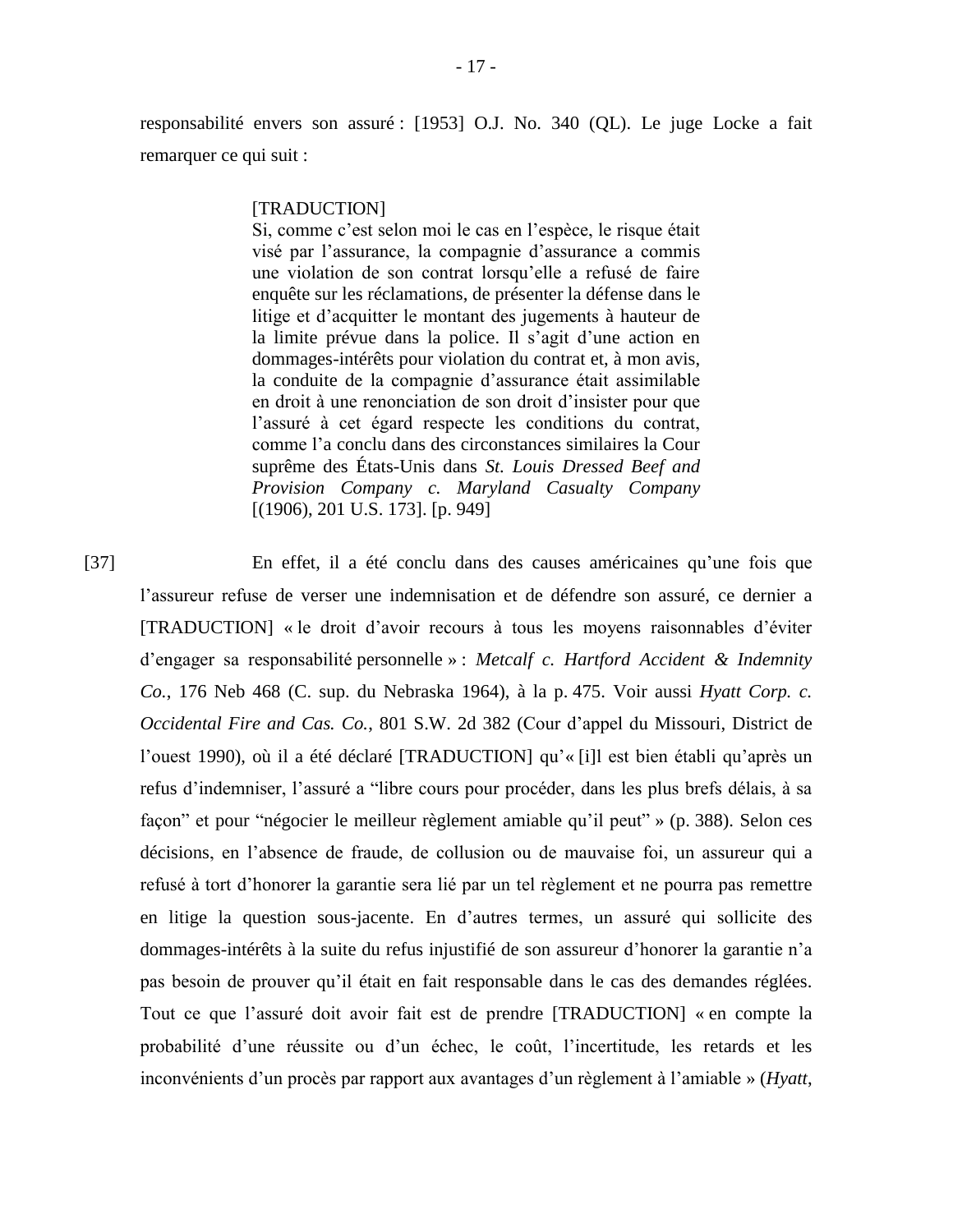à la p. 288). Bref, l'assuré doit avoir agi de manière raisonnable. Voir aussi *Missionaries of Company of Mary, Inc. c. The Aetna Casualty and Surety Company*, 230 A.2d 21 (1967); *Solo Cup Company c. Federal Insurance Company*, 619 F.2d 1178 (1980); *Servidone Construction Corporation c. Security Insurance Company of Hartford*, 477 N.Y.S.2d 725, tous cités dans *Cansulex Ltd. c. Reed Stenhouse Ltd.*, [1986] B.C.J. No. 3125 (C.S.C.-B.) (QL).

[38] La raisonnabilité constitue aussi le fondement sur lequel sont évaluées au Canada les demandes en dommages-intérêts résultant d'un refus injustifié d'honorer une garantie. L'affaire *Shore Boat Builders Ltd. c. Canadian Indemnity Co*., [1974] B.C.J. No. 763 (C.S.C.-B.) (QL), en constitue un exemple. Dans cette cause, l'assureur avait accepté de verser [TRADUCTION] « [t]outes les sommes découlant de la responsabilité imposée par la loi à » son assurée relativement à certains dommages. Lorsque des dommages ont eu lieu, l'assureur a refusé toute indemnisation et l'assurée, à ses propres frais, a compensé la perte en réparant les dommages. Lorsque l'assurée s'est tournée vers son assureur pour se faire indemniser, ce dernier a soutenu que les sommes dépensées par l'assurée l'avaient été volontairement et n'étaient pas le résultat d'une [TRADUCTION] « responsabilité imposée par la loi ». Le juge Hutcheon a appliqué les principes énoncés dans l'arrêt *Reliance Petroleum* pour conclure que [TRADUCTION] « si le règlement conclu par l'assuré est raisonnable, l'assureur ne peut s'opposer à la demande au motif que l'assuré a fait le paiement en attendant l'issue d'un procès portant sur la question de la responsabilité de l'assuré » (par. 6).

[39] L'affaire *Murphy Oil Co. Ltd. et al. c. Continental Insurance Co.*, [1981] O.J. No. 3095 (C. de comté) (QL) est un autre exemple où il a été décidé que la raisonnabilité était le facteur décisif permettant de déterminer si un assureur qui avait refusé à tort toute indemnisation allait être tenu de payer les sommes versées par son assurée en règlement d'une demande. Dans cette affaire, Murphy Oil a intenté une poursuite à son assureur en vue de recouvrer les sommes versées pour régler une action présentée par le propriétaire d'un bien-fonds sur lequel il y avait eu une fuite de pétrole ou d'essence. L'assureur niait que la perte était couverte par sa police et avait refusé de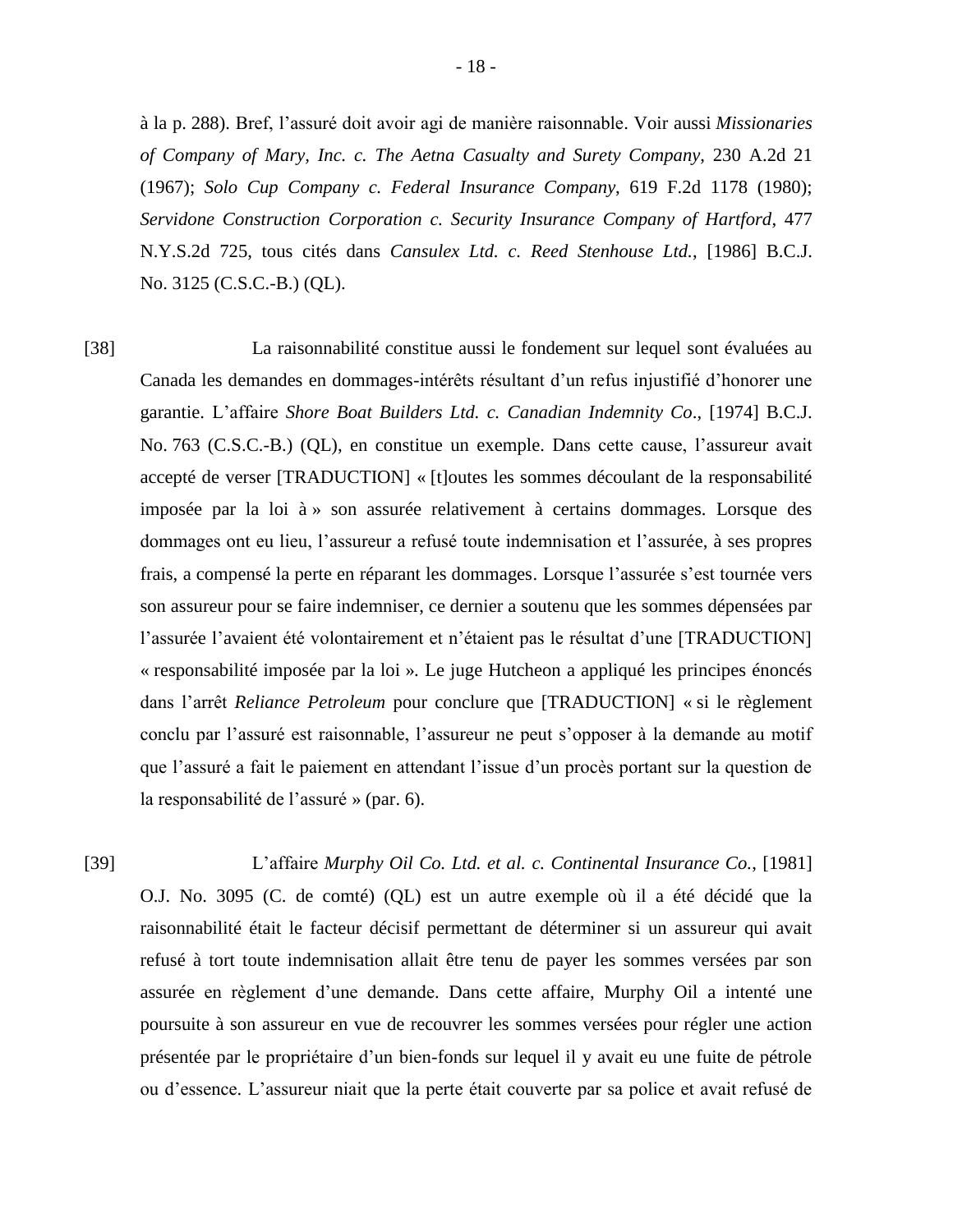défendre son assuré et de participer aux négociations en vue d'un règlement amiable. Le juge Fogarty de la Cour de comté a conclu que le refus d'indemniser était injustifié. Le juge s'est ensuite penché sur la question du règlement de la demande sous-jacente par l'assurée, qui, à première vue, violait une clause de la police selon laquelle aucune action ne pouvait être intentée contre l'assureur à moins que la somme dont l'assurée était redevable n'ait été, au préalable, définitivement fixée [TRADUCTION] « soit par jugement rendu contre l'assurée par suite d'un procès formel, soit par entente écrite intervenue entre l'assurée, le requérant et l'assureur » (par. 20). Le juge Fogarty, de la Cour de comté, s'est tourné vers les remarques incidentes du juge Hutcheon dans l'affaire *Shore Boat Builders* pour trouver une solution à cet argument. Il a conclu que le défaut injustifié de l'assureur de présenter une défense contre la demande [TRADUCTION] « constituait une violation de la police qui, de par sa nature, touchait à l'essence même du contrat d'assurance intervenu entre les parties » (par. 31). Il s'est expliqué comme suit :

#### [TRADUCTION]

Une partie n'obtient pas une couverture d'assurance simplement pour contribuer au revenu d'une compagnie d'assurance. Elle cherche une protection contre certains risques. Elle est en droit de s'attendre à ce que son assureur qui s'est engagé par un covenant (comme c'est le cas en l'espèce) à opposer une défense contre une demande présentée contre lui, et à régler cette demande s'il est tenu responsable en droit envers les demandeurs, respectera cet engagement. Si un assur[eur] a le droit de choisir à son gré, sans motif valable, de présenter ou non une défense, puis de reprocher à l'assuré d'avoir conclu un règlement (aussi raisonnable soit-il) avec le demandeur et par conséquent d'avoir évité d'engager sa responsabilité, il n'y aurait aucune raison d'établir une police d'assurance puisque l'assureur pourrait éviter d'honorer la garantie comme bon lui semble. C'est pour cette raison que ce refus, de la part de l'assureur, de présenter une défense (et d'indemniser) est, selon moi, une conduite qui annulerait le contrat puisqu'il s'agit d'une violation qui rend le contrat inutile pour ce qui est de protéger l'assuré, ce qui, sans doute, doit être considéré comme touchant à l'essence même du contrat. En passant, je suis d'avis qu'une telle conduite est très douteuse, sur le plan procédural, puisqu'elle place l'assureur dans la position du juge dans sa propre cause, et contrevient à l'un des quatre principes fondamentaux de la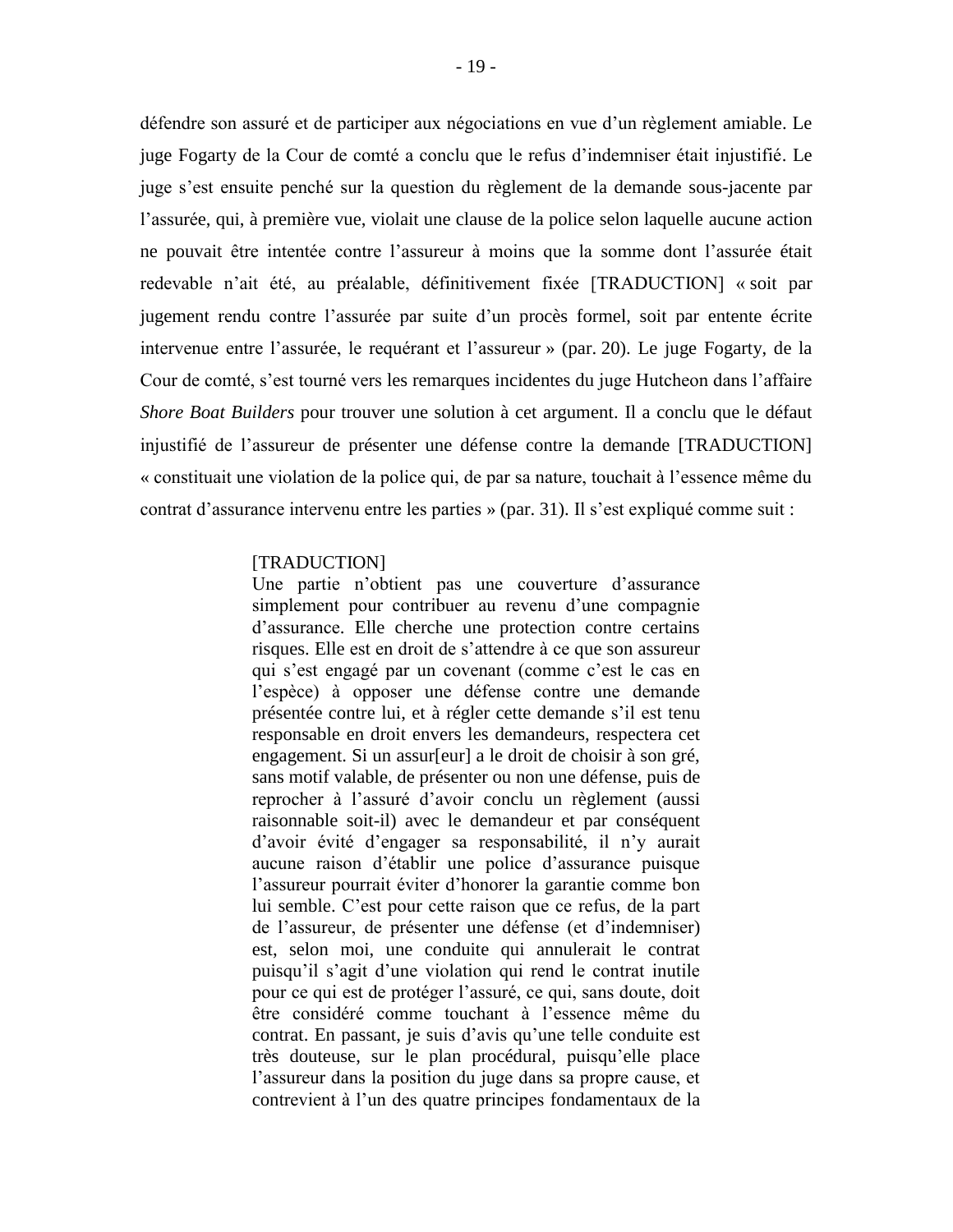justice naturelle. Du point de vue du fond, il contrevient à un principe fondamental d'équité. [par. 31]

[40] Il a poursuivi en déclarant qu'un assureur qui choisit de refuser d'honorer la garantie et de présenter une défense contre une action s'en remet à son jugement, et a ajouté ce qui suit :

# [TRADUCTION]

Si sa position relative à sa non-responsabilité est valable et confirmée, alors sa conduite est justifiée et il obtient gain de cause. Sinon, il doit alors faire face aux conséquences puisqu'il n'a pas eu gain de cause quant au fond de l'affaire. Les conséquences qui s'imposent sont le remboursement à l'assuré des sommes qu'il s'est engagé à verser aux termes d'un règlement raisonnable envers lequel l'assureur n'avait délibérément pas montré d'intérêt. Dans la présente situation, l'assureur a fait un choix, a perdu et doit assumer le risque de ce choix – une situation qui n'est pas inconnue dans l'industrie de l'assurance.

Les règles de droit qui s'appliquent à un assureur en application d'une police d'assurance sont les mêmes que celles qui s'appliquent à toutes les autres parties au contrat. Si une partie refuse de s'acquitter d'une importante obligation qui lui est imposée par le contrat et que ce manquement touche à l'essence même du contrat, il y a alors violation fondamentale du contrat et elle n'a pas le droit d'invoquer des clauses d'exclusion prévues dans le contrat qu'elle a elle-même, par sa conduite, résilié. [par. 34 et 35]

[41] Dans l'affaire *Cansulex*, le juge McEachern (alors juge en chef de la Cour suprême de la Colombie-Britannique) a exposé l'essentiel des principes directeurs dans le passage suivant :

### [TRADUCTION]

À mon avis, un assuré dans la situation de Cansulex [qui a été abandonnée par ses assureurs] a le droit de régler toute demande couverte par la garantie qui a été intentée contre lui pourvu que le règlement ait un fondement raisonnable et qu'il vise une somme raisonnable, et de recouvrer cette somme de ses assureurs – pas nécessairement à titre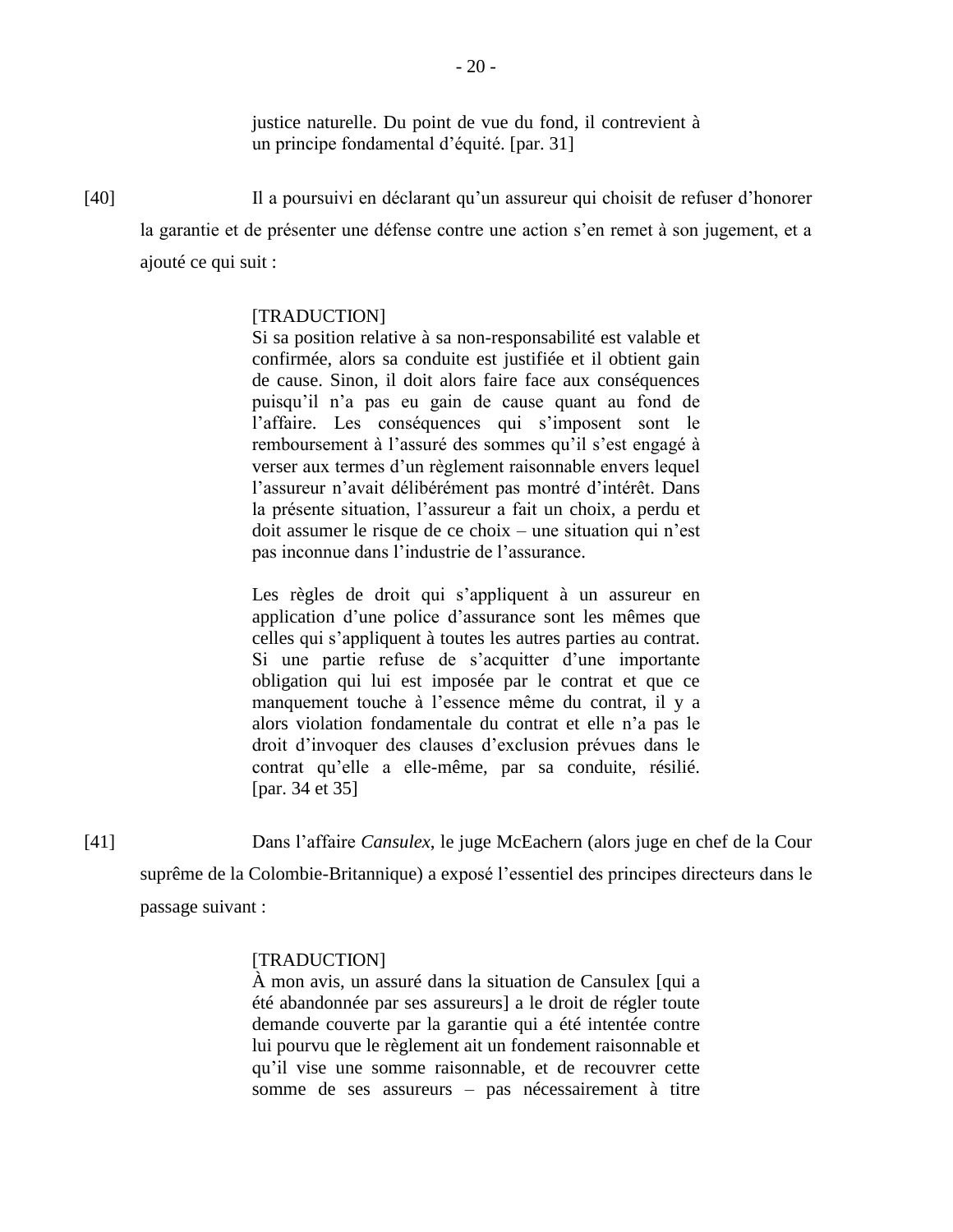d'indemnité, puisqu'il est possible que celle-ci ne soit exigible qu'en vue d'éteindre une obligation qui n'existait peut-être pas – mais à titre de dommages-intérêts pour violation de contrat. À cet égard, je suis d'avis qu'un assuré qui a été abandonné par son assureur a le droit d'acheter la paix à un prix raisonnable, même s'il nie sa responsabilité. Le fait qu'il a versé la somme de X au demandeur et la somme de Y à ses avocats ne signifie pas pour autant que les deux paiements sont intrinsèquement différents. Il s'agit de sommes qu'il doit verser afin de se défendre et de se protéger contre de plus importantes pertes ou dépenses. Ces sommes, si elles sont raisonnables, constituent des paiements que les assureurs auraient pu avoir eux-mêmes versés s'ils n'avaient pas, à tort, répudié leur responsabilité envers l'assuré. Ils ne peuvent pas exiger comme condition à l'indemnisation ou au remboursement que l'assuré continue obstinément de nier sa responsabilité jusqu'à ce qu'un jugement soit rendu afin de bénéficier de la protection des polices qui lui a été indûment refusée. [par. 188]

[42] Le juge en chef McEachern a conclu qu'un assuré jugé être, en fin de compte, [TRADUCTION] « en droit d'être indemnisé des dommages-intérêts ou des dépens a le droit de conclure un règlement raisonnable et de recouvrer les sommes ainsi versées lorsque l'assureur nie sa responsabilité aux termes de la police, même si la responsabilité de l'assuré envers le demandeur n'a pas été établie par un jugement » (par. 201). Il a déclaré qu'un assuré à qui l'indemnisation a été refusée à tort [TRADUCTION] « a seulement besoin d'établir l'existence d'une couverture, la dénégation de responsabilité de l'assureur et le caractère raisonnable du règlement, sous réserve, bien entendu, de tout autre moyen de défense prévu par la police dont les assureurs pourraient se prévaloir » (par. 196).

[43] Bien qu'il se penchait sur une question de droit différente, le juge Scott, juge en chef du Manitoba, dans *McMurachy c. Red River Valley Mutual Insurance Co.*, [1994] M.J. No. 220 (C.A.) (QL), a aussi reconnu [TRADUCTION] « le principe maintenant bien établi selon lequel lorsqu'un assureur refuse à tort d'indemniser l'assuré, il est loisible à ce dernier de conclure un règlement raisonnable » (par. 21).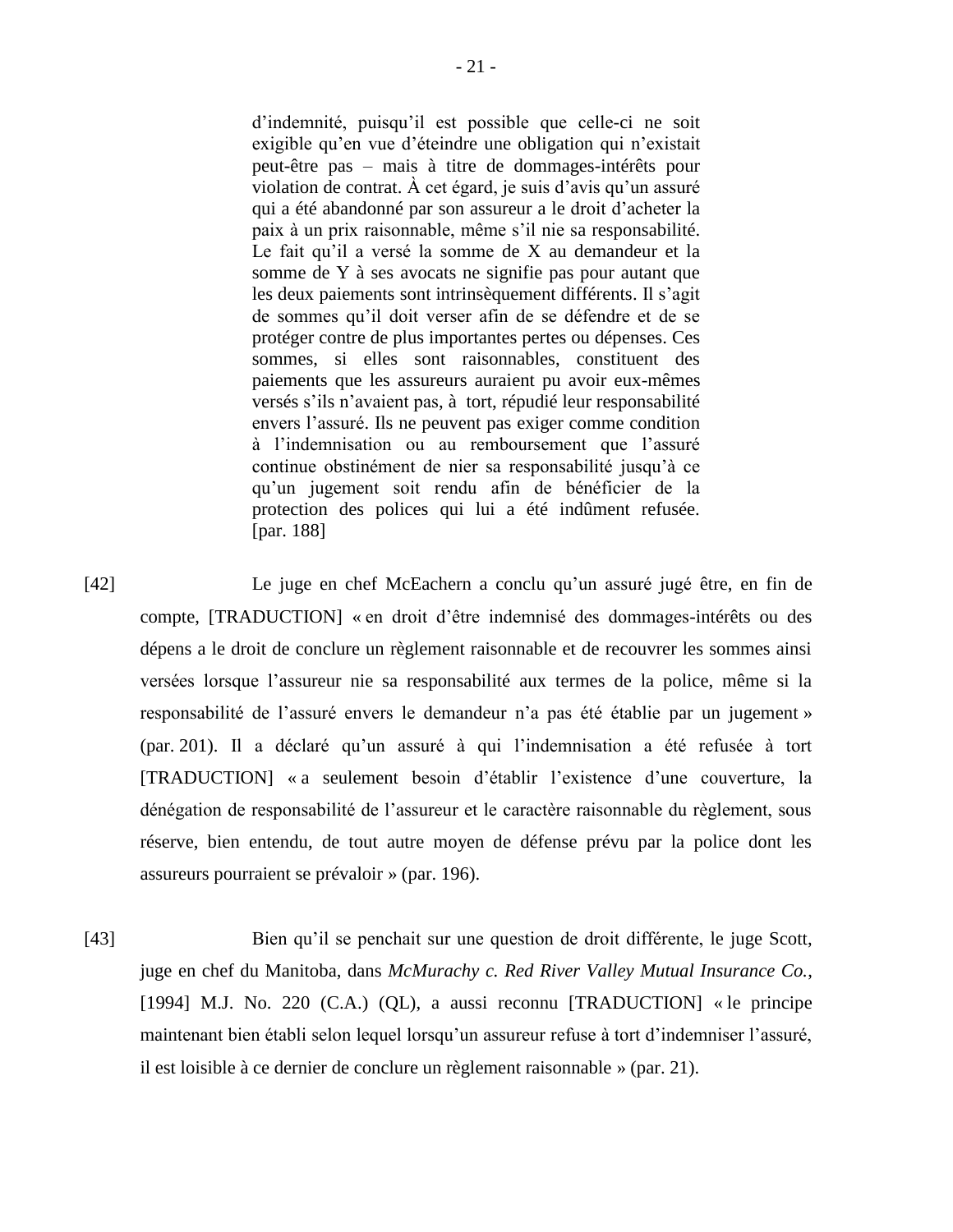- [44] Ce qui constitue un règlement raisonnable sera tributaire des faits. La jurisprudence fournit peu d'indications, mais il y a deux décisions d'appel en particulier qui sont utiles.
- [45] Dans *Wright Engineers Ltd. c. U.S. Fire Insurance Co.*, [1986] B.C.J. No. 129 (C.A.) (QL), l'assureur, qui avait refusé toute indemnisation et par conséquent avait répudié ses obligations contractuelles relativement à une certaine perte, a accepté qu'il ne pouvait pas [TRADUCTION] « invoquer les conditions de la police qui disposent que l'obligation de payer de l'assurée doit être établie de façon définitive soit par un jugement rendu à l'issue d'un procès soit par une convention écrite à laquelle U.S. Fire aurait été partie ». Cela est dû au fait que l'assureur avait reconnu qu'il avait [TRADUCTION] « laissé l'assurée se débrouiller seule s'agissant des risques de poursuite contre lesquels U.S. Fire l'avait assurée » et [TRADUCTION] « [qu'il] est bien établi que, dans ces circonstances, l'assurée n'est pas tenue de se battre jusqu'au bout et faire l'objet d'un jugement qui lui est défavorable ». Comme l'a observé le juge d'appel Esson s'exprimant au nom de la Cour, si, dans de telles circonstances, l'assurée [TRADUCTION] « choisit de régler à l'amiable et si le règlement amiable est, compte tenu de l'ensemble des circonstances, un règlement raisonnable, [l'assurée] est en droit d'être indemnisée par son assureur s'il s'avère que c'est à tort que celui-ci a refusé d'honorer la garantie ».

[46] Par conséquent, la détermination de ce qui constitue un règlement raisonnable exige un examen de l'ensemble des circonstances. Elle pourra aussi tenir compte de ce que d'autres auraient pu avoir fait dans des circonstances semblables. Dans l'affaire *Nova Scotia (Attorney General) c. Royal & Sun Alliance Insurance Co. of Canada et al.*, 2004 NSCA 150, [2004] N.S.J. No. 483 (QL), la Cour a rejeté un appel au motif que le juge avait appliqué les principes de droit appropriés en exerçant son pouvoir discrétionnaire afin de ne pas exiger de réponses à certains interrogatoires par écrit, mais, ce faisant, elle s'est éloignée du point de vue exprimé par le juge selon lequel la question de savoir si la procédure suivie par l'assuré afin de régler certaines demandes était raisonnable [TRADUCTION] « ne doit pas être tranchée en fonction de ce qu'une autre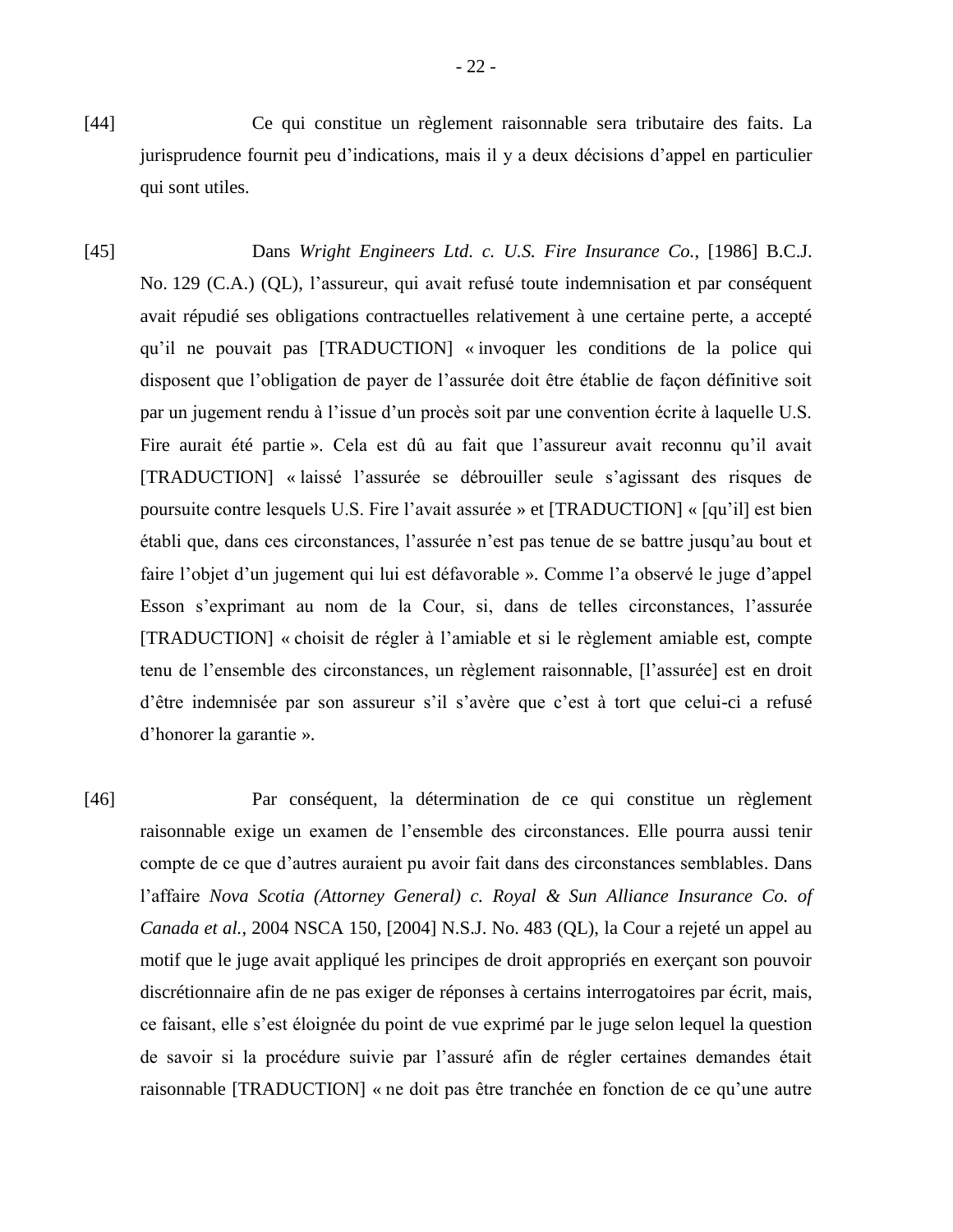partie aurait fait » (par. 6). La juge d'appel Bateman, s'exprimant au nom de la Cour, a formulé l'observation selon laquelle [TRADUCTION] « [l]orsque l'on tente de prouver que la procédure suivie par [l'assuré] pour régler les demandes était raisonnable, il pourrait bien s'avérer pertinent de produire des éléments de preuve quant aux modes de règlement auxquels on a eu recours dans des situations analogues » (par. 6).

[47] À mon sens, la démarche suivie dans les décisions susmentionnées est compatible avec le principe général régissant l'évaluation des dommages-intérêts dans des affaires de violation de contrat. Dans l'arrêt *Fidler c. Sun Life du Canada, compagnie d'assurance-vie*, 2006 CSC 30, [2006] 2 R.C.S. 3, la juge en chef McLachlin et la juge Abella, au nom de la Cour, ont résumé ce principe dans les termes suivants :

> Les dommages-intérêts pour violation de contrat servent à rétablir le demandeur dans la situation où il se serait trouvé si le contrat avait été exécuté, dans la mesure où une réparation pécuniaire peut le faire. Toutefois, il est établi en droit, au moins depuis 1854 et l'arrêt de la Cour de l'Échiquier *Hadley c. Baxendale* (1854), 9 Ex. 341, 156 E.R. 145, p. 151, que cette réparation doit être [TRADUCTION] « celle qu'on peut considérer justement et raisonnablement soit comme celle qui découle naturellement [...] de cette rupture du contrat, soit comme celle que les deux parties pouvaient raisonnablement et probablement envisager ». [par. 27]

[48] Un assuré abandonné est complètement laissé dans une position de vulnérabilité lorsqu'il doit aller de l'avant sans couverture. L'assuré abandonné fera potentiellement face à un litige prolongé et à des frais de justice élevés, et il risque qu'un jugement soit rendu l'obligeant à verser une somme importante à titre de dommagesintérêts. Permettre à un assureur de se soustraire à sa responsabilité parce qu'un assuré a réglé une demande plutôt que d'exiger que celle-ci soit soumise aux tribunaux aurait pour effet d'encourager les compagnies d'assurance à refuser toute indemnisation dans l'espoir que l'assuré parvienne à un règlement pour gagner du temps ou économiser de l'argent ou tout simplement pour éviter les risques liés aux litiges. Il faut éviter une telle conduite de la part des assureurs. Cet objectif est atteint par des principes de droit selon lesquels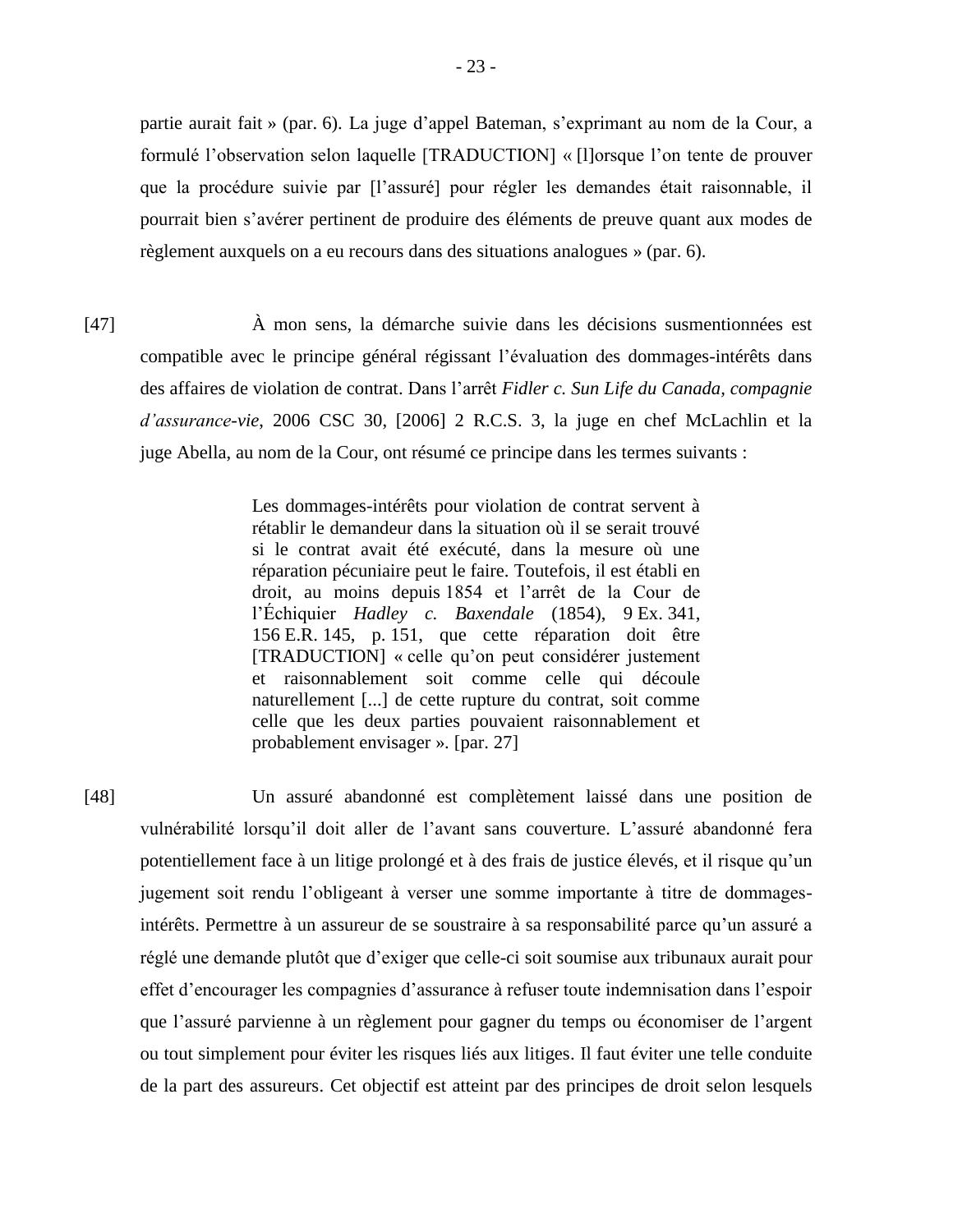un assureur assume un risque lorsqu'il refuse d'honorer une garantie. Si un assureur souhaite s'appuyer sur un refus injustifié d'indemniser, il doit alors accepter les conséquences pouvant raisonnablement découler de ce refus. Celles-ci comprennent l'obligation de verser des dommages-intérêts, y compris tout règlement raisonnable payé par l'assuré afin de se sortir de la situation créée par le refus injustifié d'indemniser. Toute partie à un contrat d'assurance aurait raisonnablement prévu que de tels dommages-intérêts découleraient forcément d'une violation du contrat.

- [49] Je résumerais de la manière suivante les droits de l'assuré par suite d'un refus injustifié d'indemniser : l'assuré qu'on a refusé à tort d'indemniser peut être dispensé de devoir présenter une défense contre une demande lors d'un procès et a le droit « d'acheter la paix à un prix raisonnable », même s'il se peut qu'il n'aurait peut-être pas été tenu responsable en droit relativement à la demande. Plutôt que de se défendre contre une ou plusieurs actions, une autre possibilité s'offrant à un assuré abandonné est de s'engager dans un processus de règlement, ou de convenir d'un règlement, qui soit raisonnable compte tenu des faits en cause. De même, cet assuré peut recouvrer la somme versée au titre d'un règlement raisonnable sous forme de dommages-intérêts pour violation de contrat lorsqu'il est démontré qu'une indemnisation lui a été indûment refusée.
- [50] Afin de déterminer si une demande présentée contre un assureur par un assuré en vue de recouvrer, sous forme de dommages-intérêts pour violation de contrat, les sommes versées dans le cadre d'un règlement se rapportant à une demande sous-jacente, j'adopterais, en m'inspirant de l'affaire *Cansulex*, le critère suivant : (1) la demande sous-jacente tombait-elle sous le coup de la garantie; (2) l'assureur a-t-il refusé à tort toute indemnisation relativement aux demandes; et (3) le règlement était-il raisonnable?
- [51] En l'espèce, le juge de première instance n'a pas soumis l'affaire à un tel critère. Il s'est plutôt demandé [TRADUCTION] « si l'on a établi que le diocèse était obligé de verser les indemnités en raison d'une responsabilité que la loi lui imposait »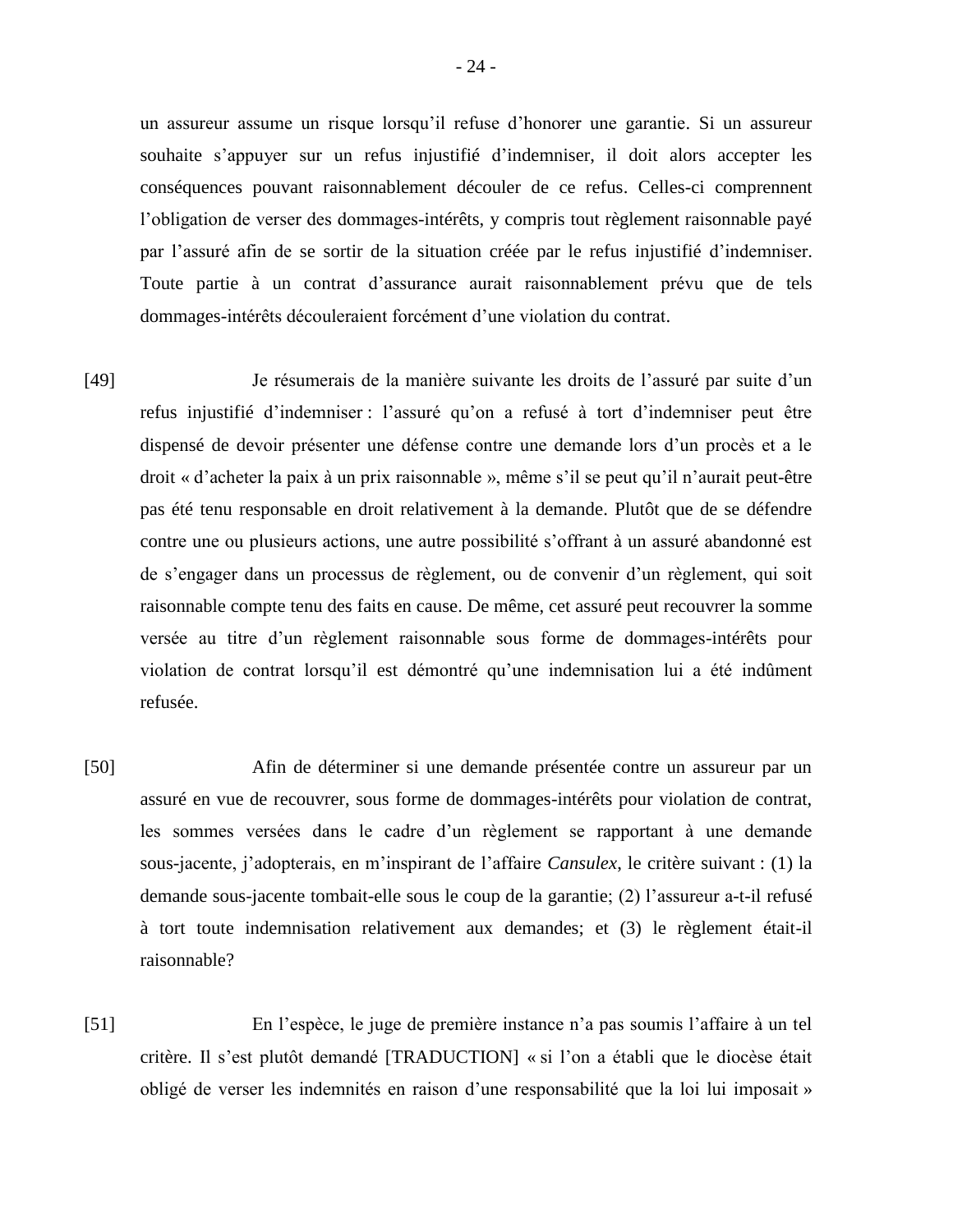(par. 127). Puisque cela n'avait pas été établi, il a conclu que les sommes versées durant le processus de conciliation l'ont été de façon volontaire et ne pouvaient être recouvrées d'Aviva. En toute déférence, les principes directeurs permettent à un assuré abandonné de conclure des règlements raisonnables quant aux demandes qui lui sont présentées, et ce, même s'il n'avait pas engagé une responsabilité imposée par la loi. La question est simplement de savoir si, dans les circonstances, le règlement était raisonnable. À mon avis, le juge a commis une erreur lorsqu'il n'a pas appliqué le bon critère aux règlements conclus par le diocèse.

# C. *Application des principes à la présente affaire*

[52] La résolution du présent appel exige par conséquent l'application du critère à trois volets aux faits de la présente affaire.

## (1) Les demandes tombaient-elles sous le coup de la garantie?

[53] Le juge de première instance a conclu que les demandes pour abus sexuels formulées contre le diocèse tombaient sous le coup de la garantie prévue par les polices. Il a entamé son analyse par un examen des principes pertinents qui s'appliquent à l'interprétation des polices d'assurance. Il a conclu que toutes les polices disposaient essentiellement que [TRADUCTION] « l'assureur paierait [TRADUCTION] "la totalité des sommes que l'assuré sera obligé de payer en raison de la responsabilité que la loi lui impose […] pour les dommages résultant de blessures […] causées par des événements survenus pendant la durée du contrat et subies ou que l'on prétend avoir été subies par une ou plusieurs personnes" » (par. 89). Le juge a remarqué que [TRADUCTION] « [n]ul ne conteste le fait que le préjudice corporel, psychologique ou émotionnel subi par les victimes des prêtres agresseurs constituerait des "dommages résultant de blessures […] causées par des événements survenus pendant la durée du contrat et subies ou que l'on prétend avoir été subies par une ou plusieurs personnes" » (par. 90). Il a aussi remarqué que, même si le libellé de la police ne garantissait pas expressément les demandes pour agression sexuelle, il ne les excluait pas non plus. Les polices employaient plutôt « des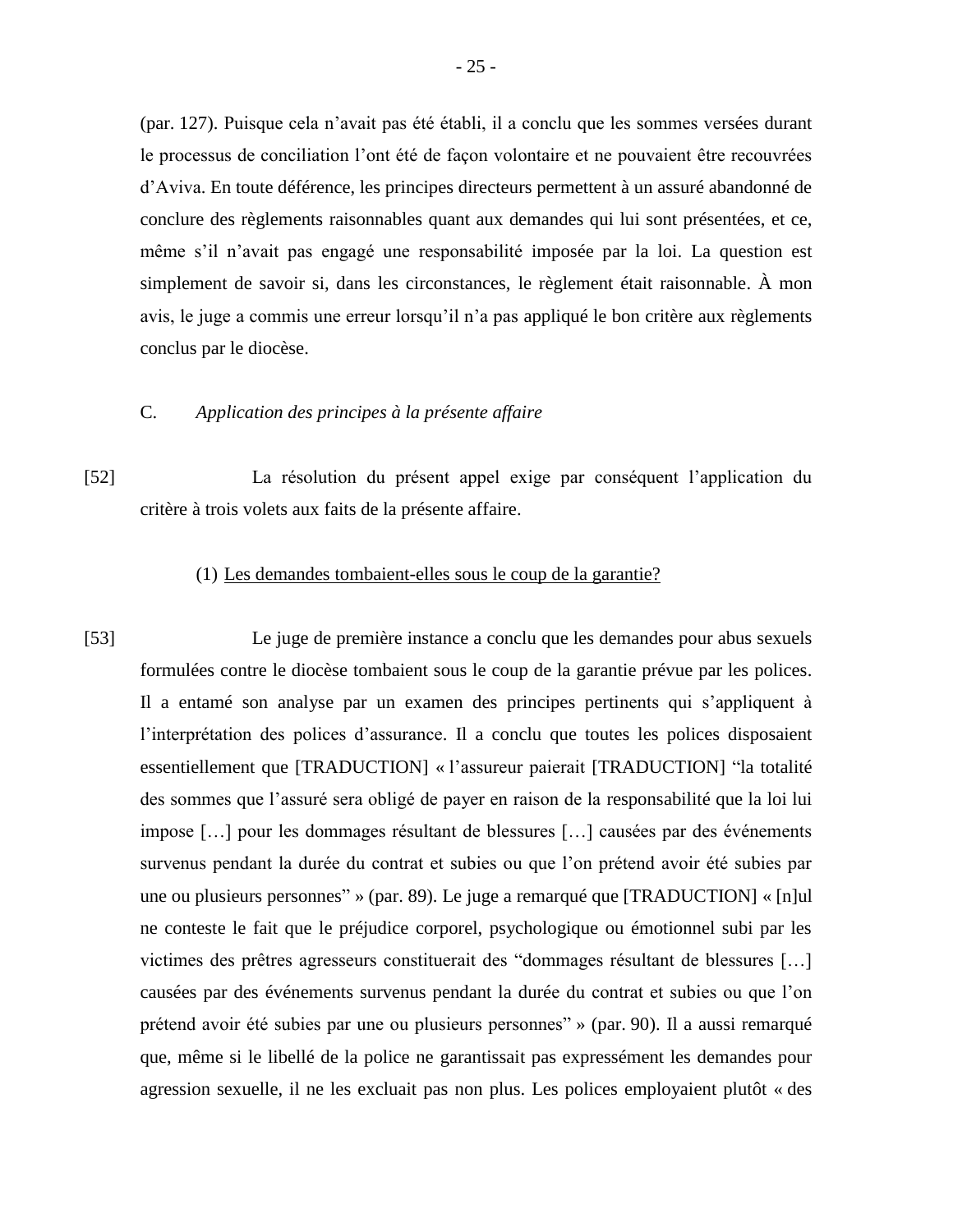termes très larges et très généraux afin de couvrir les risques et événements futurs tant prévus qu'imprévus » (par. 91). Au bout du compte, le juge a décidé ce qui suit :

#### [TRADUCTION]

[L]es demandes en dommages-intérêts que les victimes ont déposées contre le diocèse pour des lésions corporelles que leur ont causées les agressions sexuelles perpétrées par ses prêtres relèvent du sens clair et ordinaire des mots employés pour définir l'étendue de la garantie consentie dans les polices, qu'elles aient imputé au diocèse une responsabilité directe ou une responsabilité du fait d'autrui, sous réserve, bien entendu, des exclusions applicables. [par. 93]

[54] Pour ce qui est de la clause d'exclusion invoquée par Aviva, à savoir l'exclusion relative aux actes intentionnels, le juge de première instance a examiné les circonstances de l'affaire et a conclu que, aussi négligent ou téméraire que le diocèse ait pu avoir été lorsqu'il a muté les prêtres incriminés de paroisse en paroisse, on ne pourrait pas dire qu'il avait [TRADUCTION] « eu l'intention de causer un préjudice à l'une quelconque des victimes » (par. 111). Le juge a conclu ce qui suit :

## [TRADUCTION]

J'estime que la garantie prévue par la police n'est pas écartée aux termes de l'exclusion relative aux actes intentionnels puisqu'il n'a pas été établi que les évêques ou le diocèse ont intentionnellement infligé un préjudice aux victimes ou que les dommages que celles-ci ont subis l'ont été sur la directive ou à l'instigation du diocèse. Il va sans dire qu'il n'a pas été établi que les évêques auraient en quoi que ce soit agi d'une façon criminelle ou dans l'intention de commettre un crime à cet égard ou dans celle d'infliger une perte ou un dommage, de sorte que la garantie serait écartée ou inexécutoire. [par. 112]

[55] Comme je l'ai mentionné au début de la présente décision, Aviva avait initialement interjeté appel de la conclusion du juge de première instance selon laquelle les demandes tombaient sous le coup de la garantie et n'étaient pas exclues par la clause relative aux actes intentionnels. Toutefois, Aviva a retiré son appel peu de temps avant l'audience tenue devant notre Cour. En conséquence, la conclusion du juge de première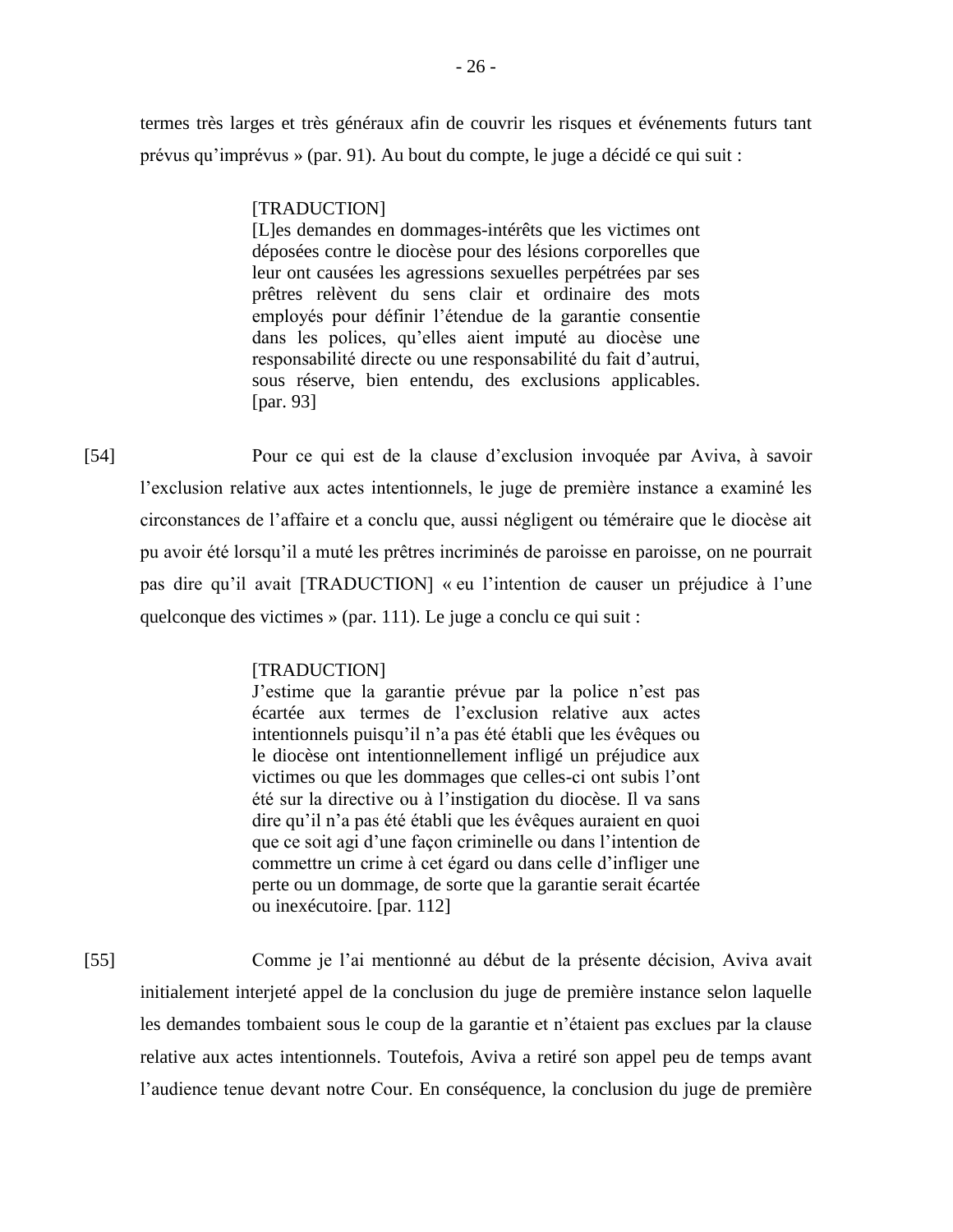instance relativement à la portée de la garantie demeure valable. Le premier élément du critère est donc établi.

#### (2) L'assureur a-t-il refusé à tort d'honorer la garantie?

- [56] Étant donné que les demandes tombaient sous le coup de la garantie et n'étaient pas exclues par la clause relative aux actes intentionnels, le seul autre motif qui aurait pu permettre de conclure qu'Aviva n'avait pas refusé à tort toute indemnisation est son affirmation selon laquelle la police avait été annulée par l'omission du diocèse de lui divulguer les cas d'abus sexuel dont il avait connaissance. En d'autres termes, Aviva soutient que le diocèse avait omis de lui divulguer un risque important.
- [57] Le juge de première instance a analysé cette question [TRADUCTION] « à la lumière de la preuve produite, du contexte qui existait à l'époque, des règles de droit applicables et des principes en matière d'assurance qui interviennent » (par. 134). Il est parvenu à la conclusion selon laquelle Aviva [TRADUCTION] « ne s'est pas acquittée de la charge d'établir que le diocèse a omis de divulguer des faits essentiels pour l'appréciation du risque à telle enseigne que l'on serait fondé à conclure que les polices et la garantie sont donc annulées pour ce qui concerne les demandes qui nous occupent en l'espèce » (par. 148).
- [58] Comme c'était le cas pour les questions de la portée de la garantie et de l'applicabilité de la clause d'exclusion, Aviva interjetait appel de la conclusion du juge de première instance ayant trait à l'omission du diocèse de lui divulguer un risque important, mais a plus tard abandonné cet appel. Par conséquent, la décision du juge de première instance sur cette question demeure valable aussi.
- [59] Étant donné qu'il a été décidé que les demandes pour agression sexuelle tombaient sous le coup de la garantie et n'étaient pas exclues par la clause relative aux actes intentionnels, et que la police n'a pas été annulée par l'omission de divulguer un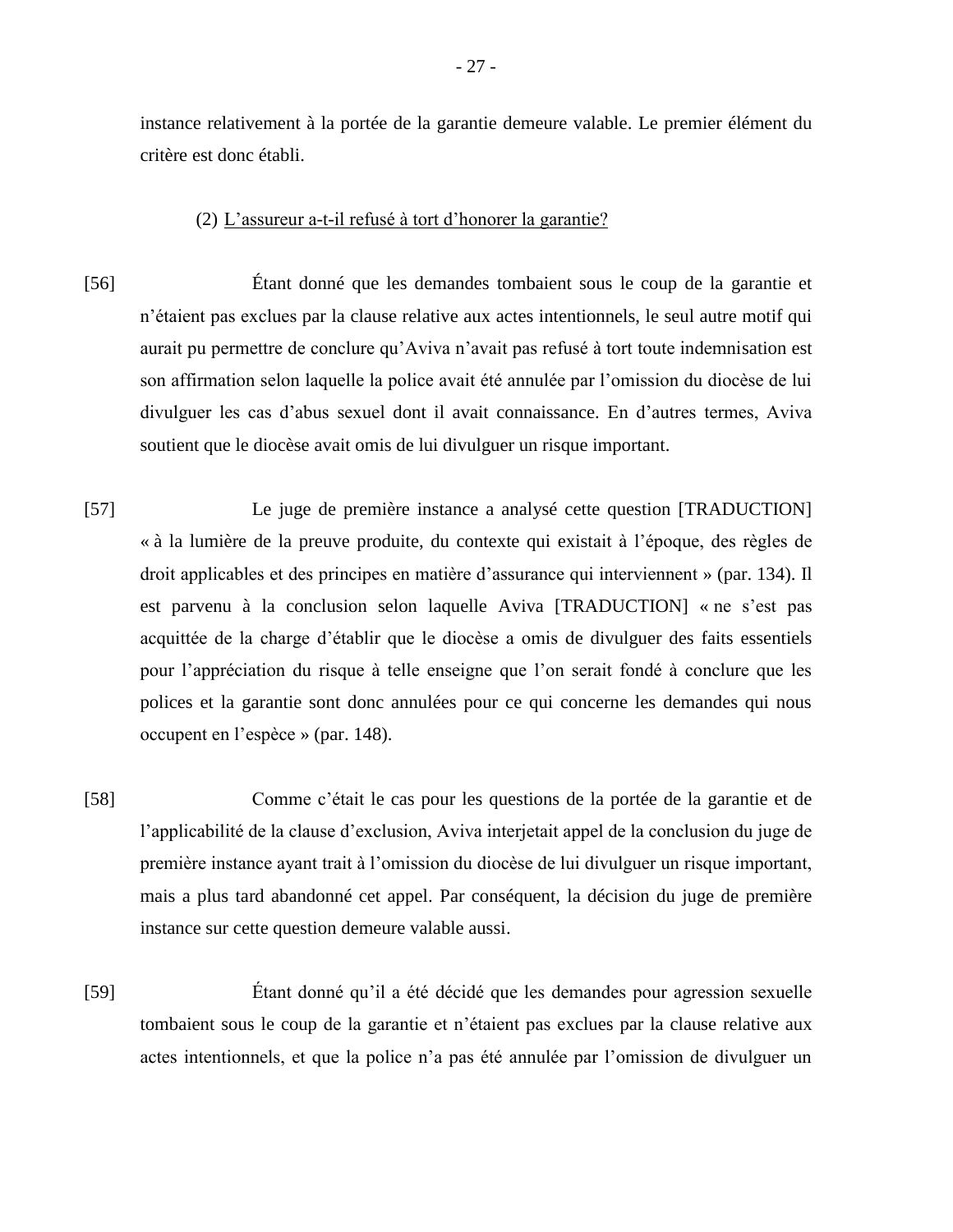risque important, la conclusion selon laquelle Aviva a refusé à tort d'indemniser son assuré est inévitable. Le deuxième élément du critère est donc aussi établi.

#### (3) Le règlement était-il raisonnable?

- [60] La question de savoir si le règlement était raisonnable ou non est la question préliminaire dans la présente affaire. Le principe qui se dégage de l'affaire *Cansulex*, selon lequel un assuré à qui on a refusé à tort toute indemnisation a le droit « d'acheter la paix à un prix raisonnable », représente l'état du droit actuel au Canada. Si un assuré à qui on a refusé à tort toute indemnisation conclut un règlement raisonnable, alors il est en droit de recouvrer sous forme de dommages-intérêts pour violation de contrat tant les sommes versées dans le cadre du règlement que les frais afférents.
- [61] Comme l'a souligné le juge de première instance, Aviva ne s'est pas plainte du fait que le diocèse avait réglé les demandes à l'amiable sans son consentement et elle n'a pas prétendu avoir subi un préjudice en conséquence de ce fait. En outre, Aviva ne [TRADUCTION] « conteste pas non plus le caractère raisonnable des montants que le diocèse a versés aux réclamants lorsqu'il a réglé les demandes à l'amiable dans le cadre du processus de conciliation » (par. 124). Le seul argument d'Aviva, qu'elle continue de soutenir en appel, est que les indemnités versées au titre des demandes dans le cadre du processus de conciliation [TRADUCTION] « constituent véritablement des paiements volontaires que le diocèse était en droit de faire pour ses propres fins mais pas des paiements que le diocèse était obligé de faire en raison d'une responsabilité que la loi lui imposait » (par. 124).
- [62] En toute déférence, Aviva a amené le juge à adopter par erreur le mauvais critère. Aviva a soutenu qu'elle ne pouvait être tenue responsable des sommes versées dans le cadre des règlements conclus durant le processus de conciliation que s'il était démontré qu'elles l'ont été en raison d'une responsabilité imposée par la loi. La faille dans ce raisonnement est qu'il aborde la question de la perspective d'un devoir d'indemniser plutôt que de celle d'une obligation de verser des dommages-intérêts en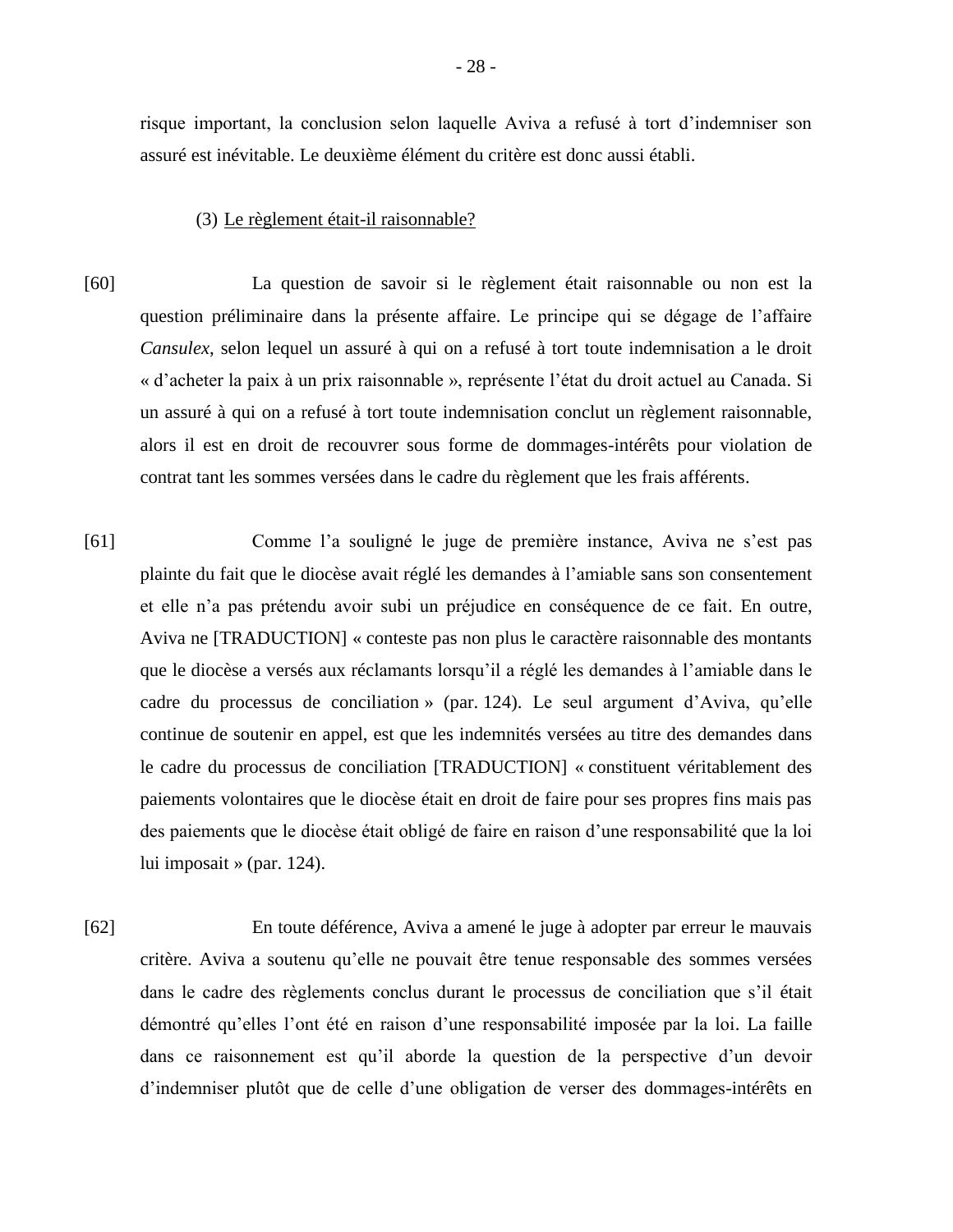raison d'une violation de contrat. Il est vrai que si Aviva n'avait pas violé le contrat en manquant à son devoir de défendre le diocèse, elle aurait seulement été tenue d'indemniser le diocèse lorsque la responsabilité qui était imposée à celui-ci par la loi avait été prouvée ou reconnue. Toutefois, Aviva a manqué à son obligation de défendre, qui est très différente de son devoir d'indemniser. Par conséquent, Aviva ne peut pas invoquer le libellé de la garantie énoncée dans les contrats d'assurance lorsqu'il est déterminé plus tard qu'elle avait indûment violé le contrat. Comme on l'a indiqué précédemment, le diocèse n'était pas tenu de démontrer que chaque demande réglée à l'amiable l'avait été en raison de l'existence d'une responsabilité qui lui était imposée par la loi. Il y avait manifestement un risque que l'on conclue à l'existence d'une responsabilité, tout comme il y en avait un que l'instruction de la question engendre d'importants frais. Le diocèse n'était pas tenu de [TRADUCTION] « lancer les dés » et de demander que l'affaire soit instruite. Ayant été abandonné par son assureur et devant se débrouiller seul, le diocèse était en droit d'acheter la paix à un prix raisonnable. La question est de savoir si les actes du diocèse, lorsqu'il a acheté la paix au moyen de ce processus de conciliation particulier, étaient raisonnables.

[63] On peut extrapoler certains arguments de la position adoptée à tort par Aviva relativement à la responsabilité imposée par la loi et les transposer en des arguments portant sur la raisonnabilité du processus de conciliation du diocèse. Pour ce qui est des demandes réglées par l'entremise de ce processus, il ne s'agissait pas de règlements à l'amiable conclus dans le cours normal du traitement d'une demande intentée dans le cadre du processus judiciaire. Ces demandes, en grande partie, se sont plutôt concrétisées par suite d'une invitation générale et publique et ont été réglées durant un processus confidentiel, non accusatoire et non conflictuel, et dans lequel on laissait aux réclamants le bénéfice du doute. De plus, les demandes ont été réglées sans qu'on ait pleinement évalué l'obligation juridique du diocèse d'indemniser l'un quelconque des réclamants, y compris une évaluation de la validité de moyens de défense d'origine législative, comme ceux qui sont prévus dans la législation applicable en matière de prescription.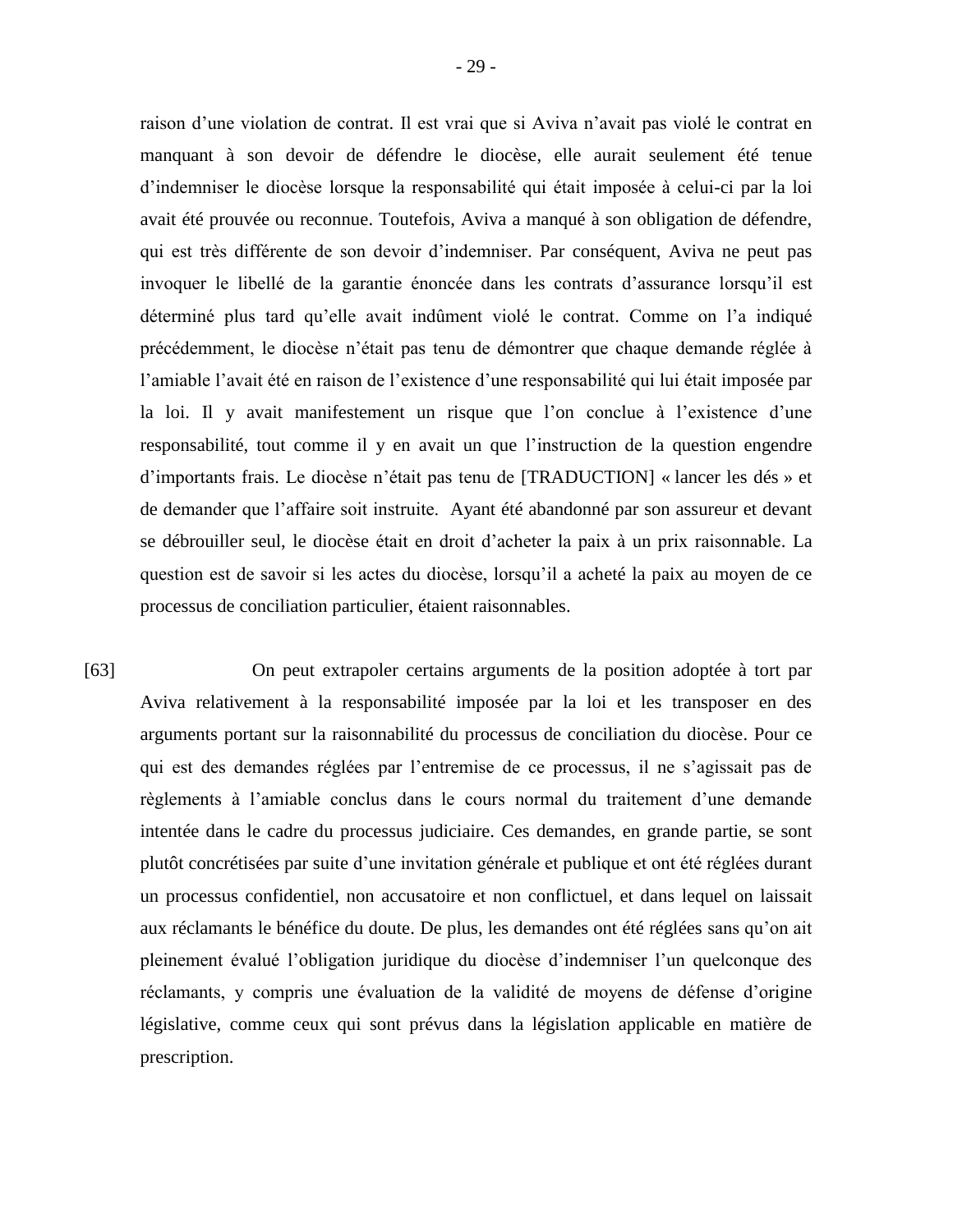- [64] La présente affaire se distingue de toutes celles qui ont établi le principe selon lequel le diocèse pourrait recouvrer de son assureur les sommes versées à titre d'indemnité. Dans chacune de ces causes, les réclamants ont présenté leurs demandes dans le cadre d'un processus conventionnel. Ce que soutient Aviva, c'est que le diocèse aurait dû attendre que les demandes soient présentées dans le cadre du processus conventionnel avant de s'engager dans un quelconque règlement. Ce n'est qu'à cette condition-là qu'on pourrait correctement soumettre les règlements conclus au critère de la raisonnabilité.
- [65] Il faut reconnaître que la présente affaire est sans précédent. Essentiellement, la question est de savoir si, en appliquant le principe établi dans l'affaire *Cansulex*, un assuré est tenu de répondre à chaque demande présentée par la voie traditionnelle ou s'il lui est loisible d'éviter une avalanche de demandes de ce genre en mettant en place un autre moyen de les régler. À mon avis, la réponse à cette question dépend des circonstances de chaque cause. La raisonnabilité sera le facteur qui déterminera si c'est l'une ou l'autre de ces démarches qui convient dans une cause donnée. Le critère de la raisonnabilité est à la fois objectif et subjectif; il exige que l'on examine ce qu'une entité semblable aurait fait dans la situation du diocèse. Une telle entité, compte tenu du paysage juridique et des faits en cause, aurait-elle entrepris un processus de conciliation?
- [66] J'examinerai d'abord les faits de l'affaire. En premier lieu, le diocèse avait déjà conclu des règlements à l'amiable avec deux victimes, et avait reçu une demande en vue d'en conclure un troisième, pour une somme de 2 millions de dollars, d'une autre personne qui alléguait avoir été victime d'abus sexuels commis par le père Lévi Noël. À ce moment-là, le diocèse a appris que son assureur l'abandonnait : la couverture d'assurance avait été refusée.
- [67] Ce troisième réclamant a indiqué qu'il y avait d'autres victimes du père Lévi Noël, et a affirmé qu'il avait l'intention d'informer la Gendarmerie Royale du Canada (GRC) de l'abus dont il avait souffert. Peu de temps après, Monseigneur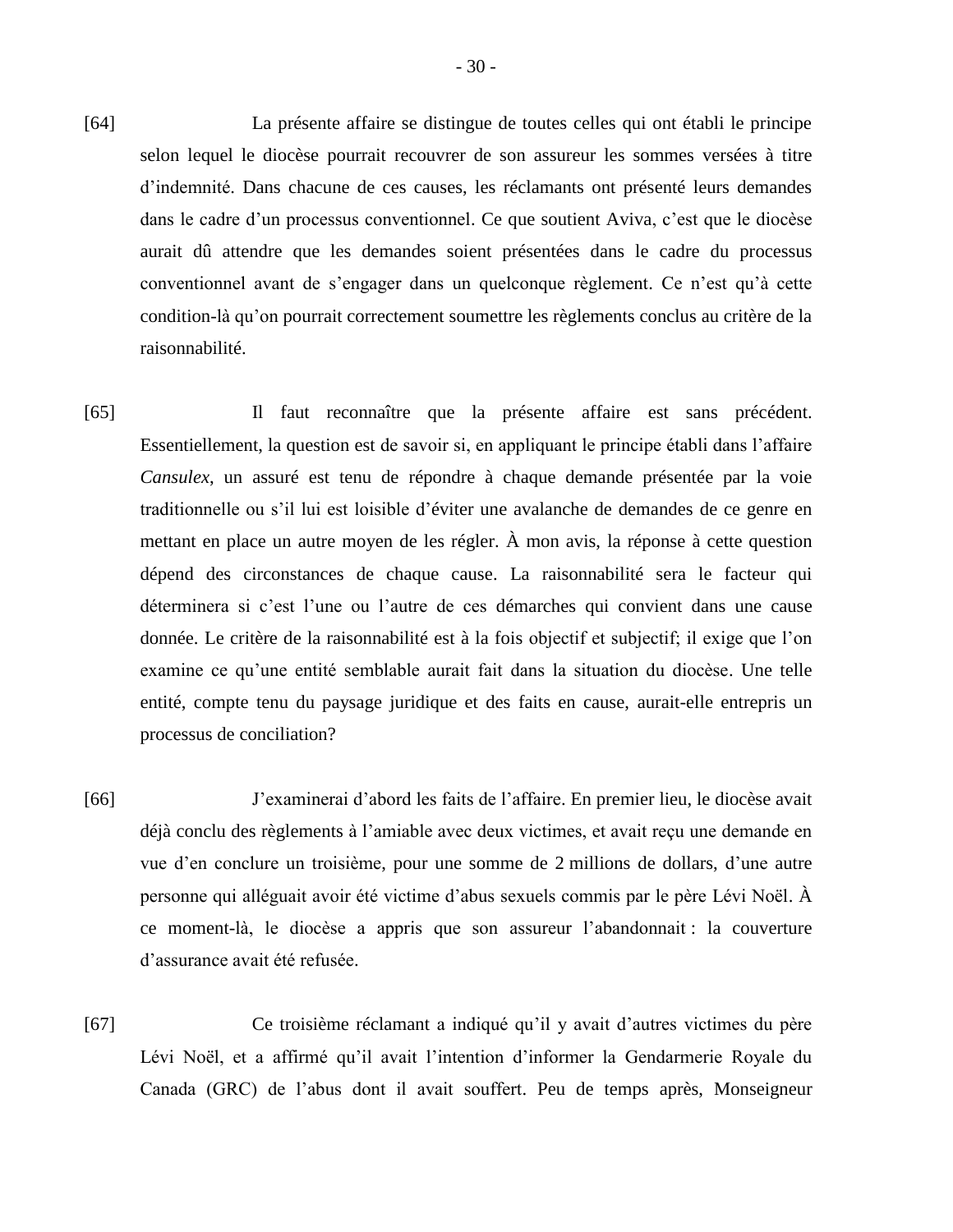Vienneau a reçu un appel de la GRC l'informant d'une enquête policière sur le père Lévi Noël. Même si le diocèse n'avait versé aucune indemnité au troisième réclamant, Monseigneur Vienneau craignait que d'autres demandes soient présentées. Cette inquiétude était fondée tant sur l'assertion à cet effet du troisième réclamant que sur le fait que la GRC enquêtait maintenant sur le père Lévi Noël. Monseigneur Vienneau est devenu encore plus inquiet de la possibilité de demandes supplémentaires lorsque, pendant le procès du père Lévi Noël relatif aux accusations criminelles portées contre lui, un avocat de l'Ontario accompagné de trois autres présumées victimes est passé au bulletin de nouvelles locales. Il craignait que cet avocat tente d'organiser un recours collectif contre le diocèse. Il y avait aussi un groupe d'avocats de la Nouvelle-Écosse qui avait fait paraître des annonces dans les journaux afin de trouver des victimes.

- [68] Monseigneur Vienneau avait aussi connaissance de demandes relatives à un grand nombre de cas d'abus sexuel qui allaient se rendre devant les tribunaux à Antigonish en Nouvelle-Écosse, et à Corner Brook à Terre-Neuve-et-Labrador.
- [69] Monseigneur Vienneau savait que d'autres diocèses, qui avaient suivi le processus judiciaire traditionnel pour le traitement de demandes relatives à des abus sexuels, avaient supporté des coûts importants. Dans certains cas, ces coûts les avaient même amenés à vendre leurs biens. En discutant avec d'autres évêques, Monseigneur Vienneau a appris qu'une grande partie de ces coûts avait servi à payer les honoraires d'avocats. Éviter les honoraires d'avocats et veiller à ce que le diocèse ait assez d'argent pour indemniser les victimes semblait être la bonne façon de procéder, surtout étant donné la situation financière du diocèse.
- [70] Après avoir consulté un avocat, Monseigneur Vienneau a décidé que la meilleure solution était de mettre en place un processus de conciliation en vue de régler ces demandes. L'honorable Michel Bastarache, dont on a retenu les services afin de concevoir et de mettre en œuvre le processus de conciliation, était d'avis [TRADUCTION] « [qu']il était impossible qu'il y ait suffisamment d'argent pour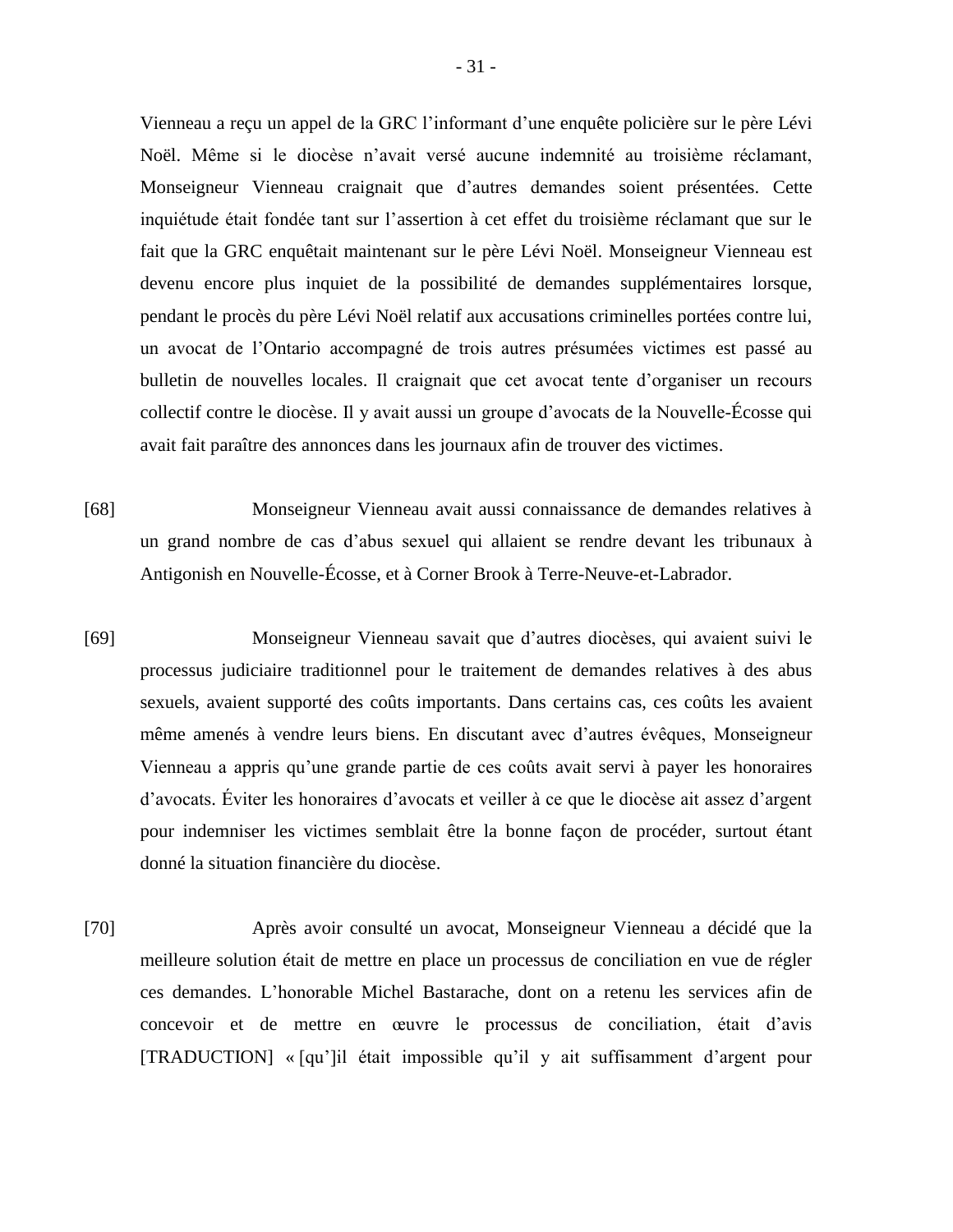indemniser ce nombre de personnes si l'on procédait par voie judiciaire, cela serait tout simplement trop coûteux et cela traînerait pendant des années ».

- [71] Par conséquent, le diocèse a décidé de procéder au moyen d'un processus de conciliation pour des raisons de responsabilité financière, afin d'éviter des litiges séparés pour chaque demande qui pourraient ruiner le diocèse financièrement. Les objectifs poursuivis par le diocèse lorsqu'il a établi le processus de conciliation, énoncés par le juge de première instance, le confirmaient. Le diocèse a choisi le processus de conciliation pour « limiter et éviter le plus possible le coût d'un litige afin de garantir que les victimes effectives obtiennent la plus grande part des ressources financières limitées dont disposait le diocèse pour verser des indemnités plutôt que de voir les avocats obtenir le plus gros des sommes en question » (par. 34).
- [72] Lorsqu'on évalue la situation financière du diocèse au regard des coûts qui seraient probablement supportés si l'on procédait par voie de procédure judiciaire, il est raisonnable d'examiner les frais que d'autres diocèses ont supportés dans des situations semblables. Dans la décision relative à la fiducie, le juge Ferguson a observé ce qui suit :

#### [TRADUCTION]

Même si le possible effondrement financier du diocèse de Bathurst peut sembler, pour certains, trop improbable pour être réel, il doit être noté que la faillite d'une société religieuse fait depuis peu partie du paysage juridique canadien. Dans presque tous les cas, elle est survenue à la suite de la révélation de scandales d'agressions sexuelles dans des circonstances très semblables à celles en l'espèce. Voir, par exemple : *Christian Brothers of Ireland in Canada (Re)* (précité); *Les Oblats de Marie Immaculée du Manitoba (Re)*, [2004 MBQB 71,] [2004] M.J. No. 112 (C.B.R. Man.); *Roman Catholic Episcopal Corp. of St. George's (Re)*, [2007 NLCA 17, [2007] N.J. No. 100  $(QL)$ ].

De plus, récemment, en Nouvelle-Écosse, le diocèse catholique romain de la région d'Antigonish a dû réunir un montant d'environ 15 millions de dollars pour payer les indemnités résultant d'un règlement à l'amiable dans le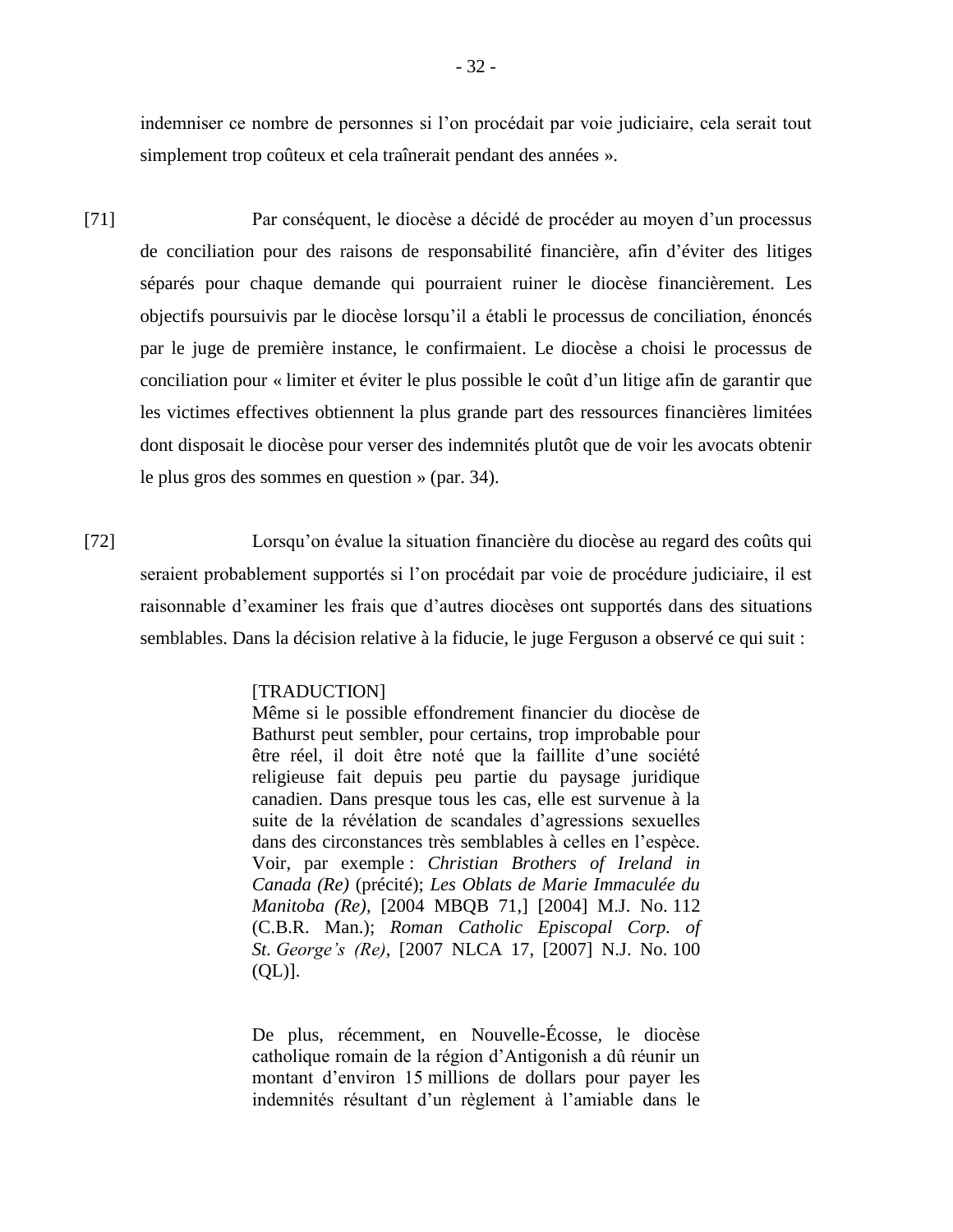contexte d'un scandale d'agressions sexuelles semblable. On a demandé aux congrégations des églises dans les diverses paroisses de ce diocèse de supporter une charge financière qui risquait d'être écrasante en raison de l'entente intervenue. Il est évident que la [TRADUCTION] « lassitude des donateurs » peut être une possibilité réelle si l'obligation financière accablante du diocèse devient celle de chacun de ses membres. [par. 66 et 67]

[73] Lorsque nous comparons la situation du diocèse à des situations analogues, il est clair qu'un processus de conciliation était un choix non seulement financièrement responsable, mais aussi financièrement nécessaire. Selon la logique du diocèse, en faisant passer des annonces à la recherche de victimes et en réglant les demandes par voie de conciliation, on réduirait les coûts au minimum et on réglerait les demandes d'une manière efficace. Le processus de conciliation était, dans l'ensemble, une façon d'être pragmatique.

[74] À mon sens, il est entièrement raisonnable qu'un diocèse abandonné par son assureur et risquant d'être ruiné financièrement établisse un processus substitutif de résolution des différends qui lui permettrait de survivre sur le plan financier. Aucune église dans la situation du diocèse ne devrait avoir à choisir de se tourner vers les tribunaux et de risquer la dévastation financière lorsqu'elle peut raisonnablement mettre en œuvre un processus substitutif pouvant entraîner sa survie sur le plan financier. En procédant ainsi, le diocèse a pu maintenir les frais déboursés pour la réalisation du processus de conciliation à 4 284 000 \$, somme qui paraît bien dérisoire par rapport à celle de 15 000 000 \$ payée par le diocèse d'Antigonish qui a réglé chaque demande une à une. Certes, sans plus de détails, la comparaison est nébuleuse, mais le principe demeure le même. Il est entièrement raisonnable qu'une entité comme le diocèse – qui a été abandonné par son assureur et qui faisait face à la forte probabilité de devoir subir de très importants frais de défense et de faire l'objet de multiples jugements ou règlements, soit une demande à la fois soit dans le cadre d'un recours collectif – sorte des sentiers battus pour trouver une solution qui lui permettrait de régler les demandes de façon juste sans pour autant être ruiné financièrement. C'est exactement ce qui a eu lieu en Nouvelle-Écosse, comme on l'explique dans la décision *Royal & Sun Alliance*. Même si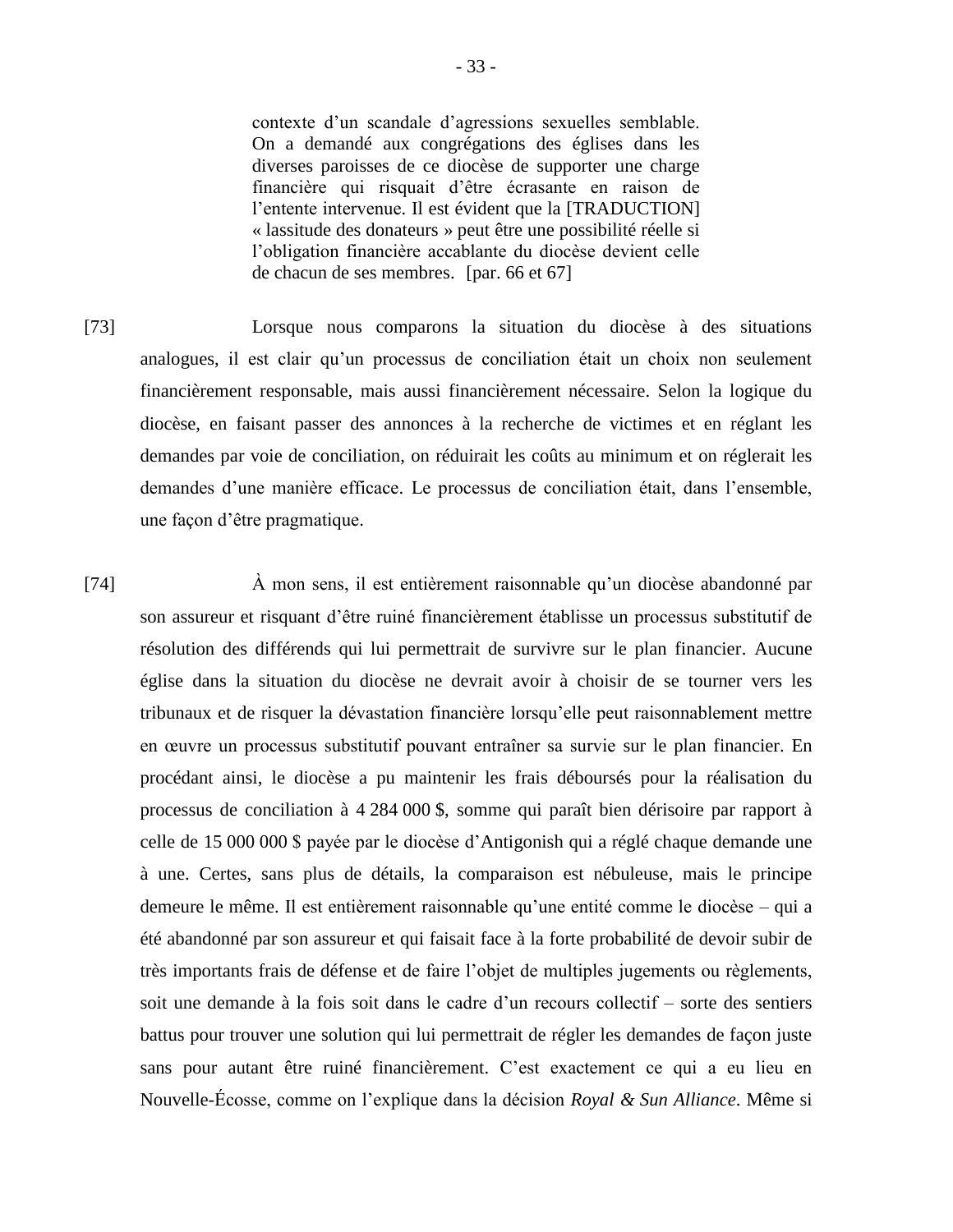l'appel dans cette affaire ne portait que sur un jugement interlocutoire, l'action sousjacente était relativement semblable à celle en l'espèce. Confrontée à des allégations d'abus généralisés dans des établissements provinciaux, la Province de la Nouvelle-Écosse a intenté une poursuite à ses assureurs en soutenant qu'ils avaient refusé à tort de présenter une défense et d'honorer la garantie consentie aux termes de polices d'assurance. L'action visait à recouvrer des sommes d'argent, y compris des indemnités versées dans le cadre de règlements conclus au moyen d'un processus substitutif de règlement des différends entrepris par la Province. L'affaire néo-écossaise illustre qu'une entité qui fait face à la possibilité de devoir répondre à de multiples demandes et de devoir payer d'importantes sommes d'argent peut fort bien recourir à des méthodes substitutives de règlements des différends lorsqu'elle se voit refuser sa couverture d'assurance, y compris les frais de défense, pour laquelle elle a payé des primes.

- [75] L'objectif de solliciter le pardon des victimes et leur réconciliation avec l'Église aussi visé par le diocèse n'a pas pour effet de rendre le processus de conciliation déraisonnable. Comme on l'a remarqué, la décision d'entreprendre le processus de conciliation était principalement pragmatique. Il s'agissait d'une décision prise afin de minimiser les coûts, de veiller à ce qu'il y ait suffisamment d'argent pour indemniser les victimes et d'éviter de longs litiges, et tout cela dans l'intérêt de la viabilité financière. Si le diocèse pouvait accomplir cela tout en atteignant les objectifs du pardon et de la réconciliation, alors tant mieux. Cela ne porte pas atteinte à la raisonnabilité d'un processus de conciliation entrepris pour des raisons de responsabilité financière.
- [76] La nature de l'assuré est aussi une considération pertinente, bien qu'elle ne soit pas déterminante. Aviva savait qu'elle assurait une entité religieuse, qui avait de larges obligations envers ses paroissiens et le public. Par conséquent, le fait que le processus de conciliation a permis au diocèse de solliciter le pardon et la réconciliation tout en garantissant sa viabilité financière ne devrait pas avoir surpris l'assureur.
- [77] À mon avis, les conséquences financières potentiellement dévastatrices du traitement des demandes une à la fois, conjuguées aux obligations plus générales du